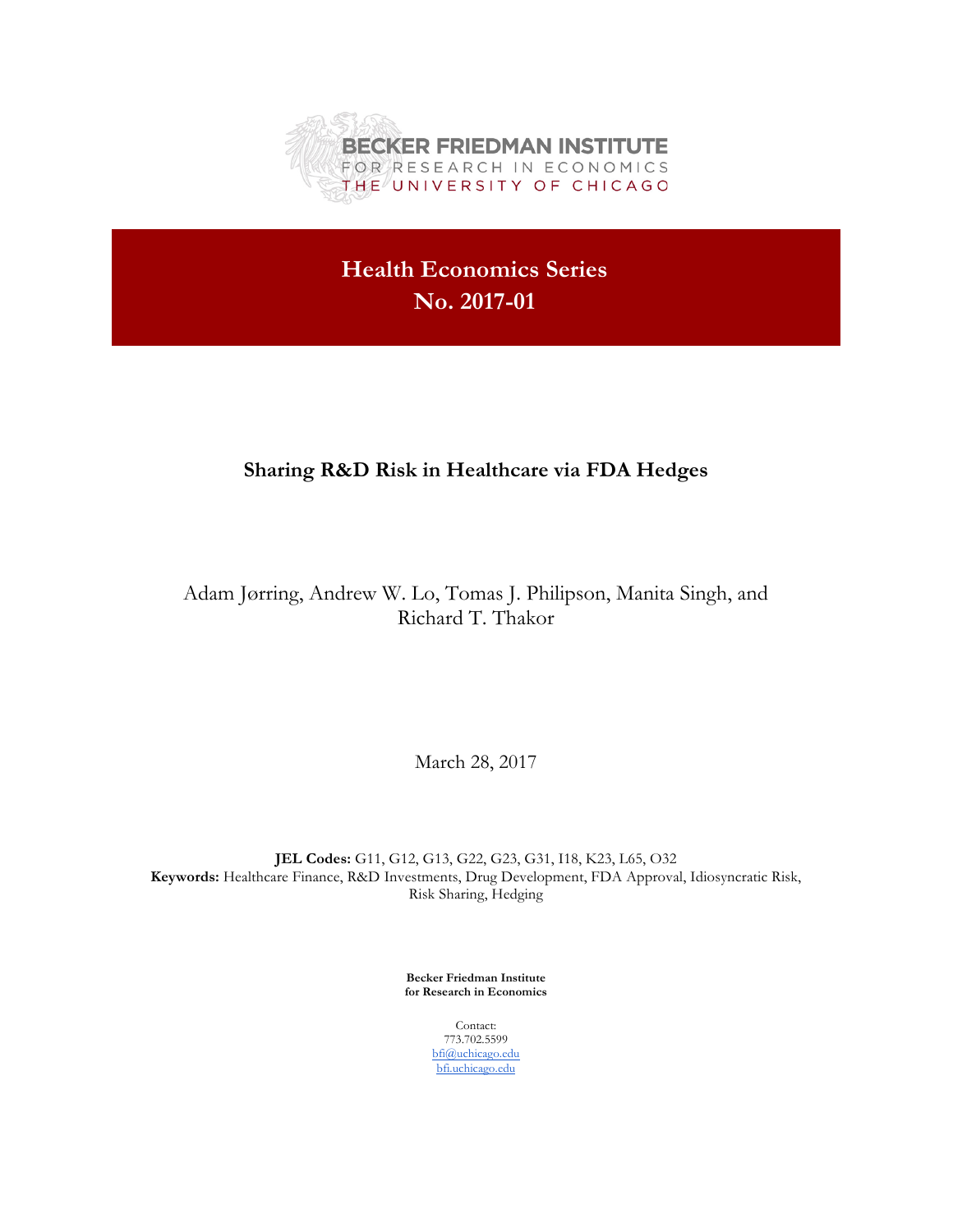# **Sharing R&D Risk in Healthcare via FDA Hedges**<sup>∗</sup>

Adam Jørring,<sup>1</sup> Andrew W. Lo,<sup>2</sup> Tomas J. Philipson,<sup>3</sup> Manita Singh,<sup>4</sup> and Richard T. Thakor<sup>5</sup>

This Draft: 28 March 2017

### **Abstract**

The high cost of capital for firms conducting medical research and development (R&D) has been partly attributed to the government risk facing investors in medical innovation. This risk slows down medical innovation because investors must be compensated for it. We propose new and simple financial instruments, Food and Drug Administration (FDA) hedges, to allow medical R&D investors to better share the pipeline risk associated with FDA approval with broader capital markets. Using historical FDA approval data, we discuss the pricing of FDA hedges and mechanisms under which they can be traded and estimate issuer returns from offering them. Using various unique data sources, we find that FDA approval risk has a low correlation across drug classes as well as with other assets and the overall market. We argue that this zero-beta property of scientific FDA risk could be a main source of gains from trade between issuers of FDA hedges looking for diversified investments and developers looking to offload the FDA approval risk. We offer proof of concept of the feasibility of trading this type of pipeline risk by examining related securities issued around mergers and acquisitions activity in the drug industry. Overall, our argument is that, by allowing better risk sharing between those investing in medical innovation and capital markets more generally, FDA hedges could ultimately spur medical innovation and improve the health of patients.

Keywords: Healthcare Finance, R&D Investments, Drug Development, FDA Approval, Idiosyncratic Risk, Risk sharing, Hedging

**JEL Classification:** G11, G12, G13, G22, G23, G31, I18, K23, L65, O32

<sup>∗</sup> We would like to thank Frederico Belo, Mark Egan, Ralph Koijen, Colin Ward, and seminar participants at the Milken Institute for helpful comments and discussions. Any errors are our own.

<sup>&</sup>lt;sup>1</sup> University of Chicago, Booth School of Business

<sup>&</sup>lt;sup>2</sup> MIT Sloan School of Management, CSAIL, and NBER

<sup>&</sup>lt;sup>3</sup> University of Chicago, Harris School of Public Policy and NBER

<sup>&</sup>lt;sup>4</sup> Goldman Sachs and MIT Laboratory for Financial Engineering

<sup>&</sup>lt;sup>5</sup> University of Minnesota, Carlson School of Management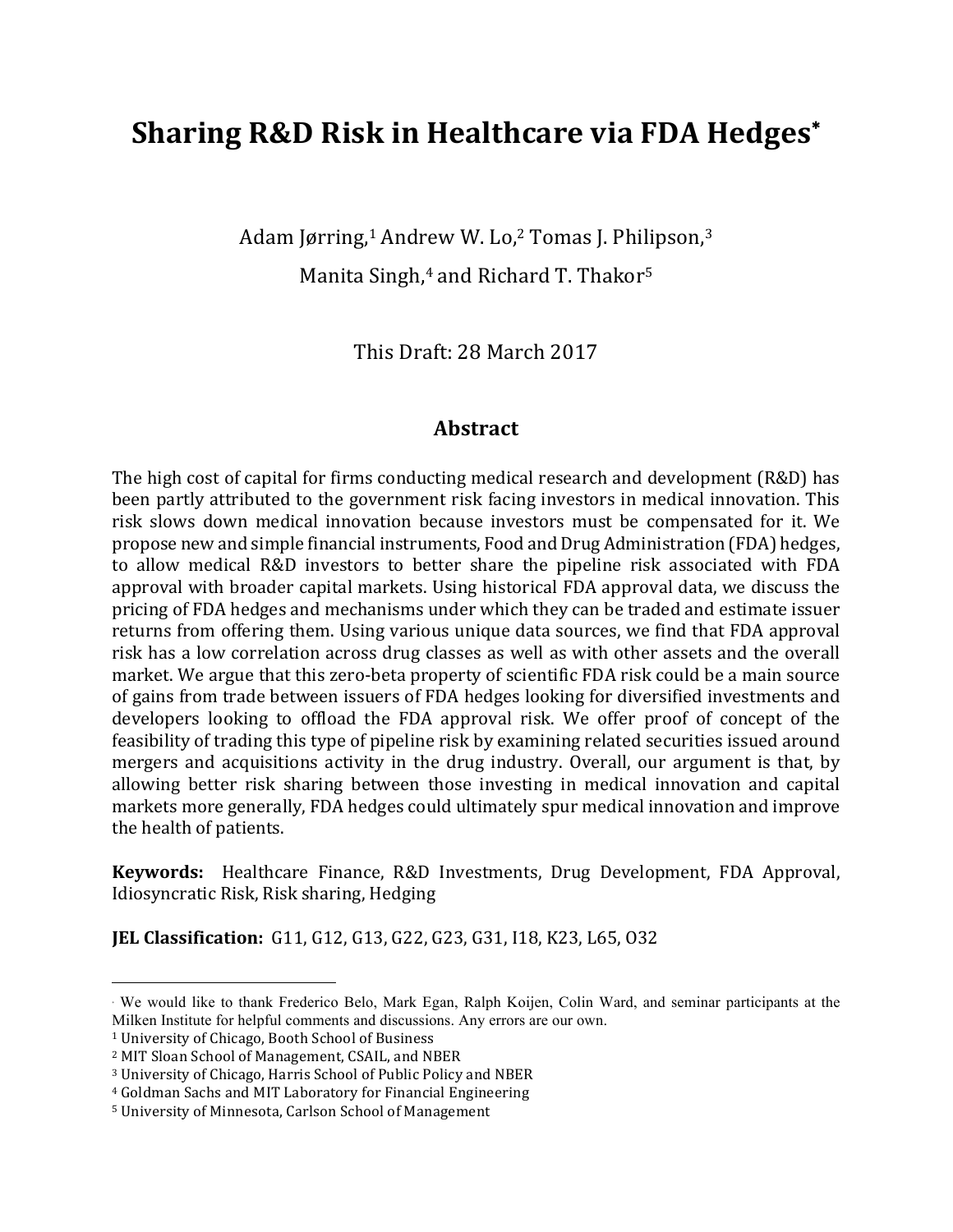# **1. Introduction**

Biopharmaceutical and medical device companies typically invest very large amounts of money in order to develop a treatment. For example, recent estimates suggest that the cost of developing a single new drug in the biopharmaceutical sector is \$2.6 billion (DiMasi, Grabowski, & Hansen, 2014). However, this development process is also quite risky, not only due to the inherent scientific risk of developing new compounds for humans, but due to the risk involved in regulatory approval processes as well. Companies undertaking drug development in the U.S. are subject to the Food and Drug Administration's (FDA) approval process. As a result, given the high cost of development, failure due to either scientific or regulatory risk during any part of the FDA approval process can have a highly adverse impact on a company undertaking drug research. Significantly, this risk is borne only by those investing in the particular treatment under consideration by the FDA and cannot easily be shared by other investors in the general capital market. Some have argued more generally that government uncertainty ultimately slows down medical innovation and hurts future patients (Koijen, Philipson, & Uhlig, 2016).

To overcome this problem, Philipson (2015a,b) suggested financial instruments that allow those investing in medical innovation to better share scientific and policy-related development risks with outside investors. We call these types of instruments "FDA hedges." In this paper, we discuss the pricing of FDA hedges and mechanisms under which they can be traded and estimate issuer returns from offering them. In addition, we examine their risk characteristics and evaluate some unique evidence suggesting a proof of concept that these risks can be traded in capital markets.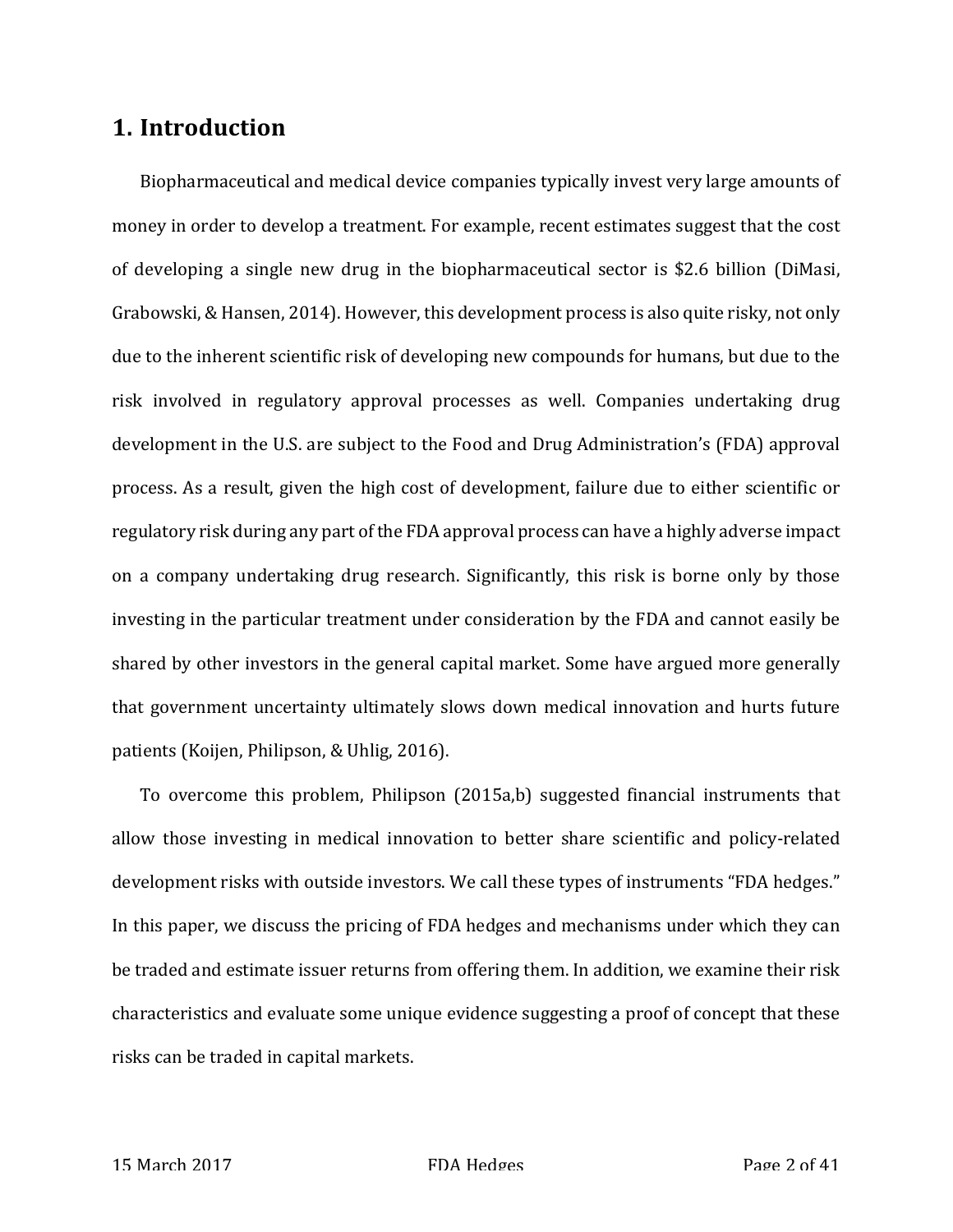If FDA hedges were exchange-traded, there would be direct risk-sharing benefits to developers who are able to lay off some development risks to other parts of capital markets. We therefore consider exchange-traded FDA binary options, which pay a fixed amount of money in the event of a trigger. Binary options are well-known and regularly traded on various exchanges.<sup>6</sup> In the case of an FDA binary option, the triggering event would be the failure of a specific drug in the FDA approval process. We provide details of how such a binary option would be priced and use historical data on drug development success rates by phase and drug type to calculate what the typical price of an FDA binary option would be for a drug in each therapeutic area.

While the insurance value of FDA hedges is clear to drug developers, the question remains of what the value will be to the issuer. In the absence of exchange-traded FDA hedges, we consider over-the-counter (OTC) issuers who might offer a portfolio of FDA contracts across developers. We simulate the return distribution of such portfolios by calibrating the data to historical FDA approval rates and estimate the risk/reward profiles that they imply and how they vary depending on different assumptions related to the underlying contracts.

A potential advantage of FDA hedges to issuers is that they only depend on pure scientific risk and do not aim to insure post-approval market risk of a compound. This makes assessing the risk of these options easier and reduces their correlation to traditional asset classes such as stocks and bonds. To investigate the correlation patterns of FDA options, we make use of a novel dataset of project-level time-series estimates of the likelihood of eventual FDA

 $6$  One difference between bond and FDA option markets in that options do not need to be rated. This facilitates market-making and trading relative to other types of structures.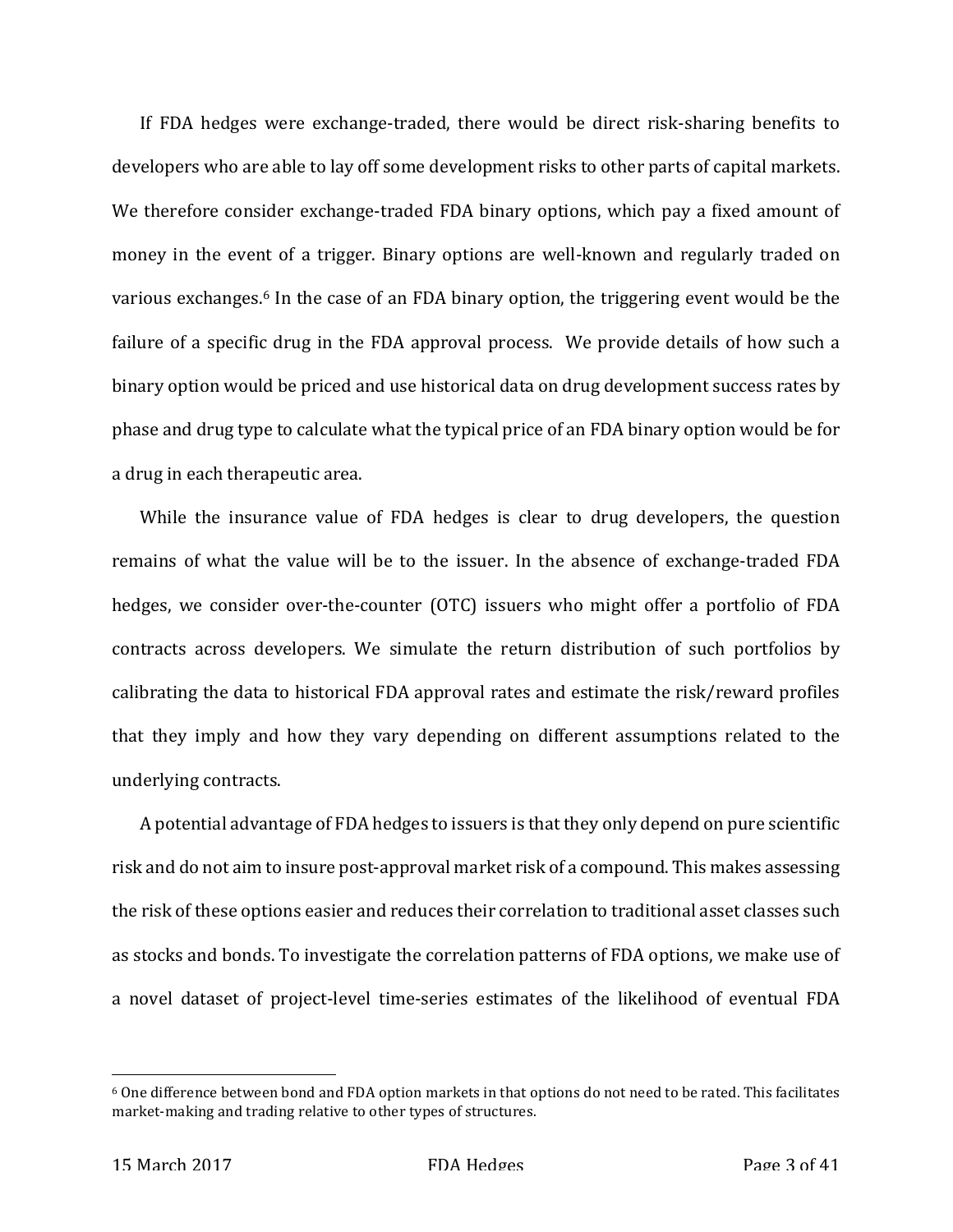approval for thousands of drugs and biologics. We use these data to construct a panel dataset of the implied prices and returns of FDA options if they were priced as predicted. We examine the nature of the risk of these synthetic FDA options and find that the risk is largely idiosyncratic and unrelated to systematic factors. Since the prices of these hedges are uncorrelated with the broader market or other factors, we argue that the risk associated with FDA hedges may appeal to investors and issuers interested in diversification.

Indeed, this zero-beta property could be the main source of gains from trade between issuers looking for diversified investments and developers looking to offload the approval risk. It may generally hold if the inherent scientific risk of molecules working in humans that drive the FDA approval risk were not correlated with other asset classes. A broader implication of our empirical findings is that the risk of R&D projects is, in general, idiosyncratic, since the value of FDA options is directly tied to the underlying R&D projects. To our knowledge, our paper is the first to provide project-level evidence of this point, which has been posited by a number of papers (e.g. Pastor and Veronesi (2009), Fernandez, Stein, and Lo (2012), Thakor and Lo (2015)).

Given these risk patterns, we examine how well issuers may be able to hedge the risk of offering FDA options. We consider the hedge of shorting the stock of the underlying firm whose drug is going through the FDA approval process and examine the implied value of such hedges given the prices of the synthetic FDA hedges and the underlying stocks.

Finally, we consider some evidence that FDA risk can be traded, and propose an indirect measure of the covariance of this type of risk with the broader market. In particular, we argue that several exchange-traded Contingent Valuation Rights (CVRs) issued in connection with pharmaceutical mergers implicitly offer evidence about the market acceptance and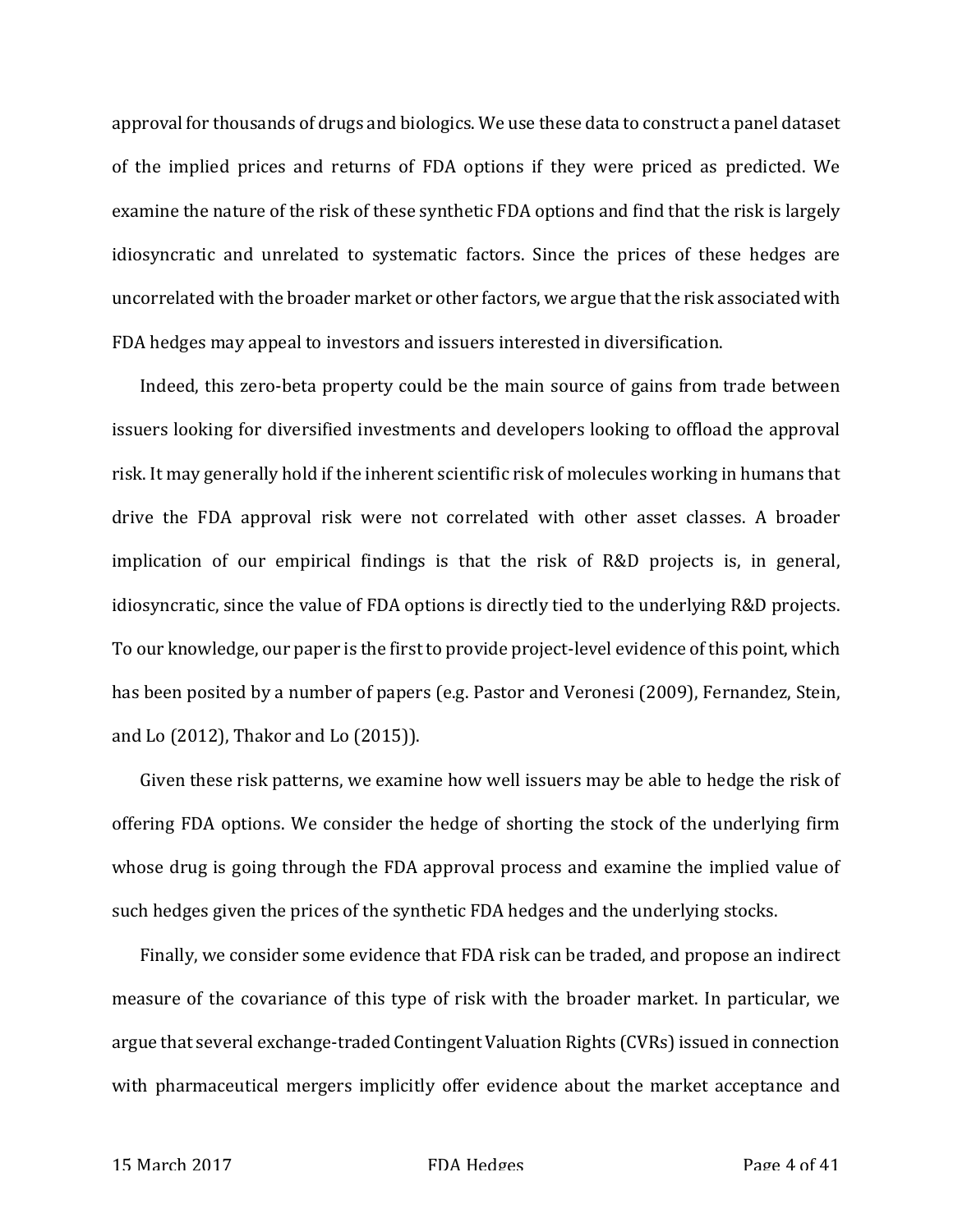covariance properties of FDA hedges. The fact that similar risks have been traded with great liquidity is useful evidence because it negates potential theoretical arguments that trade may be infeasible due to asymmetric information between developers and issuers. We consider the price and volume data for these CVRs and examine their risk. We show that the CVR contracts have no significant exposure to the overall market and other factors, which provides further evidence that FDA hedges would be attractive as zero-beta assets to issuers interested in diversification.

Our paper relates most closely to the emerging literature on measuring and analyzing the economic implications of policy uncertainty on economic activity (Davis (2015)). It also relates to an emerging literature on the interaction between real- and financial health care markets and the importance of government risk in slowing down medical innovation (Koijen, Philipson, & Uhlig, 2016; Thakor, Anaya, Zhang, Vilanilam, & Lo, 2016). We extend the existing literature by suggesting new financial innovations to try to limit the economic distortions imposed by policy uncertainty. Our work is also related to the literature that argues that alternative innovations are needed to mitigate underinvestment in medical innovation (Fernandez, Stein, & Lo, 2012; Thakor & Lo, 2017).

We start in Section 2 with a discussion of the pricing of FDA binary options and simulate their prices given historical FDA approval rates and the time they remain in each FDA phase. In Section 3, we examine the return distributions of pools of FDA hedges offered by potential over-the-counter issuers. In Section 4, we examine the risk characteristics of FDA hedges using a panel dataset of FDA approval probabilities and explore how this risk may be hedged by issuers. In Section 5, we provide the proof of concept of market acceptance of FDA hedges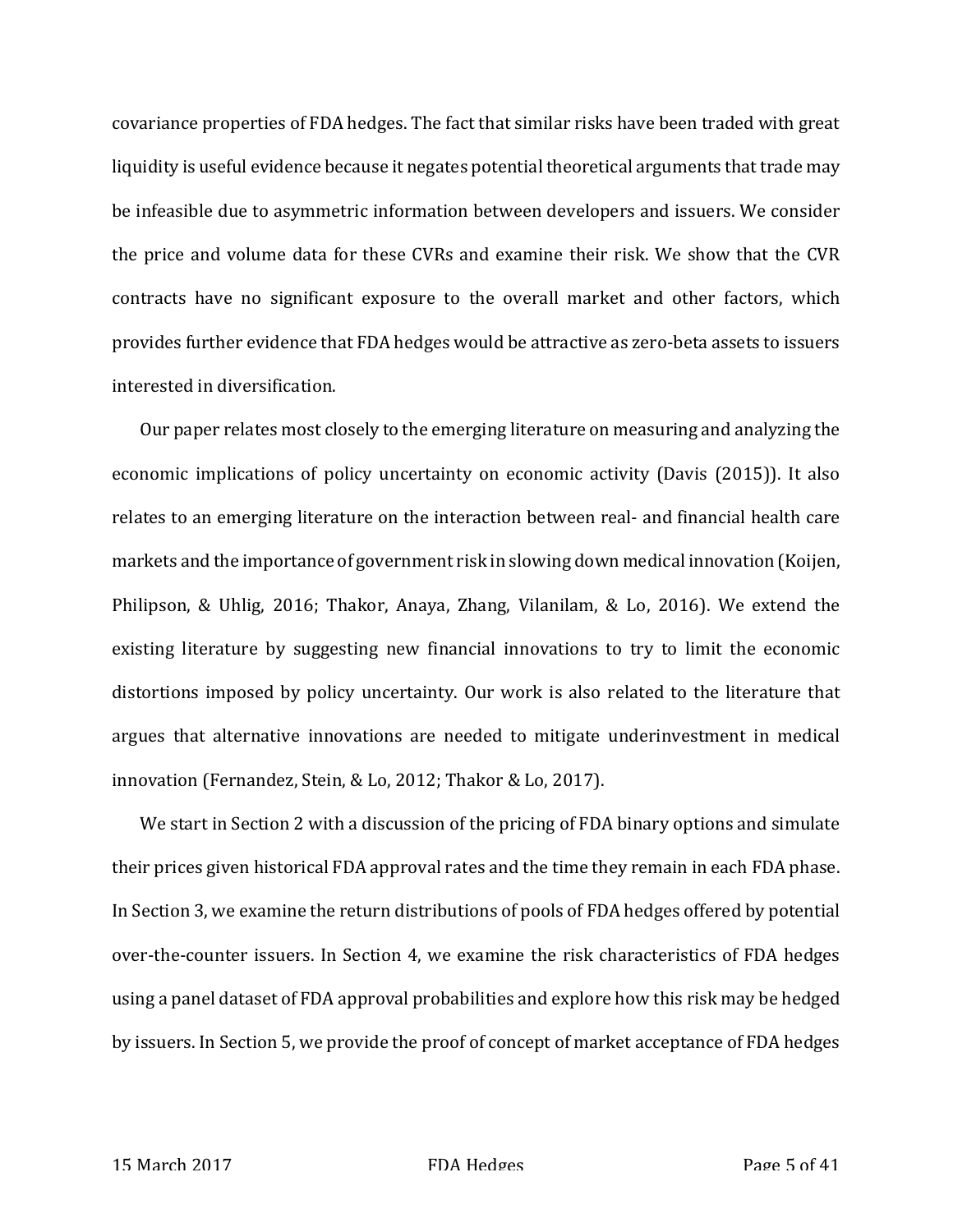through CVR contracts and analyze the correlation of the FDA risk with the broader market. We conclude in Section 6 with a summary of our findings and discuss future research.

# **2. FDA Binary Options**

In this section, we consider exchange-traded FDA binary options and we derive and calibrate prices for these options in various therapeutic areas.

### **2.1 Binary FDA Options**

Binary options are simple contracts that are currently traded on several exchanges. Using this concept as a template, we define an FDA binary option as a financial contract that is sold for a certain price, entitling the holder to be paid a pre-specified amount in the event that a certain drug fails a given phase of the FDA approval process (or the entire FDA process), and nothing in the event that it succeeds. An FDA option may be issued at the start of a given phase for the approval outcome of that phase. Without loss of generality, we assume it pays one dollar if the drug is not approved, and zero if it is.

Throughout, our pricing formulas will use actual probability estimates to compute expected values which are then discounted at the risk-free rate. The motivation for this approach is the fact that the risk associated with FDA approval is unlikely to be correlated with priced factors such as stock market returns or aggregate consumption. Therefore, the risk inherent in FDA option payoffs should be solely idiosyncratic, in which case the equilibrium price should be given by the expected discounted value of the payoff, discounted at the risk-free rate of return. We shall test and confirm this key property explicitly in Section 4.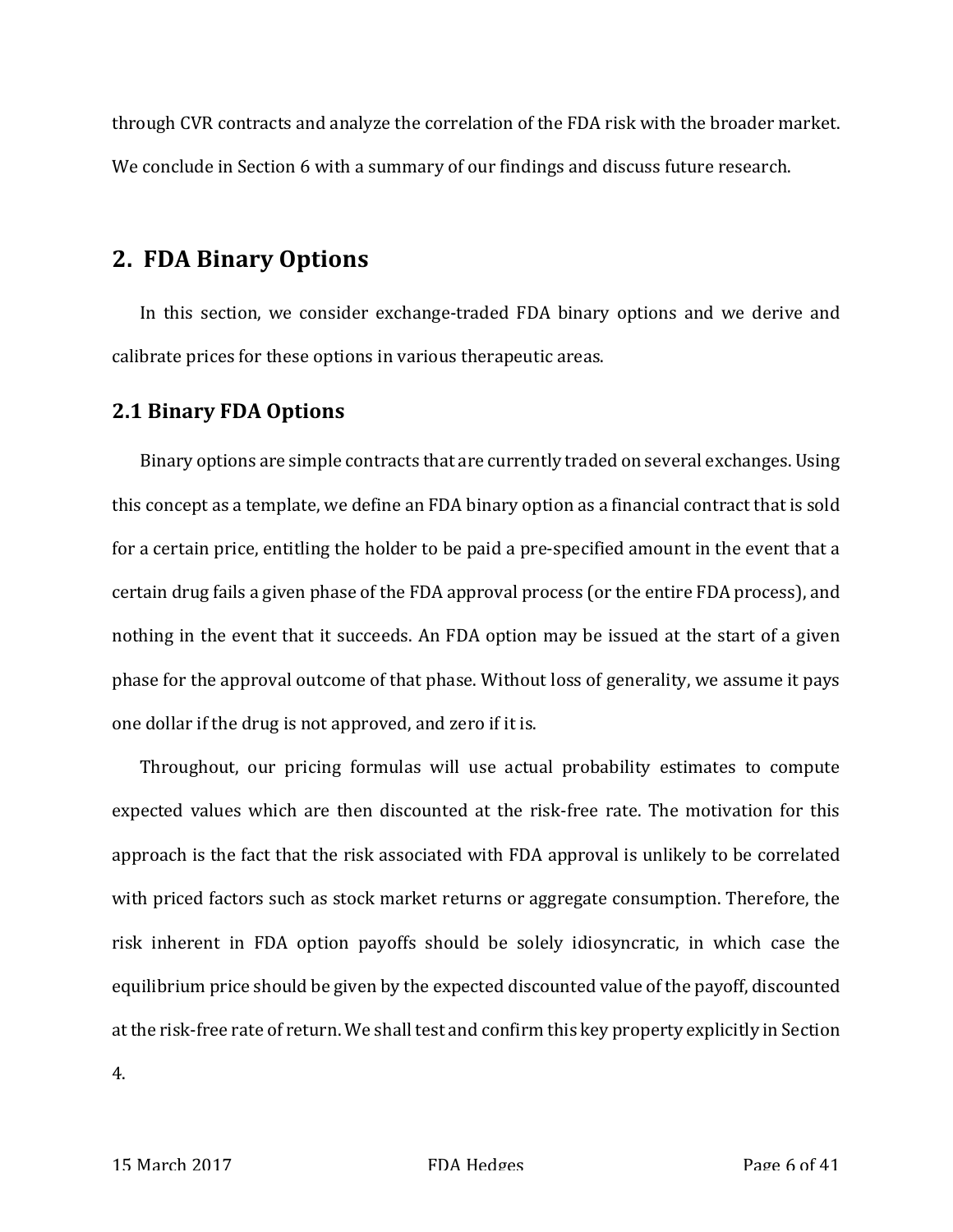Assuming that approval risk is purely idiosyncratic, the price of a binary FDA option is simply the present value of the probability of non-approval. The two uncertainties is the outcome of the approval decision itself as well as time when the approval decision is made. If the approval time is distributed according the frequency  $f(t)$ , and the probability of nonapproval is  $p$ , the price at the start of the phase is given by:<sup>7</sup>

$$
P = \int e^{-rt} pf(t) dt,
$$

where  $r$  is the risk-free rate. Clearly, the sooner the decision is made, and the larger the chance of non-approval, the higher is the price.

### **2.2 Calibrated Prices of FDA Options**

We estimate the prices for binary FDA options using recent evidence on FDA approval rates. Table 1 below reports the average historical phase failure rates for different disease groups.8

 $\frac{7}{7}$  This assumes that there is no correlation between the time of the approval decision and the chance of nonapproval. If there is a dependence, we would model the probability as a non-constant function  $p(t)$  of time. <sup>8</sup> These failure rates are from Thomas et al. (2016), based upon data from 2006-2015.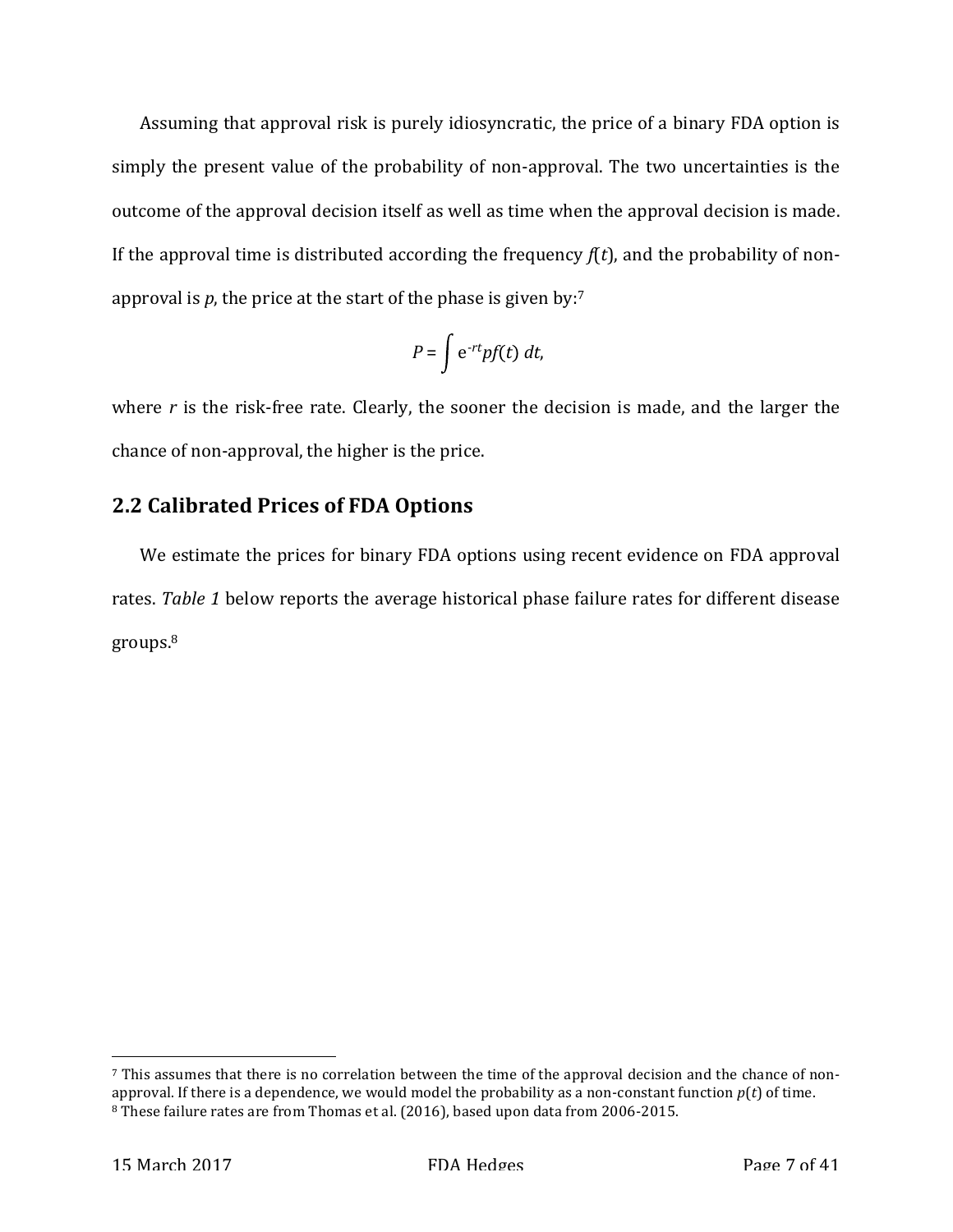### **Table 1: Probabilities of Phase Failure by Disease Group**

The table shows the average probability of failing each phase of the FDA drug development process, broken down by disease groups. These failure rates are from data from 2006-2015, and are taken from Thomas et. al. (2016).

|                             | <b>Probability of Failing Phase Conditional</b> |                |                |                 |                    |  |  |
|-----------------------------|-------------------------------------------------|----------------|----------------|-----------------|--------------------|--|--|
|                             |                                                 |                | on Reaching It |                 |                    |  |  |
|                             |                                                 |                |                | NDA/BLA         | <b>Overall</b>     |  |  |
|                             |                                                 |                |                | <b>Approval</b> | <b>Probability</b> |  |  |
| <b>Disease Group</b>        | Phase 1                                         | <b>Phase 2</b> | Phase 3        | <b>Phase</b>    | of Failure         |  |  |
| Hematology                  | 27%                                             | 43%            | 25%            | 16%             | 74%                |  |  |
| Infectious Disease          | 31%                                             | 57%            | 27%            | 11%             | 81%                |  |  |
| Ophthalmology               | 15%                                             | 55%            | 42%            | 23%             | 83%                |  |  |
| <b>Other Disease Groups</b> | 33%                                             | 60%            | 30%            | 12%             | 84%                |  |  |
| Metabolic                   | 39%                                             | 55%            | 29%            | 22%             | 85%                |  |  |
| Gastroenterology            | 24%                                             | 64%            | 39%            | 8%              | 85%                |  |  |
| Allergy                     | 32%                                             | 68%            | 29%            | 6%              | 85%                |  |  |
| Endocrine                   | 41%                                             | 60%            | 35%            | 14%             | 87%                |  |  |
| Respiratory                 | 35%                                             | 71%            | 29%            | 5%              | 87%                |  |  |
| Urology                     | 43%                                             | 67%            | 29%            | 14%             | 89%                |  |  |
| Autoimmune/immunology       | 34%                                             | 68%            | 38%            | 14%             | 89%                |  |  |
| Neurology                   | 41%                                             | 70%            | 43%            | 17%             | 92%                |  |  |
| Cardiovascular              | 41%                                             | 76%            | 45%            | 16%             | 93%                |  |  |
| Psychiatry                  | 46%                                             | 76%            | 44%            | 12%             | 94%                |  |  |
| Oncology                    | 37%                                             | 75%            | 60%            | 18%             | 95%                |  |  |

Given these probabilities of failure, we calibrate the prices of the FDA binary options that pay off one million after a given phase if the drug fails that phase. We compute these prices for contracts structured as single-phase and multiple-phase options. For our calculations, we assume an annual risk-free interest rate of 1%.

In order to calibrate the timing of FDA decisions (*f*), we report in *Table 2* the average duration of each phase of the FDA approval process, taken from DiMasi and Grabowski (2007). The estimates for the phase lengths are different for biotech firms and pharma firms. We therefore use the average phase length for biotech and pharma firms in our calculations.

### **Table 2: FDA Approval Process Phase Lengths**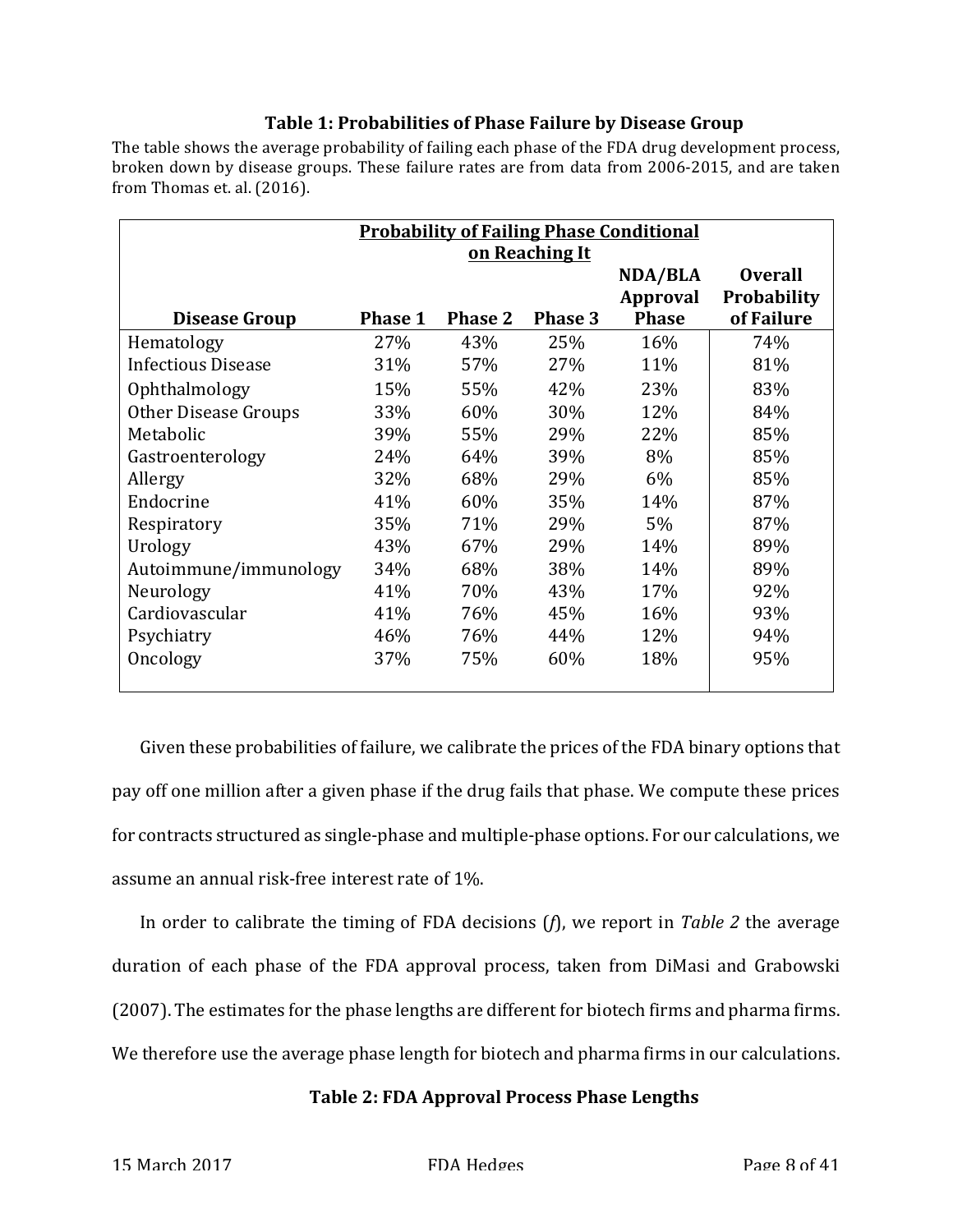|               | <b>Average Length of time in months (years)</b> |                |            |                                                   |                                          |  |  |  |  |  |  |
|---------------|-------------------------------------------------|----------------|------------|---------------------------------------------------|------------------------------------------|--|--|--|--|--|--|
| <b>Sector</b> | <b>Phase 1</b>                                  | <b>Phase 2</b> | Phase 3    | <b>NDA/BLA</b><br><b>Approval</b><br><b>Phase</b> | <b>Total</b><br>Length of<br><b>Time</b> |  |  |  |  |  |  |
| Biotech       | 19.5(1.6)                                       | 29.3(2.4)      | 32.9(2.7)  | 16.0(1.3)                                         | 97.7(8.1)                                |  |  |  |  |  |  |
| Pharma        | 12.3(1.0)                                       | 26.0(2.2)      | 33.8(2.8)  | 18.2(1.5)                                         | 90.3(7.5)                                |  |  |  |  |  |  |
| Average       | 15.9(1.3)                                       | 27.65(2.3)     | 33.35(2.8) | 17.10(1.4)                                        | 94.0 (7.8)                               |  |  |  |  |  |  |

This table shows the average length of each phase in the FDA approval process for the biotech and pharma sectors. Phase length is in months (years in parentheses). Estimates come from DiMasi and Grabowski (2007).

Combining the data on approval rates and the timing of FDA decisions, *Table 3* reports the implied prices (if purchased at the beginning of the indicated phase) for single-phase FDA binary options—options that pay off \$1 million if there is failure in the indicated phase, and nothing otherwise. For the purpose of simplifying our calculations and more directly conveying the intuition behind the prices of these FDA options, we do not make distributional assumptions on  $f$  and treat the phase length as deterministic by using the average phase lengths from *Table 2* directly in discounting the payoffs of the options. In other words, the payoff of a single-phase FDA option in *Table 3* is given by the following formula:

$$
P = e^{-rT} pX,
$$

where *X* is the promised payoff of the option,  $p$  is the probability of non-approval, and *T* is the average phase length taken from *Table 2*. We use a risk-free interest rate of 1% in our calculations. In our simulation results later in the paper, we will make explicit distributional assumptions on *f* in our pricing.

### **Table 3: Price of Single-Phase FDA Binary Options**

The table shows the prices of single-phase FDA binary options, which are issued at the start of each phase and pay off in the event of failure in that phase. Prices are in thousands of dollars.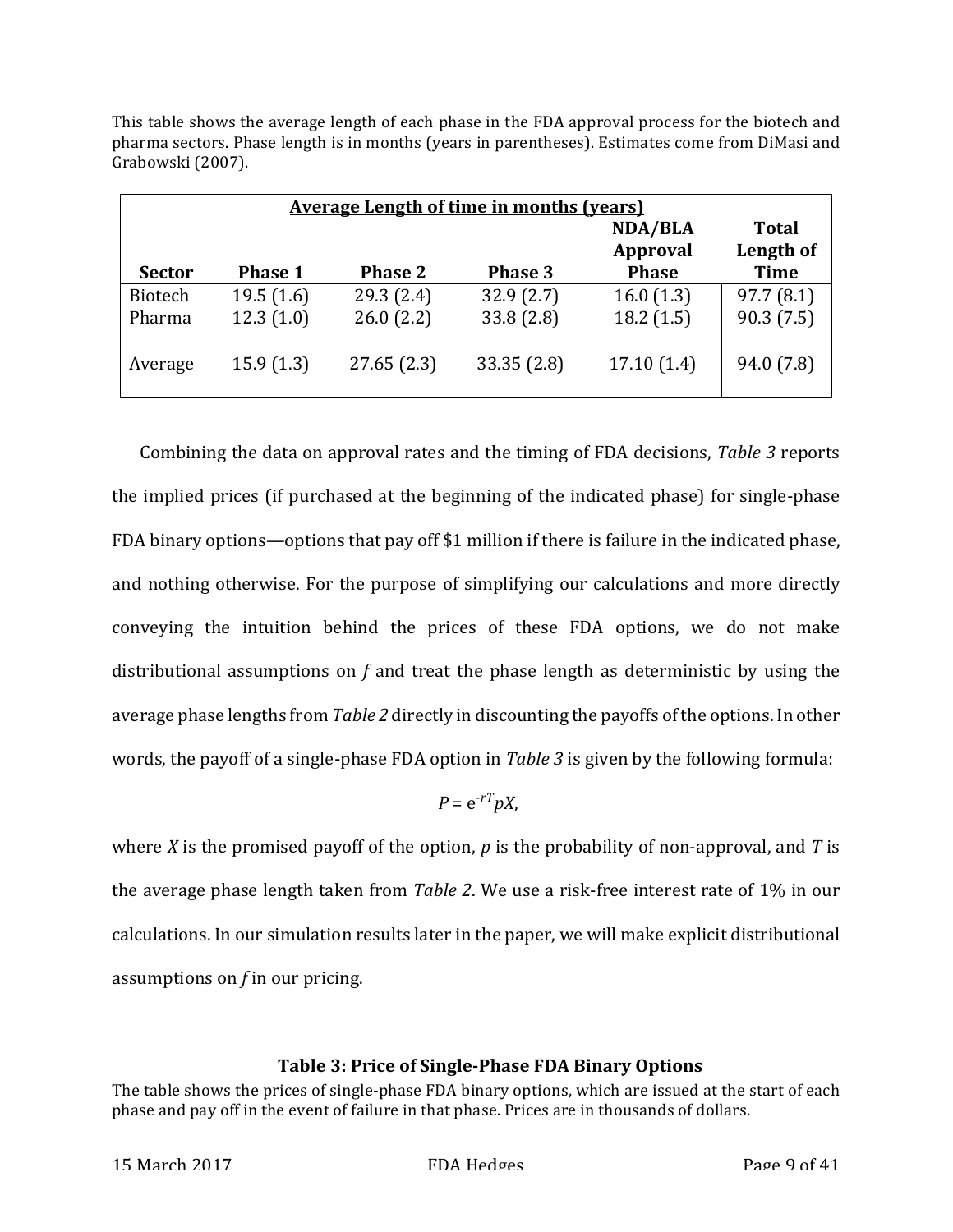| <b>Price of FDA Option that Pays \$1m in a Given Phase</b> |                |                |                |                 |  |  |  |  |
|------------------------------------------------------------|----------------|----------------|----------------|-----------------|--|--|--|--|
| (\$ thousands)                                             |                |                |                |                 |  |  |  |  |
|                                                            |                |                |                | NDA/BLA         |  |  |  |  |
| <b>Disease Group</b>                                       | <b>Phase 1</b> | <b>Phase 2</b> | <b>Phase 3</b> | <b>Approval</b> |  |  |  |  |
| Hematology                                                 | \$263          | \$424          | \$243          | \$158           |  |  |  |  |
| <b>Infectious Disease</b>                                  | \$301          | \$560          | \$266          | \$111           |  |  |  |  |
| Ophthalmology                                              | \$150          | \$541          | \$406          | \$222           |  |  |  |  |
| <b>Other Disease Groups</b>                                | \$329          | \$589          | \$296          | \$114           |  |  |  |  |
| Metabolic                                                  | \$384          | \$536          | \$278          | \$219           |  |  |  |  |
| Gastroenterology                                           | \$241          | \$628          | \$383          | \$76            |  |  |  |  |
| Allergy                                                    | \$320          | \$660          | \$278          | \$61            |  |  |  |  |
| Endocrine                                                  | \$406          | \$585          | \$340          | \$138           |  |  |  |  |
| Respiratory                                                | \$342          | \$693          | \$281          | \$53            |  |  |  |  |
| Urology                                                    | \$423          | \$658          | \$278          | \$141           |  |  |  |  |
| Autoimmune/immunology                                      | \$338          | \$667          | \$368          | \$138           |  |  |  |  |
| Neurology                                                  | \$404          | \$687          | \$414          | \$166           |  |  |  |  |
| Cardiovascular                                             | \$406          | \$742          | \$433          | \$156           |  |  |  |  |
| Psychiatry                                                 | \$455          | \$746          | \$431          | \$119           |  |  |  |  |
| Oncology                                                   | \$367          | \$737          | \$583          | \$174           |  |  |  |  |

For example, in Hematology it would cost \$243,000 to buy insurance for a \$1 million insurance policy. The prices of the single-phase options correspond directly to the failure rates in each phase. In particular, the price to purchase an option at the beginning of phase 2 to insure against phase 2 failure is significantly higher than the price to purchase options at the beginning of the other phases. This reflects the fact that the failure rates in the development process for the various disease groups are the highest in phase 2. By contrast, the prices are much lower in the final FDA approval phase, where the failure rates are the lowest.

We next calculate the prices of multiple-phase FDA binary options, which pay off if there is failure in any subsequent phase of the FDA process. We discuss the pricing of these options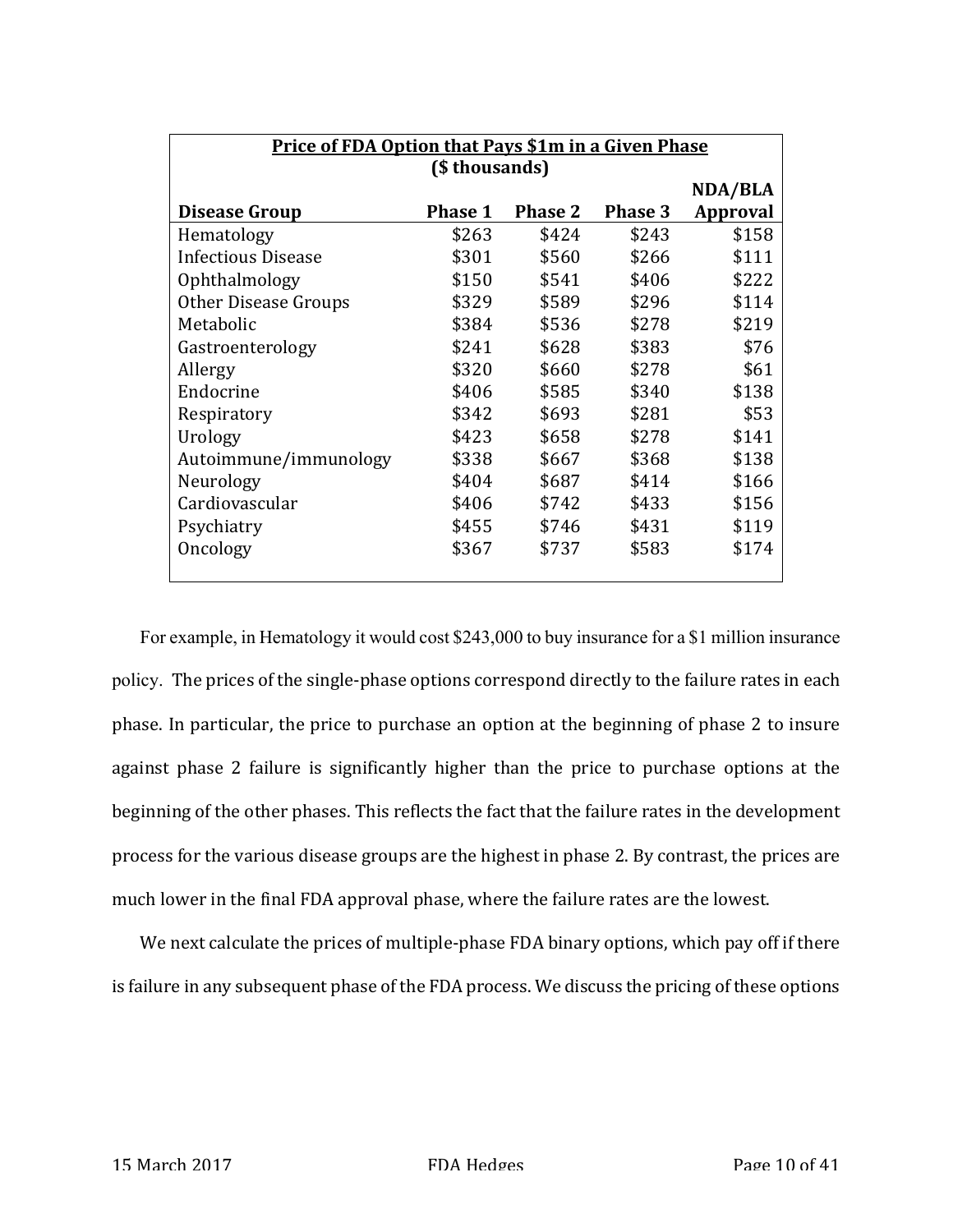in the Appendix. *Table* 4 reports the prices of these options if purchased at the beginning of

a given phase, thereby providing insurance against failure in any of the remaining phases.<sup>9</sup>

### Table 4: The Price of Multiple-Phase FDA Binary Options, for Payoff in each any **Subsequent Phase**

This table shows the prices of multiple-phase FDA binary options, which are issued at the start of each phase and pay off in the event of failure in any subsequent phase. Prices are in thousands of dollars.

| <b>Price of FDA Option that Pays \$1m for Failure in Subsequent</b> |                |                |                |                 |  |  |  |  |
|---------------------------------------------------------------------|----------------|----------------|----------------|-----------------|--|--|--|--|
| <b>Phases (\$ thousands)</b>                                        |                |                |                |                 |  |  |  |  |
|                                                                     |                |                |                | NDA/BLA         |  |  |  |  |
| <b>Disease Group</b>                                                | <b>Phase 1</b> | <b>Phase 2</b> | <b>Phase 3</b> | <b>Approval</b> |  |  |  |  |
| Hematology                                                          | \$714          | \$622          | \$358          | \$158           |  |  |  |  |
| Infectious Disease                                                  | \$784          | \$704          | \$344          | \$111           |  |  |  |  |
| Ophthalmology                                                       | \$797          | \$773          | \$531          | \$222           |  |  |  |  |
| <b>Other Disease Groups</b>                                         | \$812          | \$734          | \$373          | \$114           |  |  |  |  |
| Metabolic                                                           | \$821          | \$726          | \$430          | \$219           |  |  |  |  |
| Gastroenterology                                                    | \$821          | \$778          | \$428          | \$76            |  |  |  |  |
| Allergy                                                             | \$828          | \$761          | \$321          | \$61            |  |  |  |  |
| Endocrine                                                           | \$843          | \$753          | \$428          | \$138           |  |  |  |  |
| Respiratory                                                         | \$847          | \$783          | \$318          | \$53            |  |  |  |  |
| Urology                                                             | \$862          | \$778          | \$376          | \$141           |  |  |  |  |
| Autoimmune/immunology                                               | \$862          | \$807          | \$451          | \$138           |  |  |  |  |
| Neurology                                                           | \$890          | \$834          | \$507          | \$166           |  |  |  |  |
| Cardiovascular                                                      | \$907          | \$863          | \$517          | \$156           |  |  |  |  |
| Psychiatry                                                          | \$913          | \$860          | \$495          | \$119           |  |  |  |  |
| Oncology                                                            | \$921          | \$893          | \$650          | \$174           |  |  |  |  |

There are a few noteworthy patterns in the table. First, naturally the price to insure against *any* phase rises with non-approval rates. Second, the price of the multiple-phase option goes down as one advances to subsequent phases, since the conditional probability of the drug failing in the future goes down over time. However, the price that one would pay

<sup>&</sup>lt;sup>9</sup> The details of how these prices are calculated are provided in the Appendix.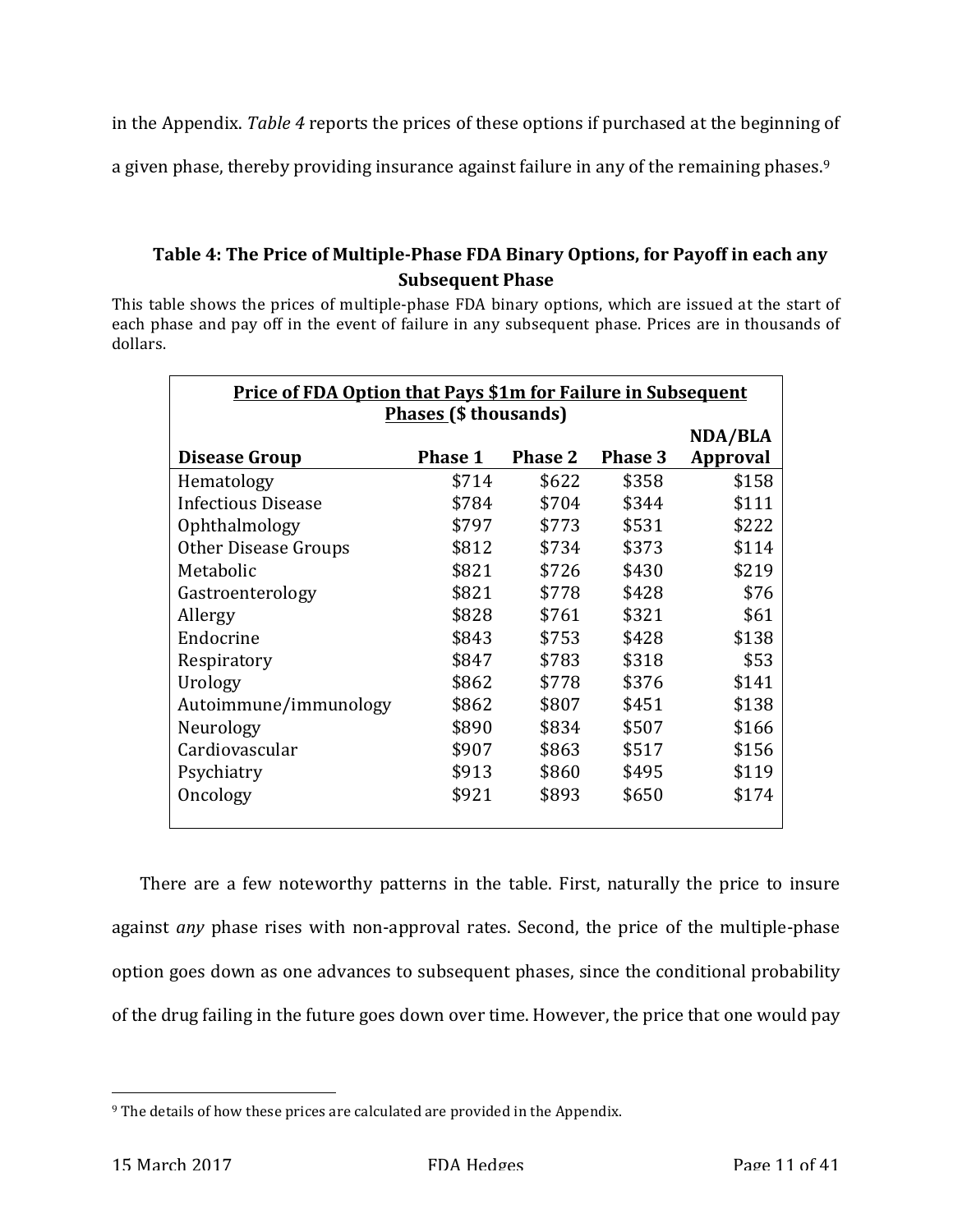for the multiple-phase option only goes down slightly from phase 1 to phase 2, dropping much more significantly from phase 2 to phase 3, due to the high failure rates in phase 2. Since the failure rate is much higher in phase 2 relative to all other phases, most of the cost of the option in phases 1 and 2 will be to insure against failure in phase 2. Once failure in phase 2 has been averted, the price of the option drops significantly, since failure is relatively less likely going forward.

### **3. Risk/Reward Profile of FDA Hedges via OTC Issuers**

The insurance value of FDA hedges is clear to drug developers, but the question remains of what the value will be to those holding the other side of the trade, i.e., the issuers. In this section, we therefore consider the value to over-the-counter (OTC) issuers that offer FDA contracts to investors. In order to do so, we simulate the risk and return distributions of pools of FDA hedges offered by issuers.

### **3.1 Risk/Reward Profile of Pools of FDA Options**

We first empirically investigate the risk and return tradeoff of a pool of FDA option contracts. We examine a portfolio of *N* contracts, each linked to a particular FDA application. If the FDA rejects the application at any  $t$  prior to the contract maturity date  $T$ , the issuer pays the insurance buyer \$1. The precise timing of the FDA's approval decision *f* is unknown; we model the time until an FDA decision as an exponential distribution with rate parameter λ. When the FDA reaches a decision before the contract expires, we assume that the application  $i$  is rejected with probability  $p_{i^\prime}$  and in our base calculations we assume that there is no correlation between the rejection probabilities of two different applications,  $p_{_i}$  and  $p_{_j}$ .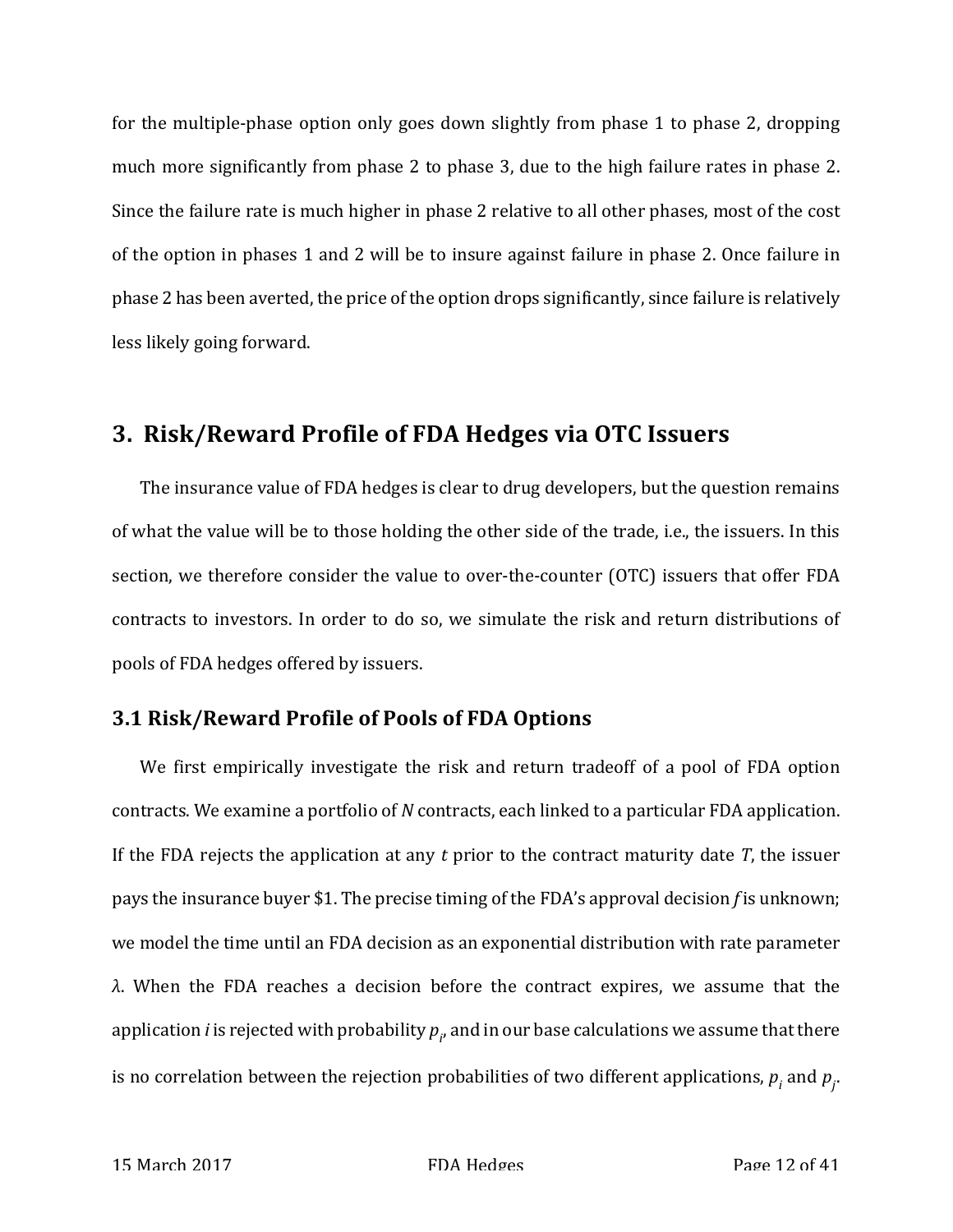In other words, if each contract represents an FDA option based on the failure/success of a different drug, the probabilities of failure of each drug are independent. *A priori*, this assumption of no correlation across contracts will hold if a larger probability of one molecule working in humans does not increase the chance of another. This will likely be the case, except when molecules work within the same indication or mechanism of action, in which case a correlation may occur.<sup>10</sup> In Section 5, we provide evidence that seems to suggest that the assumption of no correlation between the contracts would hold in practice.

In our benchmark simulation results, we vary the number of contracts while fixing other parameters, in order to explore the potential diversification benefits of adding additional contracts to the issuer's portfolio. More specifically, we simulate portfolios of  $N = 1$ ,  $N = 10$ , *N* = 50, and *N* = 100 contracts. We assume a contract maturity of *T* = 5 years, and  $p_i$  = 30%. We choose a rate parameter of  $\lambda$  = 1/3 for the time until an FDA decision is made, in order to match a mean FDA decision time of three years. For robustness, in *Table A1* in the appendix, we provide the portfolio payout distribution characteristics for alternative choices for the size of the portfolio *N*, the rejection probability  $p_{i'}$  the correlation across draws  $\rho$ , and the arrival rate *λ.*

We examine the risk-return tradeoff that the issuer faces by calculating the Sharpe ratios of the portfolios. Consider an issuer who has issued *N* contracts priced at price \$*P* with expected payouts  $X_1$ , ...,  $X_N$ . He invests \$*NP* at the risk-free rate with the return:

$$
R = \frac{[NP(1+r) - \sum X_i]}{NP} = (1+r) - \frac{\overline{X}}{P}
$$

 $10$  A correlation would also occur if the FDA decision-making process across molecules is tied together due to regulatory behavior. In the Appendix, we explore how our results are affected when this assumption is relaxed and we allow for correlation between drug applications.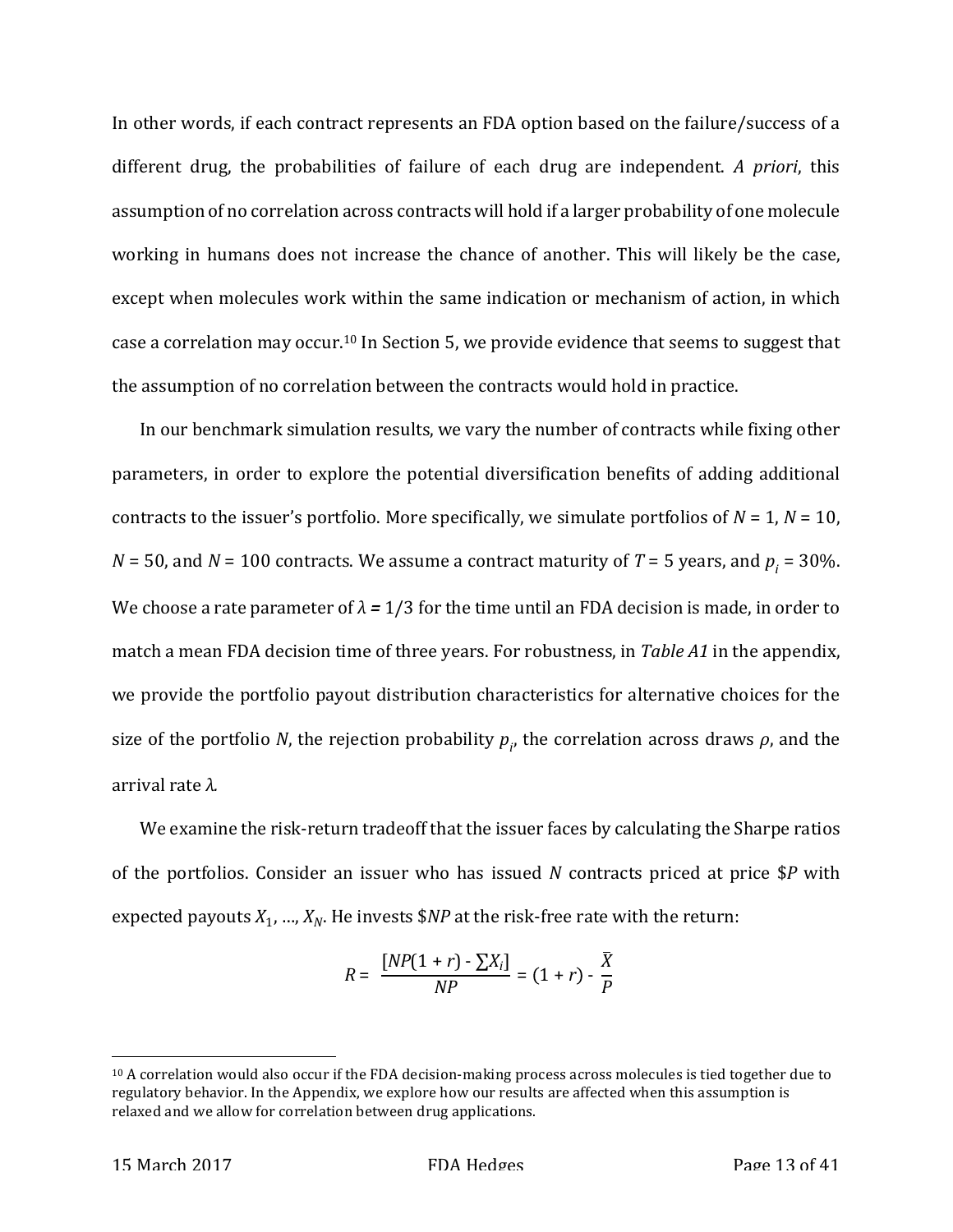where  $\bar{X}$  =  $(\frac{1}{N})\sum X_i$ . The Sharpe ratio is calculated by dividing the markup by the standard deviation of the portfolio:

$$
SR = \frac{\mathbf{E}[R] \cdot r}{\sigma(R)} = \frac{P \cdot \mathbf{E}[X]}{\sigma(\overline{X})}
$$

In order to calculate the Sharpe ratios in this setting, we assume contract fees of 2% of the expected payout of the portfolio, and a risk-free rate equivalent to the current five-year Treasury yield. We vary the portfolio markup, up to a maximum markup of 50% over expected portfolio return.

*Figure* 1 below presents the values of the Sharpe ratio for various values of *N* as a function of the portfolio markup. For example, for a portfolio of  $N = 10$  contracts, the expected payout is estimated to be \$2.04, and the standard deviation of the portfolio is estimated to be 0.449. With a price given by a 35% markup over the expected payout, contract fees of 2%, and riskfree rate of 1.22%, the Sharpe ratio is calculated to be 1.5546. As the figure shows, the Sharpe ratio intuitively improves as the markup increases, but an increase in the number of contracts also consistently improves the Sharpe ratio. Thus, in the case of independent payoffs amongst the contracts, a larger number of contracts improve the issuer's returns. The underlying intuition is the same as that of portfolio diversification. With any portfolio of assets, introducing uncorrelated assets will reduce the volatility of the portfolio through diversification.11

### **Figure 1: Sharpe Ratios**

 $11$  In Section A.2 of the Appendix, we provide the results for the Sharpe ratios assuming a correlation between the contracts.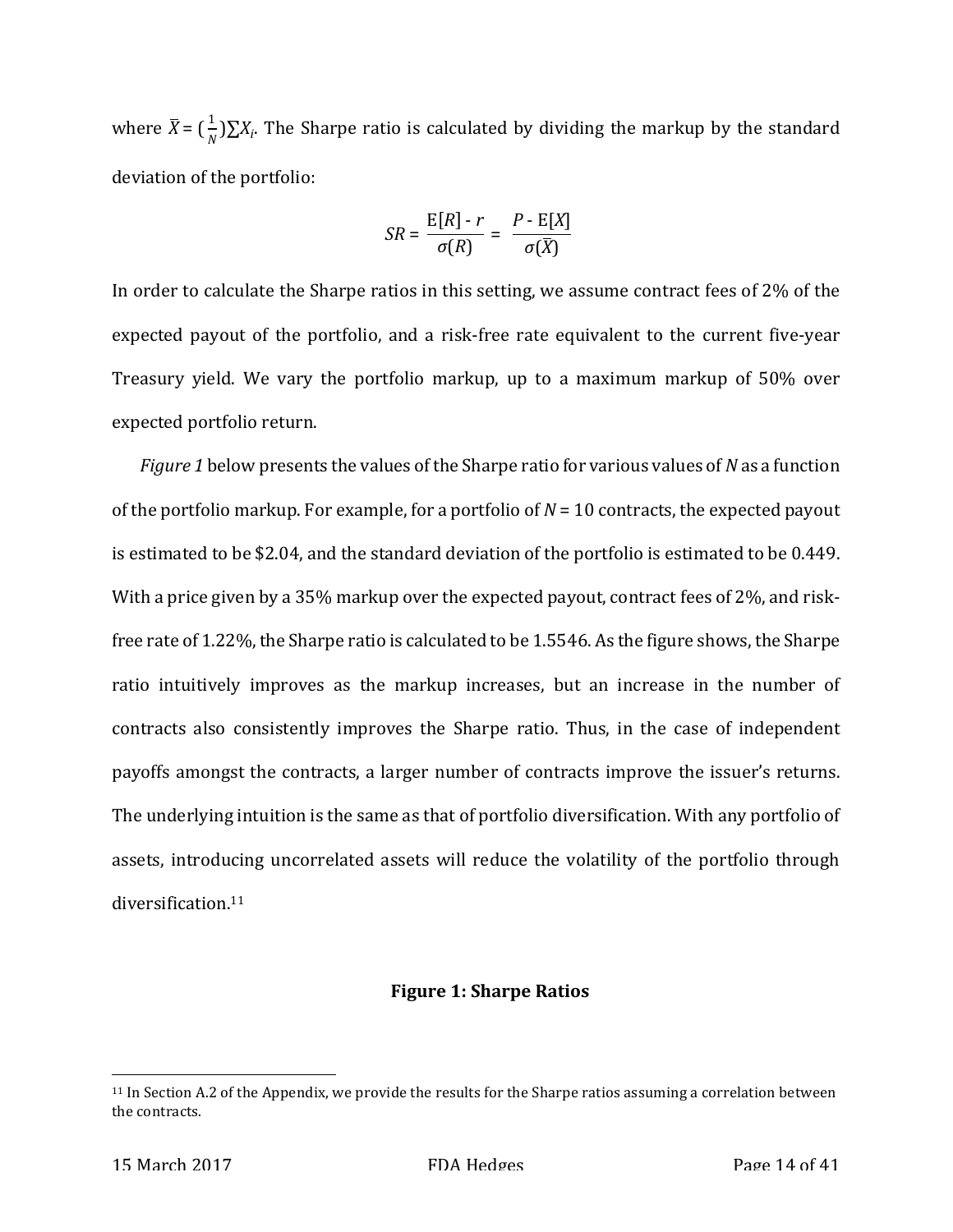This figure plots the Sharpe ratios of dealer returns as a function of the portfolio markup  $\%$  for various values of  $N$ , the number of contracts offered in the pool. These calculations assume no correlation between the payouts of the contracts.



### **3.2 Risk-Return Distributions for Disease Groups**

The results above show the risk-return tradeoff faced by issuers for general pools of FDA option contracts. It is informative to examine in more detail how this tradeoff varies depending on the particular disease group the FDA Options are based upon, since different disease groups can have very different success probabilities. Table 5 provides the expected payout, variance, and Sharpe ratio for a portfolio of FDA options based on a drug project in each respective disease group (assuming  $N = 50$  contracts in the pool), using the average probabilities of failure in Phase 3 for each group that were shown in Table 1.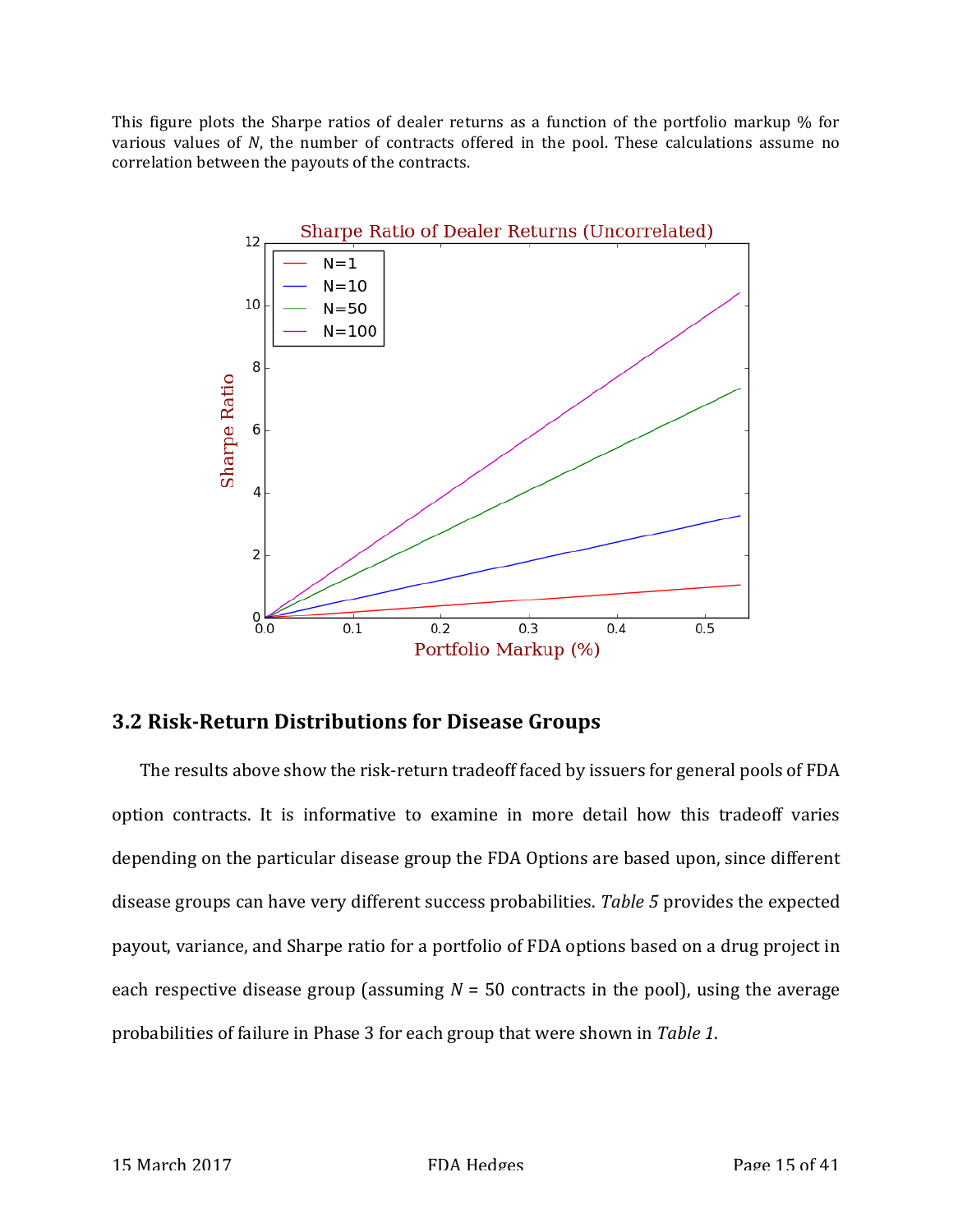### **Table 5: Expected Payouts of Portfolios of**  $N = 50$  **Contracts**

This table provides the simulation results for the mean portfolio payout and variance of payout for different disease groups, assuming  $N = 50$  contracts.

| <b>Disease Group</b>        | <b>Probability of</b><br>Approval in<br><b>Phase III</b> | <b>Expected</b><br>Payout | <b>Variance</b> | <b>Sharpe Ratio</b> |
|-----------------------------|----------------------------------------------------------|---------------------------|-----------------|---------------------|
| Hematology                  | 75%                                                      | \$0.51                    | 0.003           | 2.39                |
| Infectious Disease          | 73%                                                      | 0.50                      | 0.003           | 2.22                |
| Ophthalmology               | 58%                                                      | 0.40                      | 0.003           | 1.91                |
| <b>Other Disease Groups</b> | 70%                                                      | 0.48                      | 0.003           | 2.33                |
| Metabolic                   | 71%                                                      | 0.64                      | 0.004           | 2.99                |
| Gastroenterology            | 61%                                                      | 0.42                      | 0.003           | 2.08                |
| Allergy                     | 71%                                                      | 0.48                      | 0.003           | 3.16                |
| Endocrine                   | 65%                                                      | 0.44                      | 0.003           | 2.19                |
| Respiratory                 | 71%                                                      | 0.48                      | 0.003           | 2.86                |
| Urology                     | 71%                                                      | 0.48                      | 0.003           | 2.36                |
| Autoimmune/immunology       | 62%                                                      | 0.42                      | 0.003           | 2.11                |
| Neurology                   | 57%                                                      | 0.39                      | 0.003           | 1.98                |
| Cardiovascular              | 55%                                                      | 0.38                      | 0.003           | 1.94                |
| Psychiatry                  | 56%                                                      | 0.38                      | 0.003           | 1.96                |
| Oncology                    | 40%                                                      | 0.27                      | 0.002           | 1.51                |

As can be seen from the table, the portfolio payouts vary between disease groups, depending on the probability of approval. In particular, the expected payouts by the issuer are higher if the probability of approval is lower (i.e. the probability that the option will pay out is higher), with the highest expected payout being in oncology. The variance of the payouts also increases as the probability of approval decreases. The Sharpe ratio for the issuer is also generally higher for disease groups with a higher probability of success. For example, issuers will find that issuing pools of FDA options are more attractive for drugs in Hematology than for drugs in Oncology, since drugs in Oncology are more likely to fail and therefore necessitate payouts by the issuer. Overall, the relatively high Sharpe ratios for all of the disease class reinforce the notion that FDA options may be attractive for issuers. For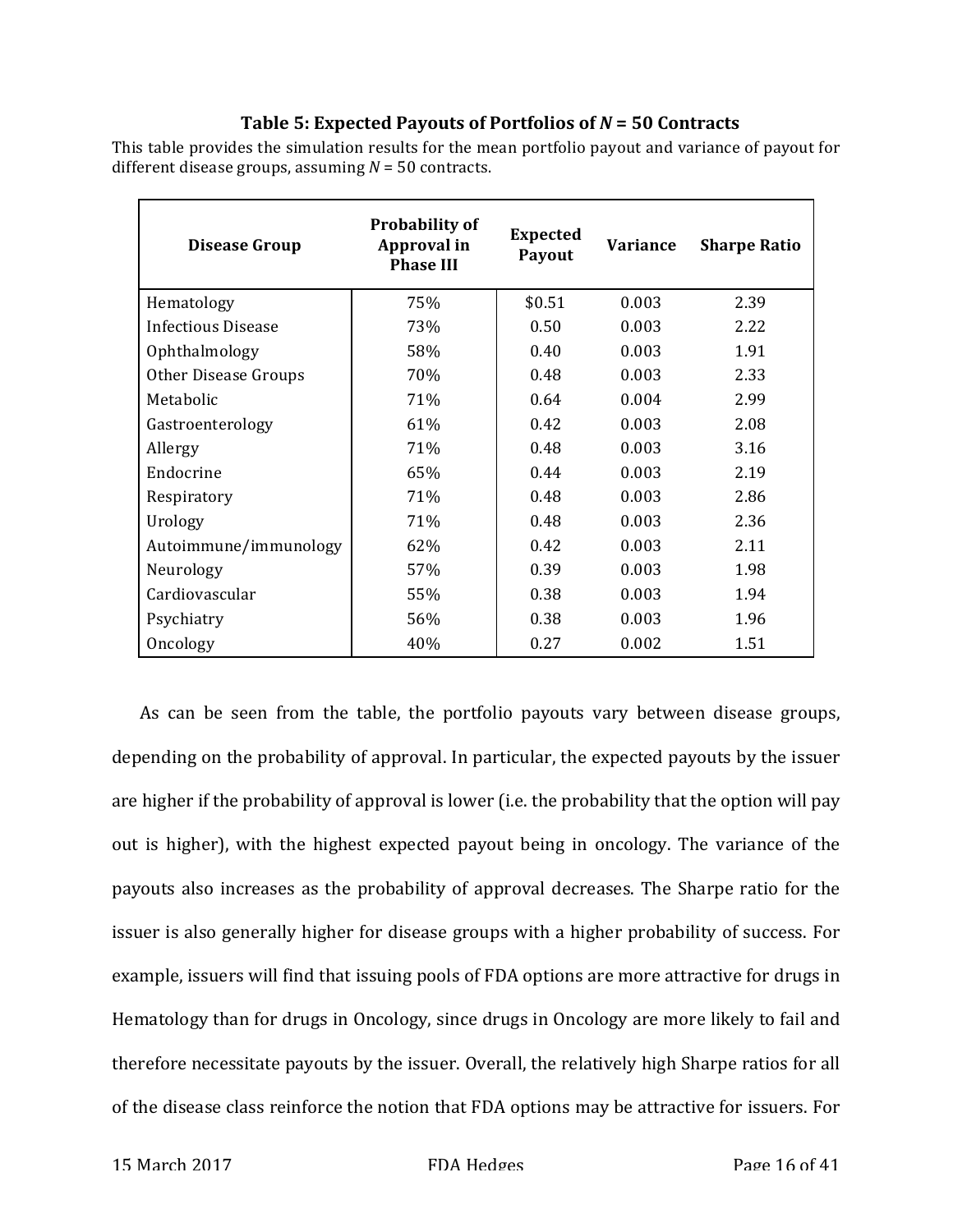example, the Sharpe ratio of the  $S\&P$  500 SPDR ETF over the past five years was 1.32, which is substantially lower than the Sharpe ratios presented above.

While the analysis above provides a view into the risk-return tradeoff faced by issuers of FDA options, the risk that these issuers are exposed to may be further reduced if issuers are able to hedge the risk of these options. We explore this issue further in the next section.

### **4. The Risk of FDA Options**

In this section, we return to the issue of the nature of the risk of FDA hedges that issuers face. FDA hedges may have diversification appeal to investors and issuers if the returns to these securities are uncorrelated with the broader market or other factors, that is, if the risk of the hedge is idiosyncratic and not systematic. We explore whether this is empirically the case using a novel dataset of the approval process of drugs. Given this risk, we then examine the circumstances under which issuers may be able to hedge the risk of FDA options.

### **4.1 Dataset Description**

We use a novel dataset on the drug approval process from the BioMedTracker Pharma Intelligence database. This database contains detailed drug trial information for pharma and biotech companies, including historical approval success rates, development milestone events, progress updates, and, most importantly, estimates of the likelihood of future FDA approval for individual drugs in development by each company. The database provides information on 11,587 drugs across 2,893 different companies. Although the dataset contains information on a handful of development events prior to 2000, it has full coverage from 2000 to 2016, and we therefore focus on this period for our analysis.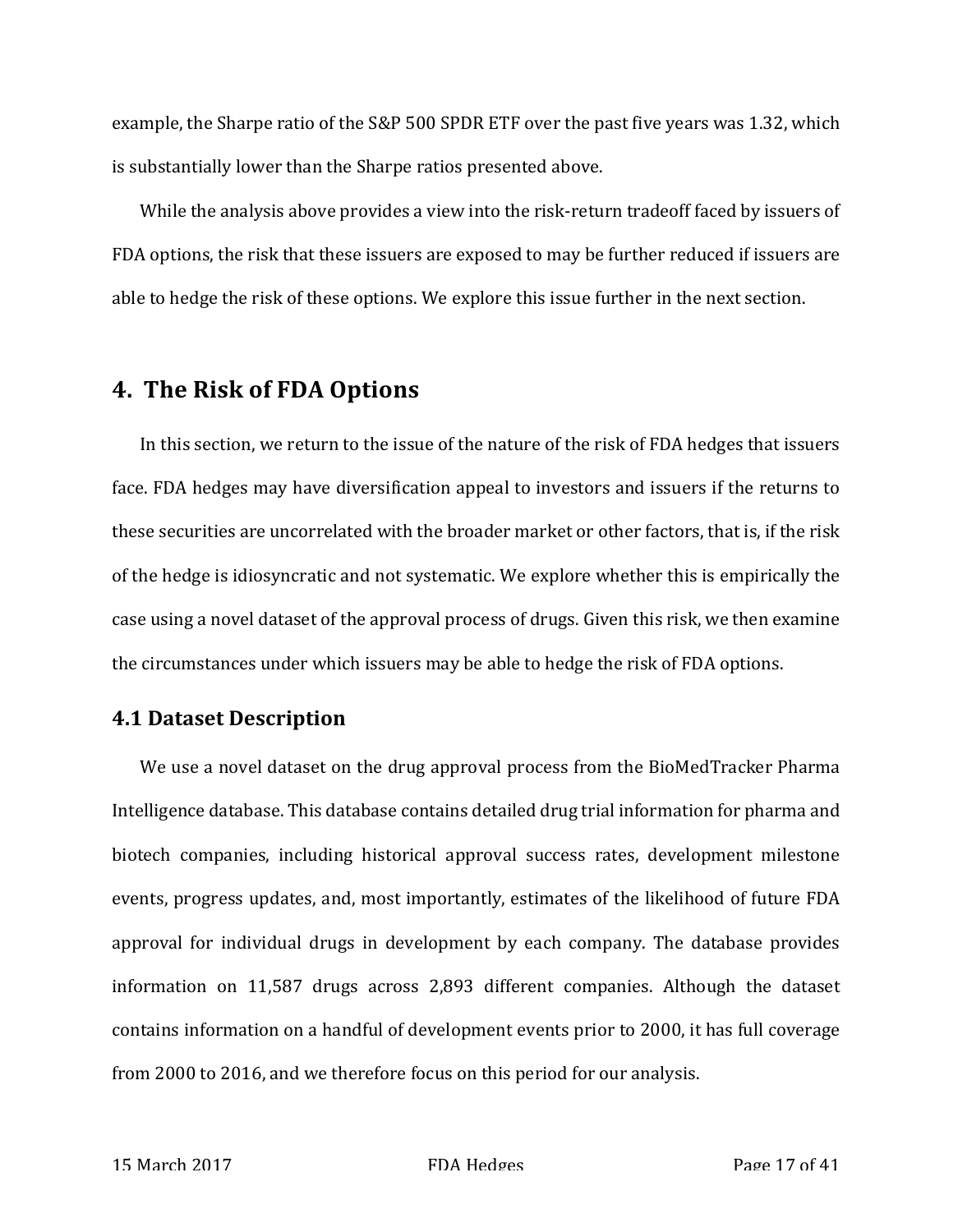More specifically, we use the reported likelihood of future FDA approval provided by BioMedTracker in order to construct hypothetical prices for FDA options on a wide variety of drugs. For each drug and for a given date, BioMedTracker provides an estimate of the probability that the drug will ultimately be approved by the FDA. These probabilities are updated each time there is any announcement or other development-related event related to the particular drug.<sup>12</sup> In order to determine likelihood of approval (LOA) probabilities, BioMedTracker uses a combination of historical approval rates and analyst adjustments based on development events. More specifically, when a drug development project is initially started, BioMedTracker assigns an LOA probability to it based on the historical approval rates of drugs in the particular disease group that the drug belongs to. BioMedTracker then adjusts the LOA probability for the drug each time a development event occurs. If the event conveys no relevant information as to the eventual development success of the drug, then the LOA is unchanged. However, if the event contains relevant information (for example, trial results), then the LOA is adjusted either up or down by BioMedTracker depending on whether the information is positive or negative. The magnitude of the change in LOA is determined by analysts, who evaluate the information content of the event and assign a change size based upon pre-specified criteria.

As an example, according to BioMedTracker, an event in Phase III that "[m]et primary endpoint, but with marginal efficacy or no quantitative details; failed primary endpoint but strong potential in subgroup; some concern with efficacy vs. safety balance" will cause an increase in the LOA between  $1\%$  and  $5\%$ . In contrast, an event which posted "[m]odest Phase

 $12$  These include a wide variety of events broadly related to the company and drug under development, including trial results and progress updates, regulatory changes, litigation, and company news.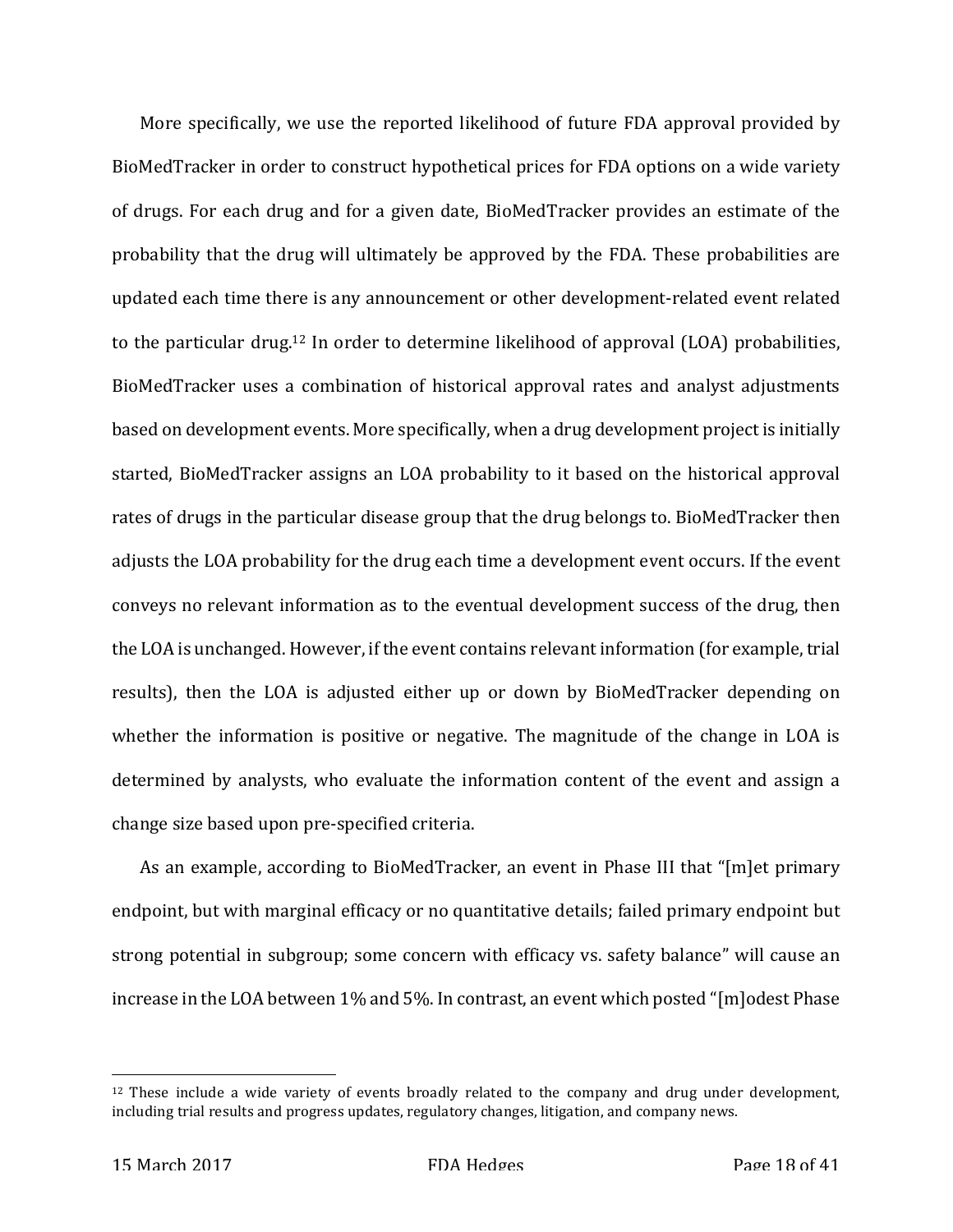III results or positive results in non-standard subgroup; met primary endpoint but concerns over safety profile or study design" causes a decrease in the LOA between 1% and 5%. BioMedTracker provides evidence that its LOA estimates have predictive ability in terms of the eventual success/failure of the drug under development. More specifically, BioMedTracker notes that, from 2000-2015, 87% of drugs that were eventually approved had been classified as having an above-average (relative to the disease group) LOA. Similarly, 75% of the drugs that eventually moved from Phase II to Phase III from 2000-2015 had been assigned an above-average LOA. 80% of the drugs that were eventually suspended during the same period had a below-average LOA.

### **4.2 Risk Exposure of FDA Options**

We use this time series data on probabilities of future approval (LOA) to empirically verify whether the risk of FDA options is idiosyncratic—and thus related only to scientific risk—or systematic and related to the broader market or other factors. Specifically, we construct a time-series of synthetic FDA multi-phase binary option prices using the LOA probabilities described in the previous section. At any given time  $t$ , we set the price  $F_i(t)$  of the synthetic FDA option on a given drug project *i* which pays off \$1 if the project fails as:

$$
F_i(t) = \exp(-r_t(T-t))(1 - LOA_{i,t})
$$

where  $LOA_t$  is the LOA probability at time *t*,  $r_t$  is the risk-free interest rate at time *t*, and  $T - t$ is the expected duration of the contract. For simplicity, we use the expected remaining development time of the drug as a proxy for the expected duration of the contract. We estimate this using the average development times for each phase from *Table 2*.<sup>13</sup> As before,

<sup>&</sup>lt;sup>13</sup> For example, for a contract currently in Phase 3, we set  $T - t = 4.204$  years.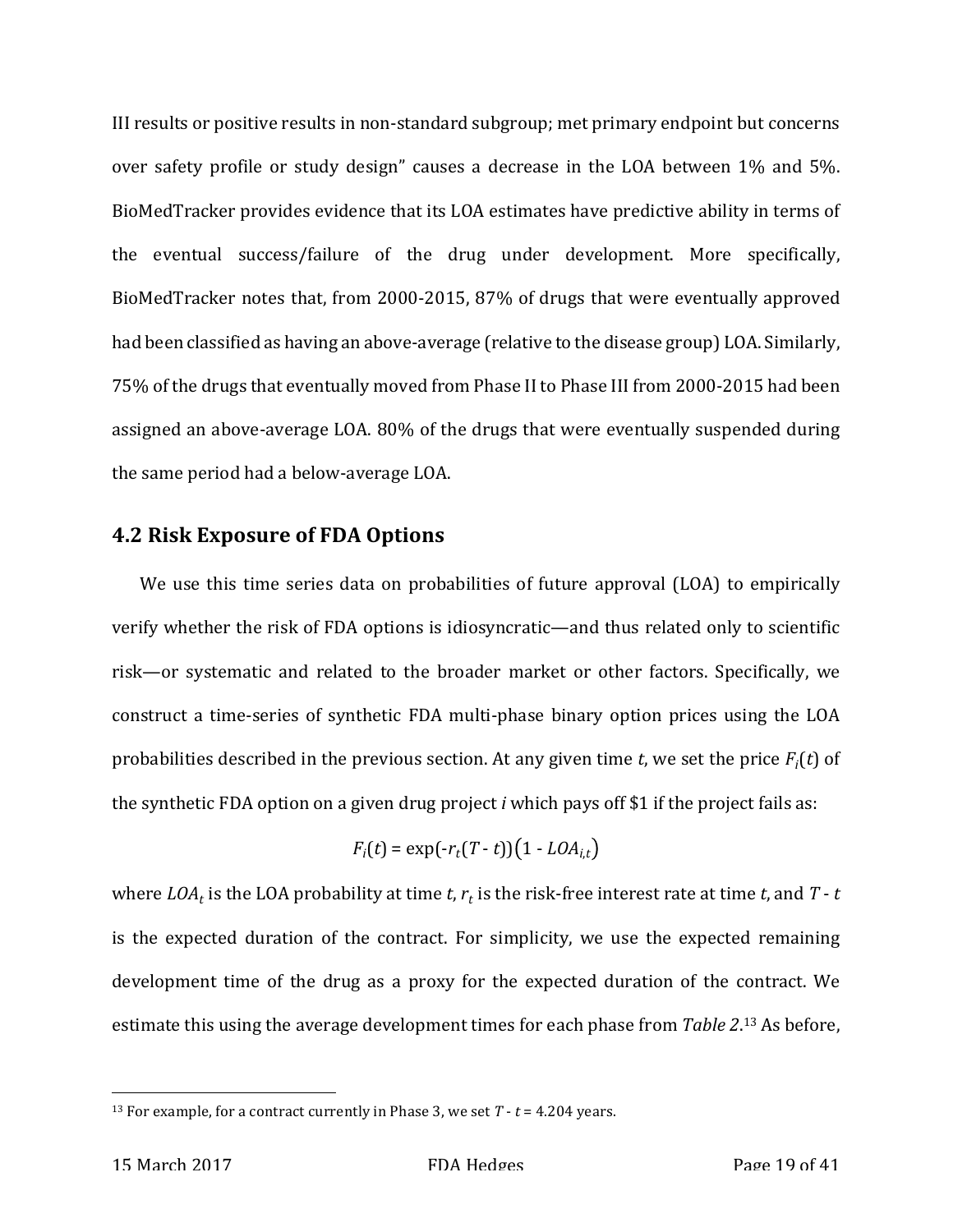we use actual probabilities to compute expectations and then discount the expected value by the risk-free rate because the risk is assumed to be purely idiosyncratic. We later provide evidence that justifies this assumption. Using this time-series of constructed prices, we compute the returns for these synthetic options for all drugs in the BioMedTracker database. We exclude LOA probabilities that are either  $0$  (the drug has been suspended) or 1 (the drug has been approved), since there is no future development uncertainty for the drug at those time points.

With these returns, we run regressions to estimate CAPM and Fama and French (1993) 3-factor betas over the period from 2000-2016, and examine whether these betas are significant. We run these regressions at the option level, as well as the portfolio level by combining the options into an equally-weighted portfolio. We first use daily data to estimate the betas. While using daily data has the potential advantage of increasing the precision of the beta point estimate, one possible concern with using daily data in this setting is that there is typically no information on each drug between event days, and thus the return for the FDA option will be zero for those days. While the lack of correlation due to few events may indeed be valuable to an issuer, for robustness we also provide the beta estimates using monthly data. 

*Table* 6 below provides the results of these factor regressions. As can be seen from the table, the coefficients (betas) are insignificantly different from zero for the CAPM and Fama-French factors, using both daily and monthly data as well as running the regressions at both the option and portfolio levels. Moreover, the intercept (alpha) estimates are also insignificant. This provides evidence that the risk of FDA options is idiosyncratic and not related to systematic factors, and thus issuing them may be valuable for diversification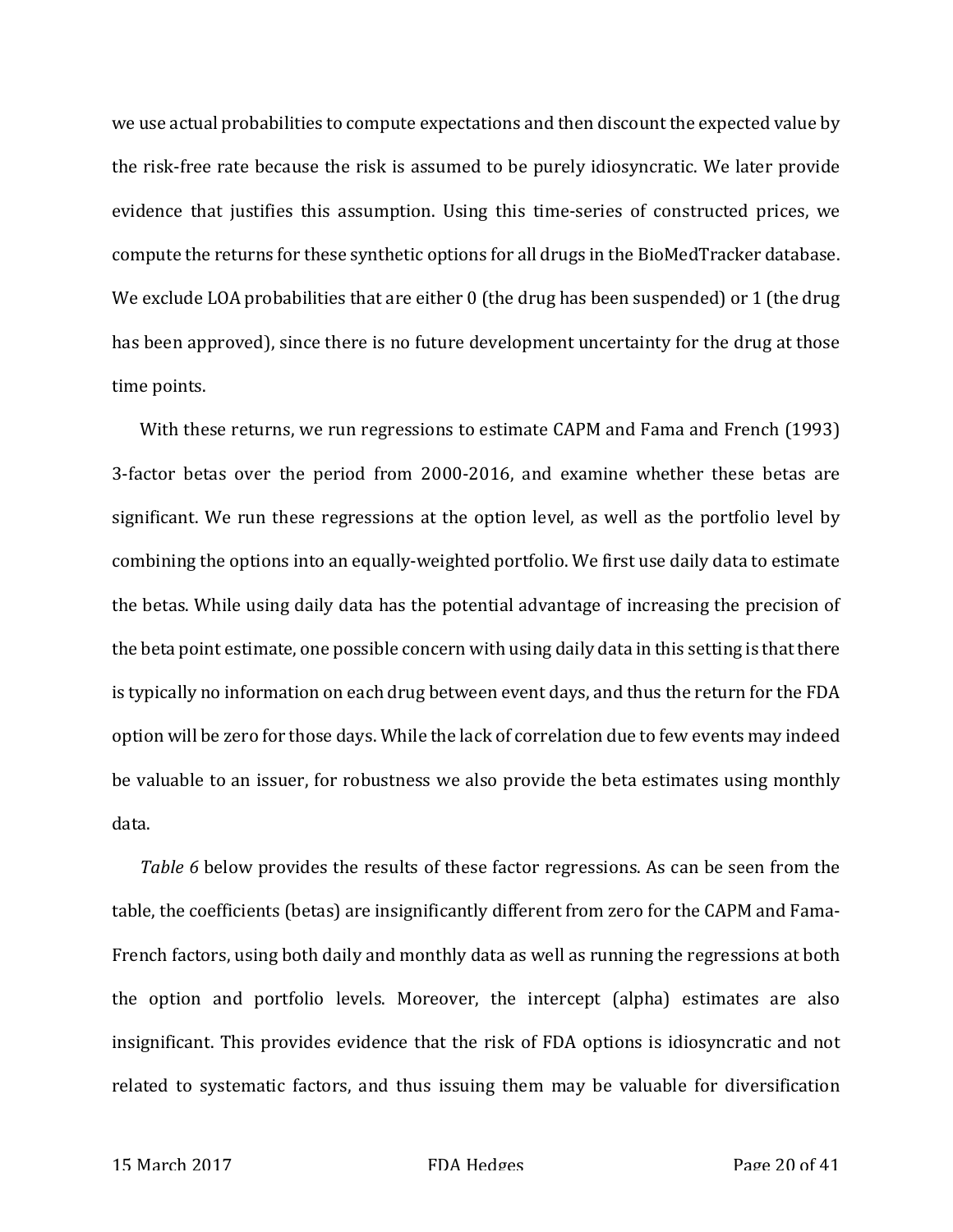purposes. At a broader level, since the value of FDA options are directly tied to the underlying

R&D projects, this provides evidence that is consistent with the risk of R&D projects being

idiosyncratic, a point that has been posited by a number of papers (e.g. Pastor and Veronesi

(2009)). 

#### **Table 6: Systematic Risk of FDA Options**

This table gives the results of CAPM and Fama-French 3-factor regressions of the excess return of FDA options on the market, size, and value factors. Regressions are run at the option level or portfolio level using either daily or monthly return data from 2000 to 2016, as indicated. Robust standard errors are in parentheses, and are clustered by date when run at the option level. \* indicates significance at the 10% level, \*\* indicates significance at the 5% level, and \*\*\* indicates significance at the 1% level.

|                     |            |           |            | Dependent variable: $\kappa_{i,t}$ – $r_{\mathcal{T}_t}$ |           |           |           |           |  |
|---------------------|------------|-----------|------------|----------------------------------------------------------|-----------|-----------|-----------|-----------|--|
|                     | (1)        | (2)       | (3)        | (4)                                                      | (5)       | (6)       | (7)       | (8)       |  |
| $(Mkt-rf)_{r}$      | $-0.0003$  | 0.010     | $-0.0007$  | 0.010                                                    | $-0.059$  | $-0.0003$ | $-0.061$  | $-0.029$  |  |
|                     | (0.0069)   | (0.008)   | (0.008)    | (0.008)                                                  | (0.051)   | (0.059)   | (0.055)   | (0.059)   |  |
| $SMB_t$             |            |           | $-0.0003$  | 0.015                                                    |           |           | 0.074     | 0.130     |  |
|                     |            |           | (0.012)    | (0.025)                                                  |           |           | (0.062)   | (0.091)   |  |
| $HML_t$             |            |           | 0.002      | $-0.026$                                                 |           |           | $-0.077$  | $-0.102$  |  |
|                     |            |           | (0.019)    | (0.021)                                                  |           |           | (0.076)   | (0.111)   |  |
| Constant $(\alpha)$ | 0.00003    | 0.00003   | 0.00003    | 0.00003                                                  | 0.0008    | 0.0001    | 0.0007    | 0.0001    |  |
|                     | (0.00008)  | (0.0001)  | (0.00008)  | (0.0001)                                                 | (0.0018)  | (0.0022)  | (0.0018)  | (0.0021)  |  |
|                     |            |           |            |                                                          |           |           |           |           |  |
| Regression<br>Level | Option     | Portfolio | Option     | Portfolio                                                | Option    | Portfolio | Option    | Portfolio |  |
| Data                | Daily      | Daily     | Daily      | Daily                                                    | Monthly   | Monthly   | Monthly   | Monthly   |  |
| Obs                 | 20,690,864 | 3,918     | 20,690,864 | 3,918                                                    | 1,008,291 | 192       | 1,008,291 | 192       |  |
| R <sup>2</sup>      | 0.0000     | 0.0003    | 0.000      | 0.0012                                                   | 0.0003    | 0.0000    | 0.0006    | 0.0460    |  |

### Dependent Variable: *Ri*,*<sup>t</sup>* – *rft*

### **4.3 A Direct Test of Idiosyncratic Risk**

A potential concern with our factor regressions is that the lack of significance of the factors may be due to how we discount the payoffs of the options. In particular, if the risk of FDA approval is, in fact, not purely idiosyncratic, then our option pricing formula is incorrect. In such cases, we should be using the stochastic discount factor to compute option prices,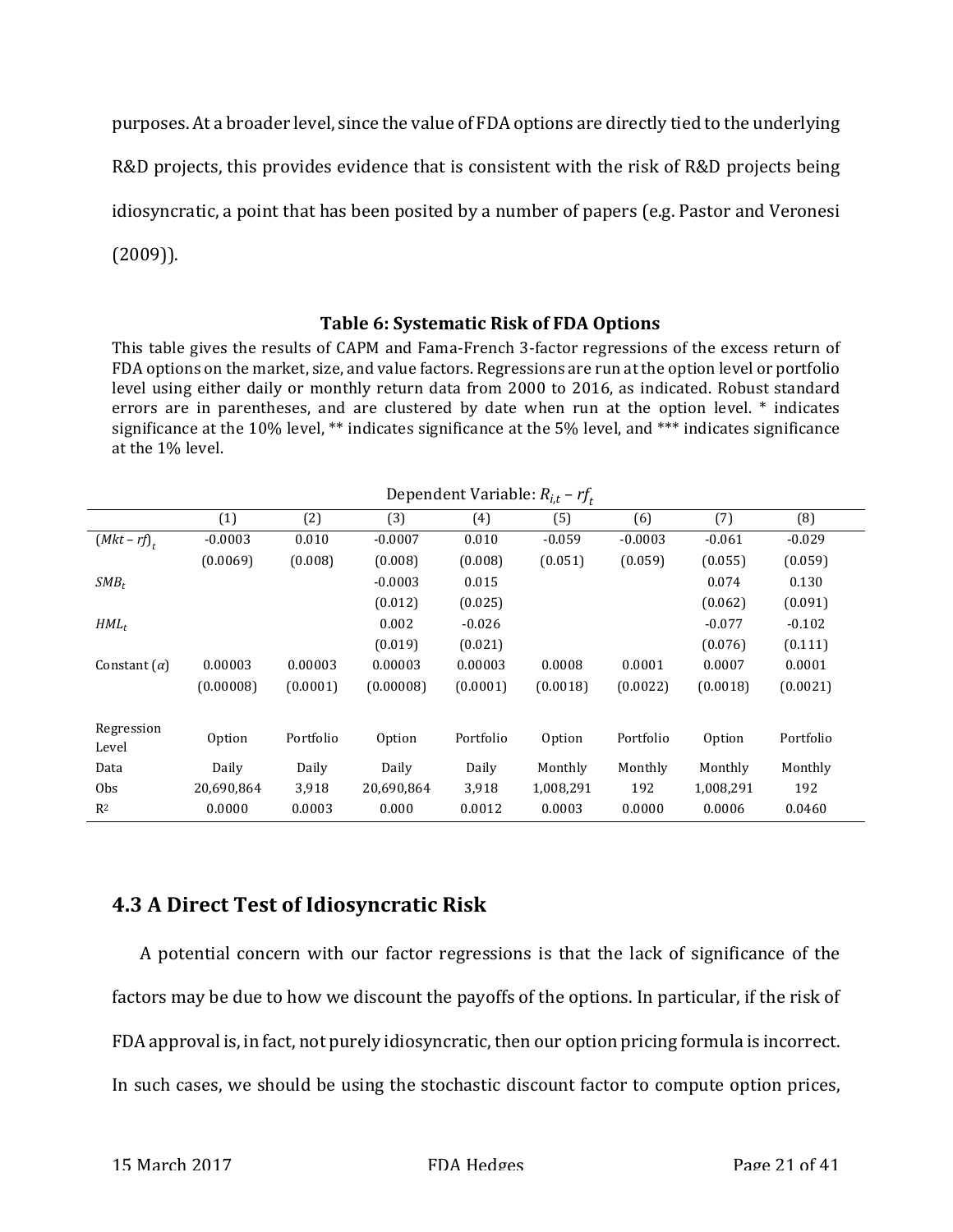which amounts to discounting option payoffs using risk-neutral probabilities instead of actual probabilities to compute expectations. It is therefore possible that we do not find significant correlation with priced factors because we are not properly accounting for the pricing kernel.

To address this concern, we examine whether the market return has any significant predictive power on the success or failure of drugs. The idea behind this test is that any correlation between FDA option returns and factors such as the market should also manifest itself in whether drugs ultimately succeed or fail (and thus the FDA option expires worthless or pays off). Since the success or failure is simply a binary outcome, examining whether the market return is a factor in predicting this outcome is therefore a way to test the robustness of our results above without having to discount or rely on estimation of the pricing kernel. Specifically, we run a logit regression at the drug level where the dependent variable is a binary variable which equals to one if the drug succeeded (passed U.S. regulatory approval) on the given day and equals to zero if the drug failed (development suspension) on the given day. We run this success/failure variable on the contemporaneous market return, as well as the lagged and forward 20-, 60-, and 90-day cumulative market returns.

The results of these regressions are given below in *Table 7*. As can be seen from the table, the market return is insignificant at every horizon, indicating that the market return does not have predictive power on the success or failure outcomes of drugs. This provides further evidence that the risk of FDA approval is purely idiosyncratic.

#### **Table 7: Drug Success/Failure Outcomes and the Market Return**

This table gives the results of logit regressions of drug success or failure outcomes on market returns over different time periods. The dependent variable is equal to one if the drug succeeded on the given day and zero if the drug failed on that day. The market returns are cumulative returns between the indicated lagged or forward date and the day *t*. Regressions are run at the drug level using daily data from 2000 to 2016. Robust standard errors are in parentheses, and are clustered by date. \* indicates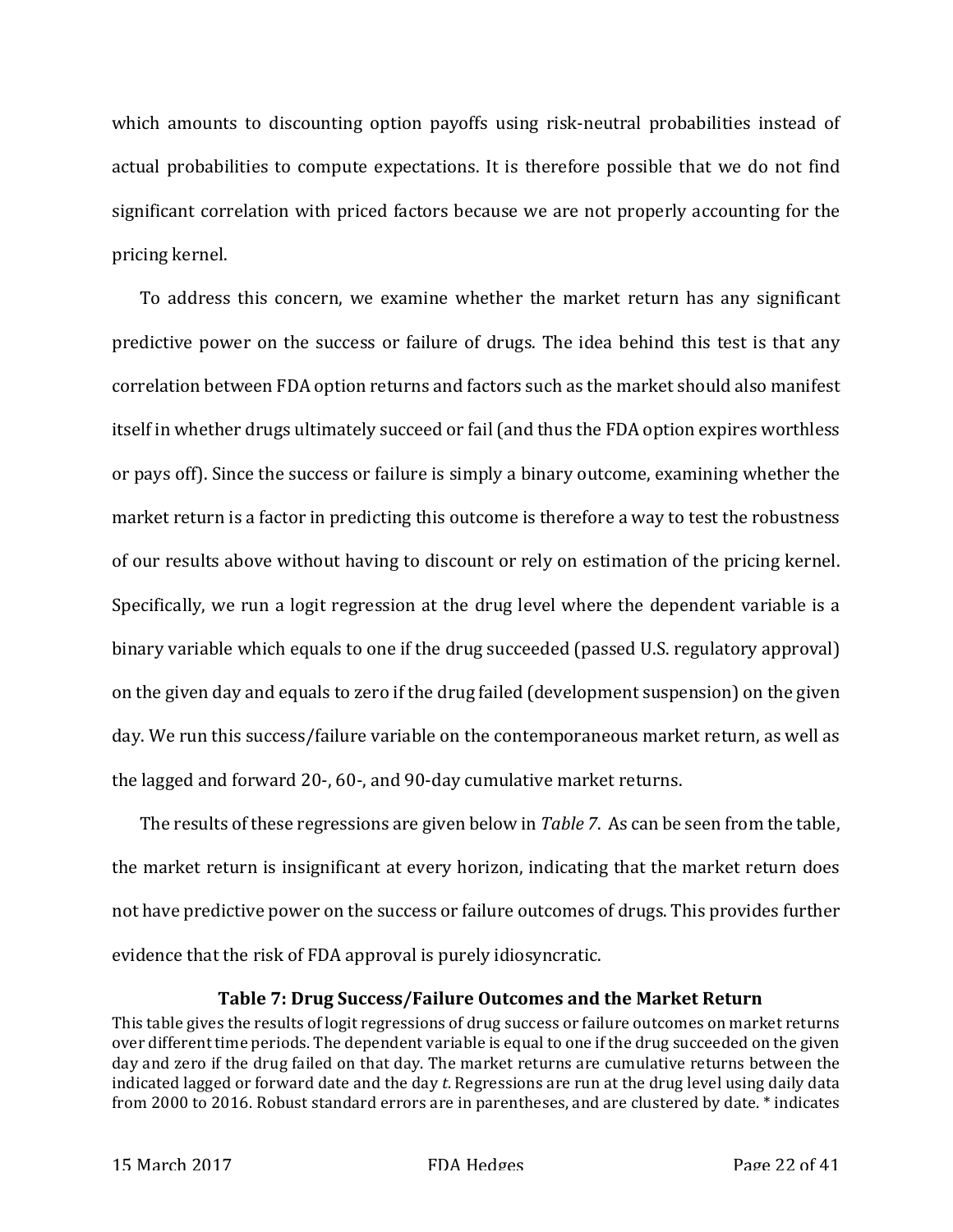|                          | Dependent Variable: Drug Success/Failure |         |          |          |          |          |         |          |          |
|--------------------------|------------------------------------------|---------|----------|----------|----------|----------|---------|----------|----------|
| Market Return<br>Window: | (1)                                      | (2)     | (3)      | (4)      | (5)      | (6)      | (7)     | (8)      | (9)      |
| Contemporaneous, t       | $-5.201$                                 |         |          |          |          |          |         |          |          |
|                          | (4.272)                                  |         |          |          |          |          |         |          |          |
| Lagged, $t - 1$ to $t$   |                                          | 1.656   |          |          |          |          |         |          |          |
|                          |                                          | (3.182) |          |          |          |          |         |          |          |
| Lagged, $t - 20$ to $t$  |                                          |         | $-0.214$ |          |          |          |         |          |          |
|                          |                                          |         | (1.066)  |          |          |          |         |          |          |
| Lagged, $t$ – 60 to $t$  |                                          |         |          | $-0.314$ |          |          |         |          |          |
|                          |                                          |         |          | (0.717)  |          |          |         |          |          |
| Lagged, $t$ - 90 to $t$  |                                          |         |          |          | $-0.626$ |          |         |          |          |
|                          |                                          |         |          |          | (0.510)  |          |         |          |          |
| Forward, $t$ to $t + 1$  |                                          |         |          |          |          | $-1.765$ |         |          |          |
|                          |                                          |         |          |          |          | (3.002)  |         |          |          |
| Forward, $t$ to $t$ + 20 |                                          |         |          |          |          |          | 0.338   |          |          |
|                          |                                          |         |          |          |          |          | (1.235) |          |          |
| Forward, $t$ to $t$ + 60 |                                          |         |          |          |          |          |         | $-0.127$ |          |
|                          |                                          |         |          |          |          |          |         | (0.770)  |          |
| Forward, $t$ to $t$ + 90 |                                          |         |          |          |          |          |         |          | $-0.464$ |
|                          |                                          |         |          |          |          |          |         |          | (0.626)  |
| Obs                      | 9,678                                    | 9,678   | 9,678    | 9,678    | 9,678    | 9,676    | 9,628   | 9,553    | 9,474    |
| Pseudo-R <sup>2</sup>    | 0.0007                                   | 0.0001  | 0.0000   | 0.0001   | 0.0008   | 0.0002   | 0.0000  | 0.0000   | 0.0003   |

significance at the 10% level, \*\* indicates significance at the 5% level, and \*\*\* indicates significance at the 1% level.

### **4.4 Hedging the Risk of FDA Options**

In this section, we outline the extent to which an issuer of FDA risk can hedge by trading the stock of the underlying drug developer. The idea is that any significant movements in the value of the underlying project that an FDA option is based upon will also affect the stock price of the developing firm. To illustrate in a simple manner, consider a single FDA option that the issuer hedges by shorting the underlying firm. Let the value of the firm be *V* before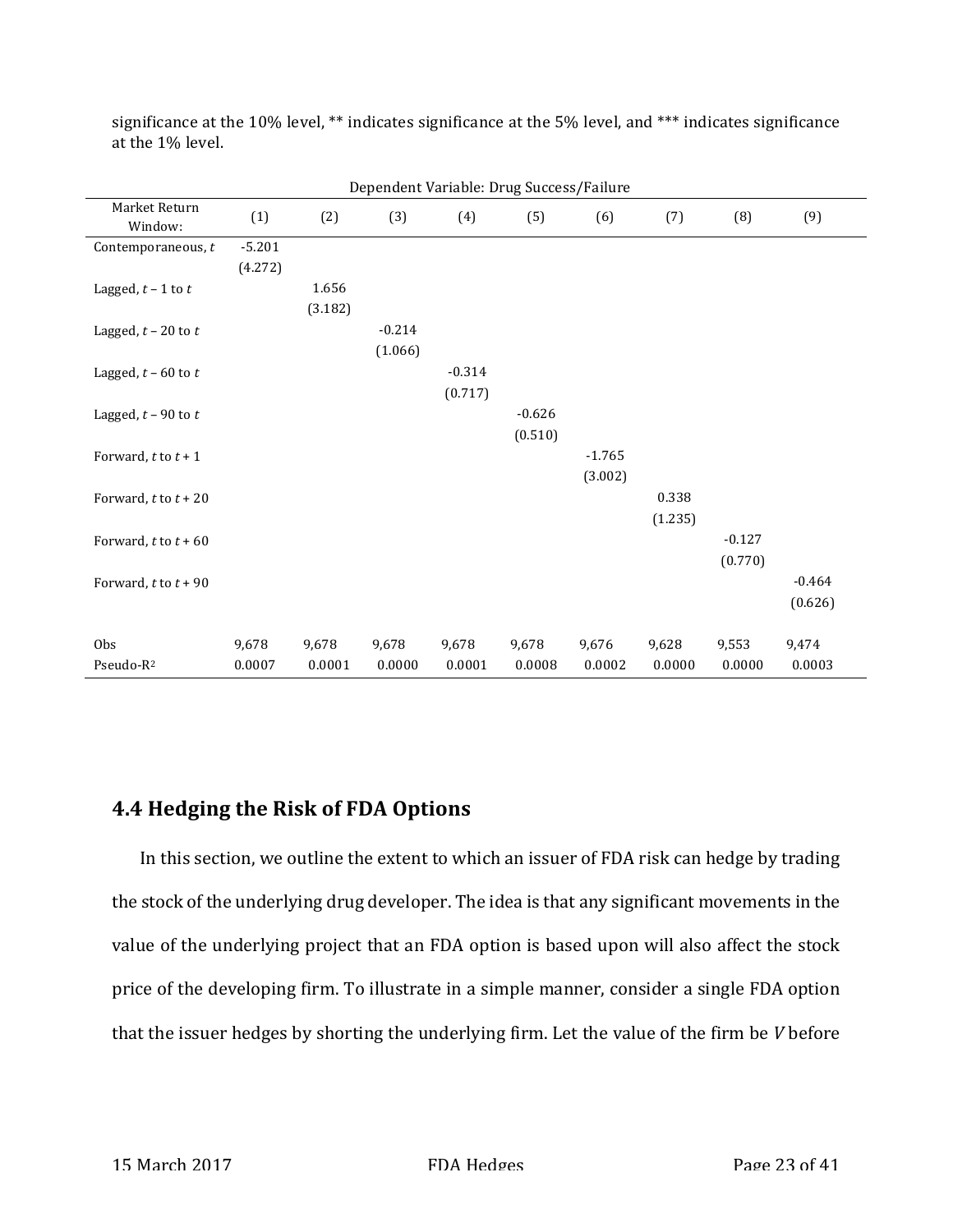the approval decision is made, and  $V_1$  if approved and  $V_0$  if not approved. These approvalcontingent values may be written as:

$$
V_1 = X_1 + A
$$
  

$$
V_0 = X_0 + 0
$$

where  $(X_0, X_1)$  are the value of the assets of the firm due to other factors than the drug under consideration, and *A* is the value of the drug under consideration conditional on approval (and thus equal to zero after non-approval). If  $X_0$  and  $X_1$  differ, there is a correlation between the approval decision and the value of the firms due to other factors. Before the approval decision, the value of the firm is: $14$ 

$$
V = pV_1 + (1-p)V_0
$$

This equation implies that the price increase due to approval is larger when the probability of non-approval is larger. Likewise, price drops due to non-approval are smaller when the probability of non-approval is smaller.

Consider when the issuer of the FDA option shorts the underlying developer to hedge the FDA option. Consider the case when there is independence between the approval decision and the other factors driving firm value:,  $X_1 = X_0$ . The payoff of the issuer hedge after nonapproval is then:

$$
V\cdot V_0+P\cdot 1
$$

The first term is positive because the firm loses value and the second term is negative because the payout on the option is larger than the price charged for it. The payoff after approval is:

$$
V\cdot V_1+P
$$

 $\overline{a}$  $14$  This ignores the possibility that the stochastic discount factor may differ across the two approval states.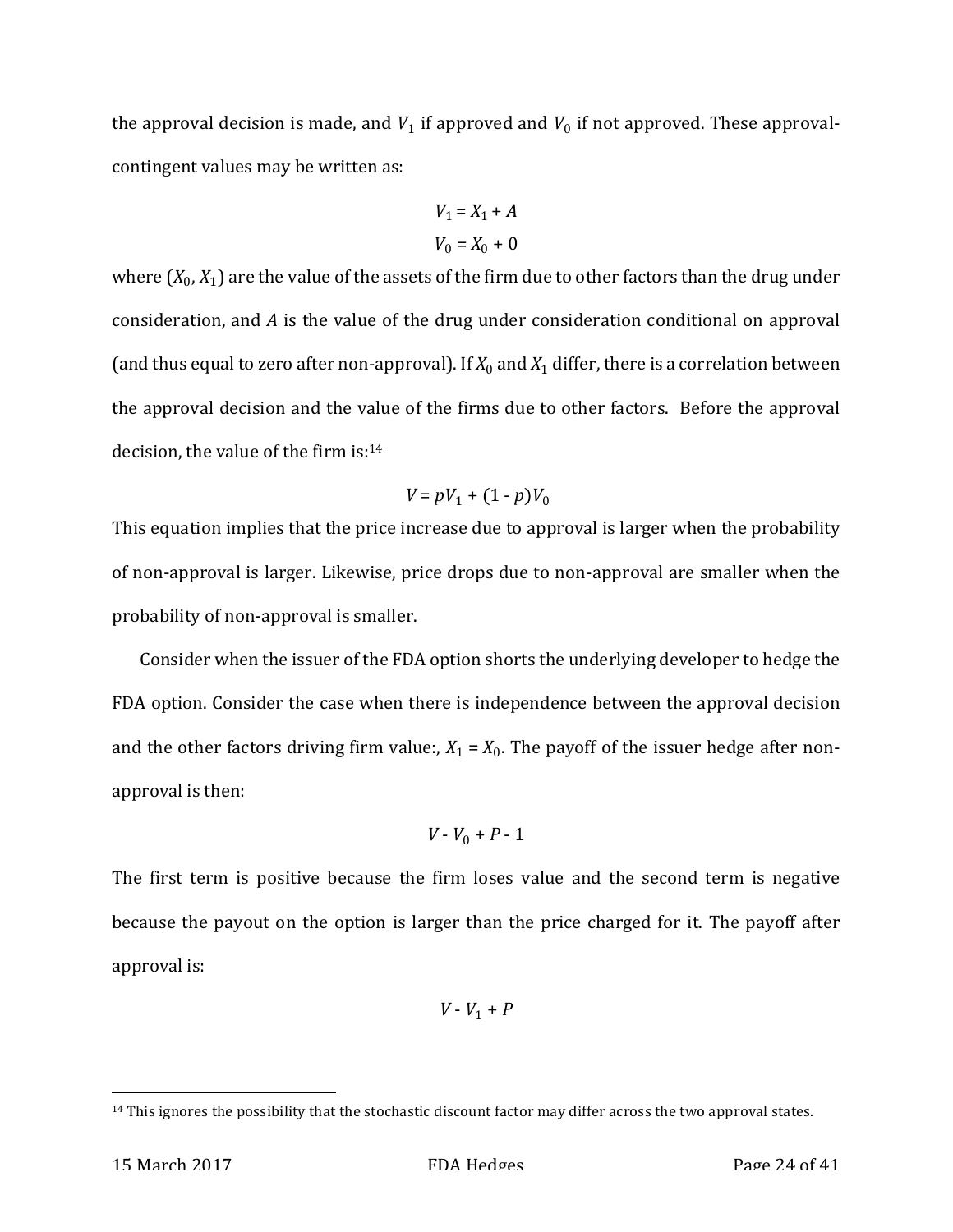The first term is negative because the firm gains value, and the second term is positive because of the revenue from selling the option comes without a payout.

As an illustrative example of how this issuer hedging may work in practice, consider the case of Poniard Pharmaceuticals, a firm with a lead drug known as Picoplatin under development, which is designed to tackle platinum resistance in chemotherapy. While Picoplatin was under development for a number of different indications, one of its main indications was small cell lung cancer. According to drug trial data from the BioMedTracker, Picoplatin for small cell lung cancer was in phase III of the FDA approval process as of late 2009, when it had a probability of eventual FDA approval of 35%. Suppose that an issuer had sold a multi-phase FDA binary option as of this point in time, which pays off in the event that the drug fails any subsequent stage of the development process or is not approved. Ignoring discounting for simplicity, the price of an FDA option with a \$100 face value will be approximately  $$100 \times (1 - 0.35) = $65$ .

Now, phase III trial data for Picoplatin for small cell lung cancer was released on 11/16/2009, and the results precipitated a drop in the likelihood of approval for the drug of 20%, from 35% to 15%. Since the drug was then less likely to be approved, this would in turn imply an increase in the price of the FDA option from \$65 to \$100  $\times$  (1 - 0.15) = \$85, or a return of -30.7% from the perspective of the issuer's position. However, suppose that the issuer also had a short position in the underlying Poniard stock. In the 10 days surrounding the trial data release date, Poniard's stock posted a return of -70.8%, thus yielding a return of the short position of  $70.8\%$ .<sup>15</sup> As a result, on a one-for-one basis, the short position in the

<sup>&</sup>lt;sup>15</sup> One could alternatively examine *abnormal* returns for the stock, i.e. returns that are attributed to the idiosyncratic movement of the stock (related to the stock's fundamentals) and not to the market or other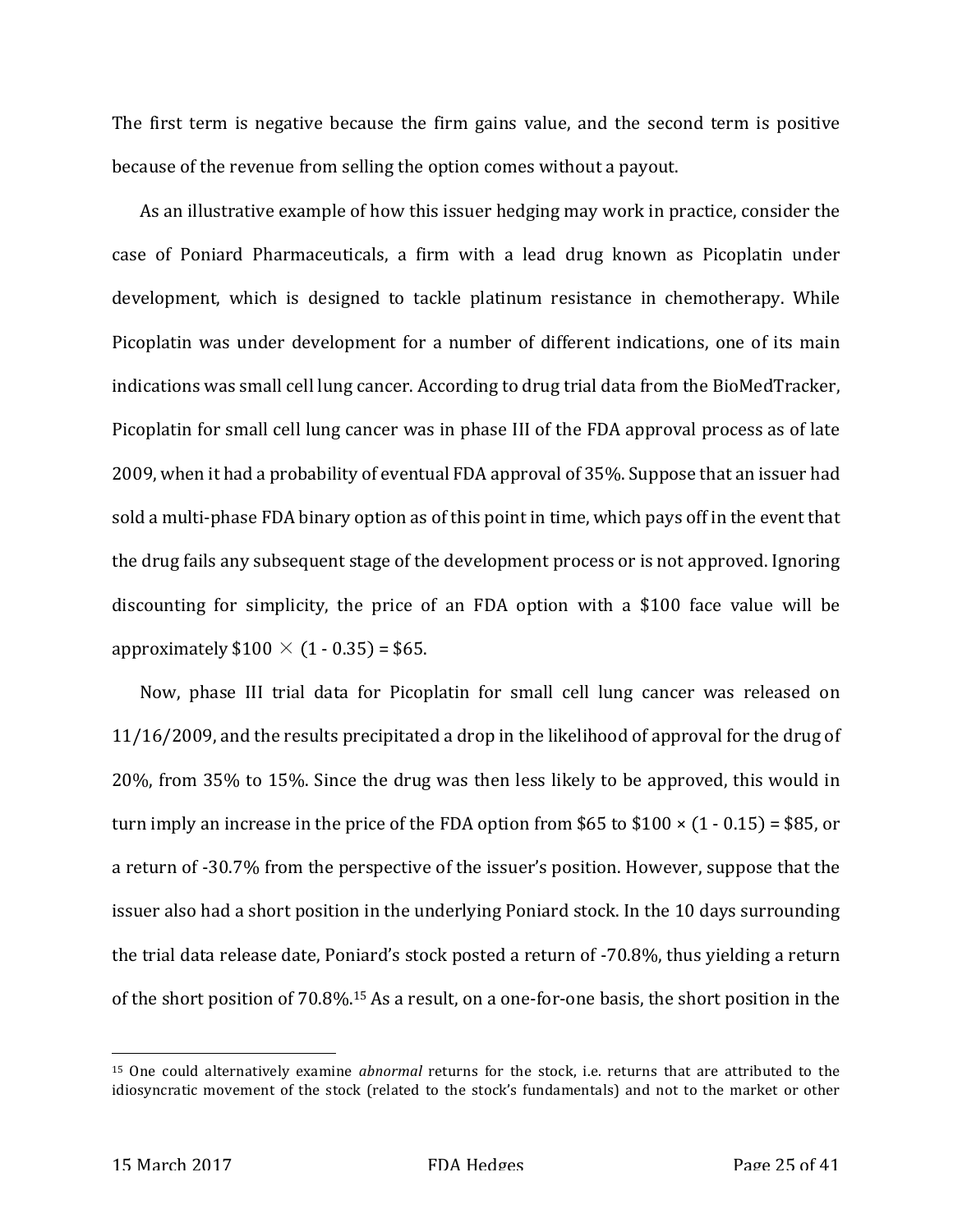stock more than offsets the increased liability from the FDA option from the perspective of the issuer. A full hedge in this case would therefore involve a portfolio with a roughly 50% weight in the short stock and a 50% weight in risk-free assets.

More generally, we can use the time-series of approval probability data as well as stock return data in order to estimate the optimal number of underlying stocks needed for issuers to hedge the risk of FDA options. Let  $F(t)$  be the price of the FDA option at date  $t$ that is given by our previous formulas. Denote the underlying stock price return by  $S(t)$  and let *n* be the number of shares of the underlying stock that issuers hold in order to hedge the FDA option. The optimal number of shares that minimizes the overall variance of the issuer satisfies the well-known formula:

$$
n^* = \left(\frac{\sigma_F}{\sigma_S}\right)\rho_{F,S}
$$

where  $\sigma_F$  is the standard deviation of the FDA option price,  $\sigma_S$  is the standard deviation of the underlying stock price, and  $\rho_{FS}$  is the correlation between the prices of the FDA option and the underlying stock.

In order to more clearly illustrate how this hedging may work in practice, we obtain the approval probability data for the 30 companies in the BioMedTracker database with the lowest market capitalizations, since these companies are likely to have the fewest number of drugs or indications in development. We then obtain daily stock price data for these companies. We eliminate companies for which there are either no drug trial events or for

systematic factors. Doing so by calculating abnormal returns relative to the market factor yields an even larger drop of 74.8%. The very large drop may indicate that investors viewed the disappointing trial results as an indication that Picoplatin may fail some of its trials for other indications. As a result, in this case it is likely that the drug under consideration is correlated with the other assets of the company.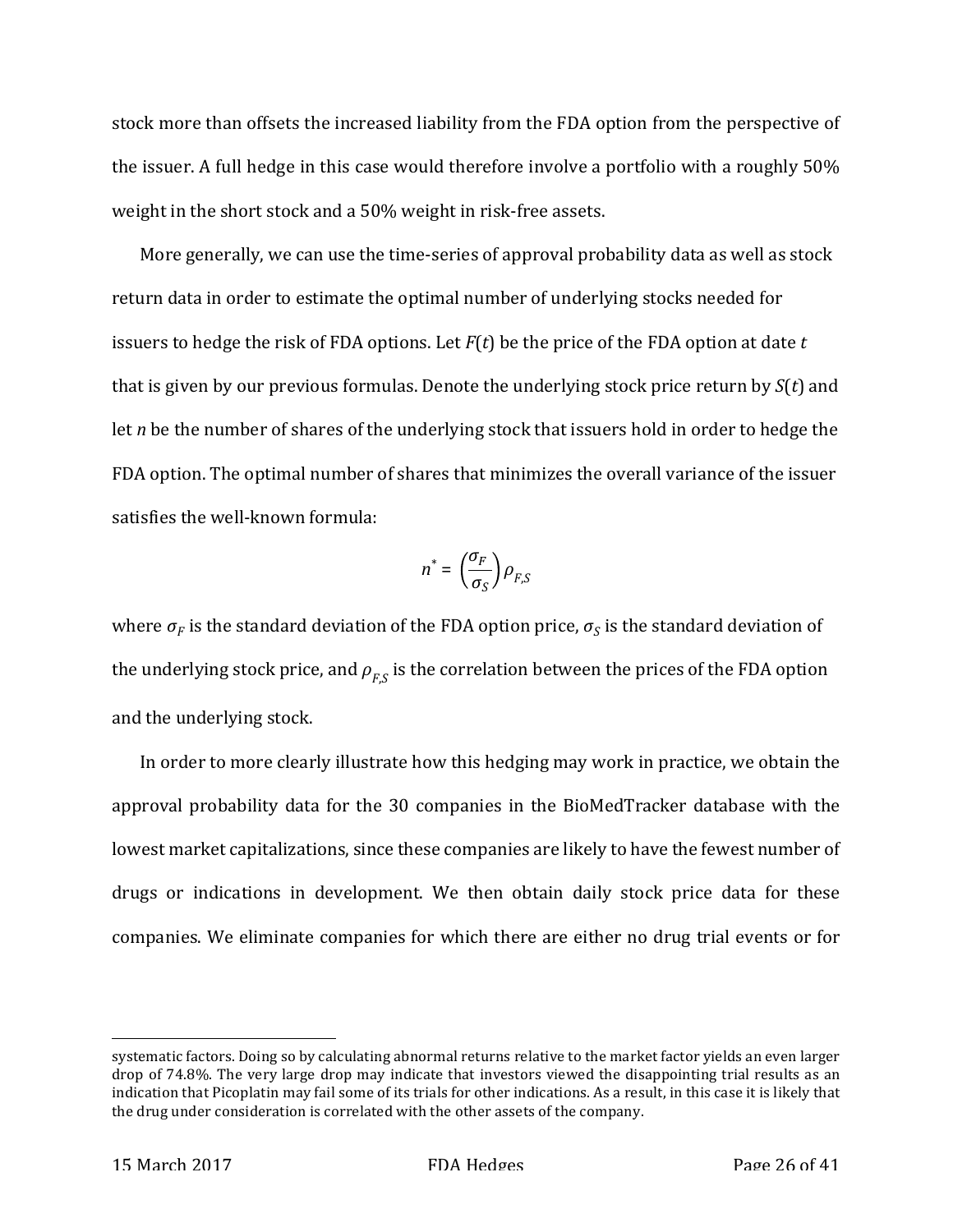which there is an insufficient amount of drug trial or stock data. This leaves 19 companies for which we run our estimation results for.

Using the time-series data on changes in approval probabilities for different drugs to estimate the prices of multiple-phase FDA binary options written on those drugs, as well as stock price data for the underlying company stocks, below we estimate the parameters needed to determine the optimal hedge and the amount of variance reduction it implies for different drugs. The prices of the FDA options are calculated in the way described in Section 4.2. *Table 8* below presents the optimal hedge for various drugs. The first three columns correspond to the three parameters above, and the fourth column to the optimal number of shorted stocks. The fifth column calculates the reduction in variance enabled by optimal hedging.16

#### **Table 8: Optimal Issuer Hedges for FDA Options on Different Drugs**

This table gives, for various drugs, the standard deviation of the price of an FDA binary option  $\sigma_F$ based upon that drug, the standard deviation of the researching company's stock price  $\sigma_S$ , the

 $16$  Variances and correlations are calculated based on the sample period for which there is data for each drug. For simplicity, we assume a risk-free interest rate of  $0$  and we ignore the fact that the timing of the FDA approval decision is uncertain. Accounting for this uncertainty will require additional distributional assumptions.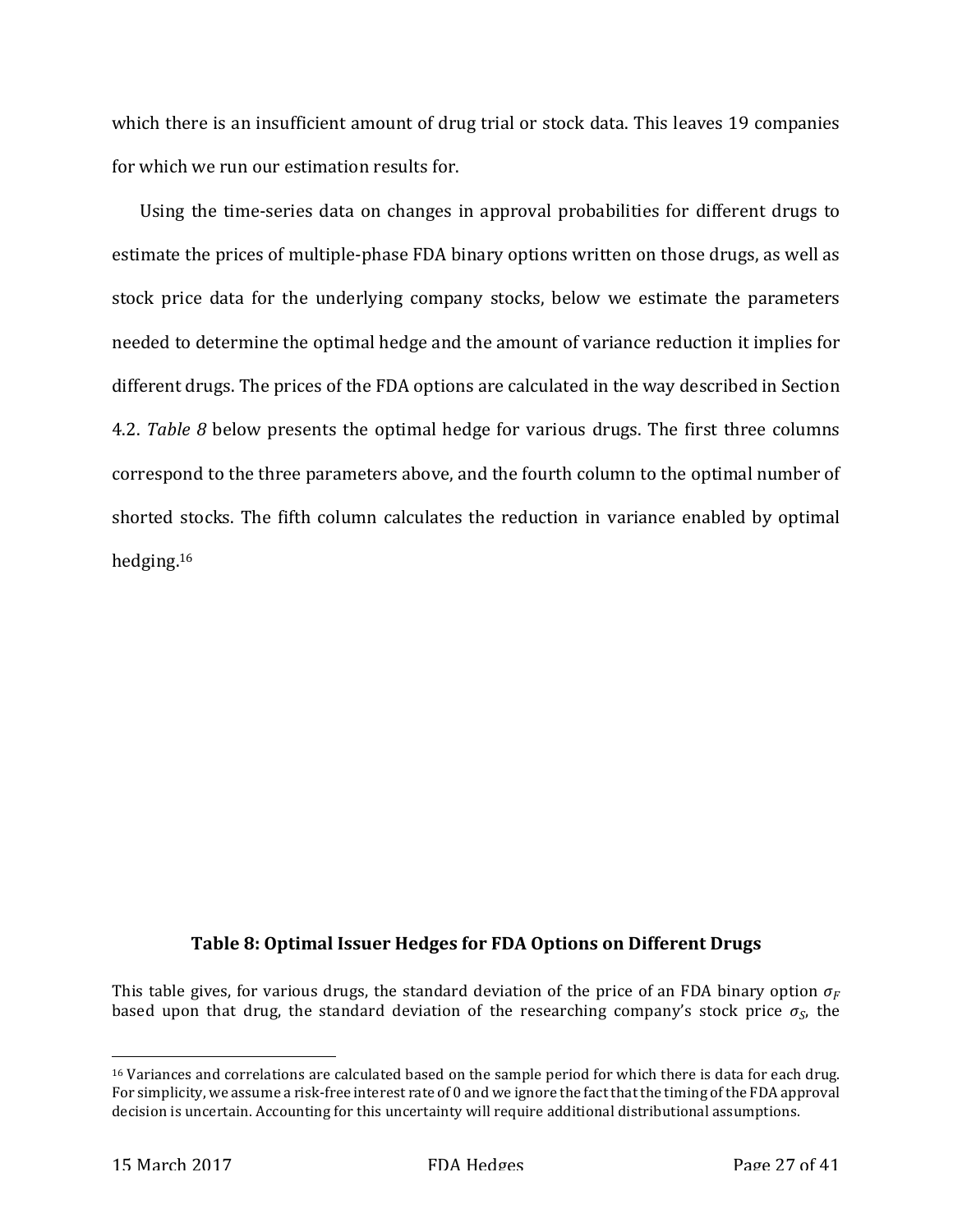| correlation between these prices $\rho_{ES}$ , the optimal number of underlying stocks to purchase $n^*$ in |  |
|-------------------------------------------------------------------------------------------------------------|--|
| order to hedge the option risk, and the reduction in variance implied by the hedge.                         |  |

| <b>Company Name</b>                    | Drug                                                   | $\sigma_F$ | $\sigma_{\rm s}$ | $\rho_{F,S}$ | $n^*$    | Variance<br>Reduction |
|----------------------------------------|--------------------------------------------------------|------------|------------------|--------------|----------|-----------------------|
| Acusphere Inc.                         | AI-128 for Asthma                                      | 14.13      | 26.78            | $-0.42$      | $-0.22$  | 17%                   |
| Acusphere Inc.                         | CEP-33222 for Breast Cancer                            | 15.02      | 26.78            | $-0.37$      | $-0.21$  | 13%                   |
| <b>Advanced Life Sciences Holdings</b> | ALS-357 for Melanoma                                   | 2.96       | 38.63            | $-0.54$      | $-0.04$  | 10%                   |
| Advanced Life Sciences Holdings        | Restanza for Respiratory Tract Infections              | 4.07       | 38.63            | $-0.93$      | $-0.10$  | 82%                   |
| <b>ARYx Therapeutics</b>               | ATI-9242 for Schizophrenia                             | 4.32       | 2.27             | $-0.74$      | $-1.42$  | 53%                   |
| <b>ARYx Therapeutics</b>               | Naronapride for Chronic Idiopathic Constipation        | 12.29      | 2.27             | $-0.84$      | $-4.53$  | 70%                   |
| <b>ARYx Therapeutics</b>               | Naronapride for Gastroesophageal Reflux Disease        | 12.23      | 2.27             | $-0.84$      | $-4.51$  | 69%                   |
| <b>Bone Medical Ltd</b>                | Capsitonin for Osteoporosis / Osteopenia               | 2.75       | 84.04            | $-0.61$      | $-0.02$  | 4%                    |
| <b>Boston Therapeutics</b>             | BTI-320 for Diabetes Mellitus, Type II                 | 0.63       | 84.04            | $-0.24$      | 0.00     | 0%                    |
| Taxus Cardium                          | Generx for Angina                                      | 0.72       | 84.04            | $-0.25$      | 0.00     | 0%                    |
| diaDexus                               | AIDSVAX for HIV Prevention                             | 1.70       | 0.34             | 0.00         | $-0.02$  | 1%                    |
| diaDexus                               | PreviThrax for Anthrax Infection (Antibacterial)       | 10.01      | 20.40            | $-0.81$      | $-0.40$  | 65%                   |
| <b>Entia Biosciences</b>               | ErgoD2 for Renal Disease / Renal Failure               | 5.10       | 20.40            | $-0.73$      | $-0.18$  | 53%                   |
| MultiCell Technologies                 | MCT-125 for Multiple Sclerosis (MS)                    | 0.27       | 108.04           | 0.57         | 0.00     | 8%                    |
| Neuro-Hitech                           | Huperzine A for Alzheimer's Disease (AD)               | 9.48       | 108.04           | $-0.51$      | $-0.04$  | 23%                   |
| Neurobiological Technologies           | Xerecept for Cerebral Edema                            | 1.13       | 0.37             | 0.24         | 0.75     | 0%                    |
| Nuo Therapeutics                       | ALD-201 for Coronary Artery Disease                    | 11.87      | 0.65             | $-0.76$      | $-13.86$ | 20%                   |
| Nuo Therapeutics                       | ALD-401 for Ischemic Stroke                            | 10.21      | 2.74             | $-0.94$      | $-3.51$  | 88%                   |
| Nuo Therapeutics                       | ALD-451 for Brain Cancer                               | 4.54       | 1.03             | $-0.69$      | $-3.02$  | 41%                   |
| Ore Pharmaceutical Holdings            | ORE10002 for Inflammatory Disorders                    | 1.03       | 1.10             | 0.13         | 0.13     | 1%                    |
| Ore Pharmaceutical Holdings            | ORE1001 for Ulcerative Colitis (UC)                    | 0.31       | 1.10             | 0.01         | 0.00     | 0%                    |
| OncoVista Innovative Therapies         | <b>OVI-237 for Breast Cancer</b>                       | 0.54       | 1.10             | $-0.10$      | $-0.05$  | 0%                    |
| OncoVista Innovative Therapies         | OVI-237 for Gastric Cancer                             | 7.01       | 0.37             | $-0.80$      | $-15.10$ | 64%                   |
| OncoVista Innovative Therapies         | P-AAT for Acute Coronary Syndrome (ACS)                | 0.54       | 10.67            | 0.29         | 0.01     | 0%                    |
| OncoVista Innovative Therapies         | P-AAT for Diabetes Mellitus, Type I                    | 2.09       | 10.67            | 0.50         | 0.10     | 1%                    |
| Poniard Pharmaceuticals                | Picoplatin for Colorectal Cancer (CRC)                 | 7.39       | 0.55             | $-0.83$      | $-11.07$ | 60%                   |
| Poniard Pharmaceuticals                | Picoplatin for Ovarian Cancer                          | 8.50       | 0.55             | $-0.78$      | $-11.96$ | 45%                   |
| Poniard Pharmaceuticals                | Picoplatin for Prostate Cancer                         | 0.84       | 0.55             | 0.20         | 0.31     | 1%                    |
| Poniard Pharmaceuticals                | Picoplatin for Small Cell Lung Cancer (SCLC)           | 10.46      | 1094.51          | $-0.71$      | $-0.01$  | 8%                    |
| Poniard Pharmaceuticals                | Skeletal Targeted Radiotherapy for Breast Cancer       | 13.53      | 1094.51          | $-0.81$      | $-0.01$  | 11%                   |
| Poniard Pharmaceuticals                | Skeletal Targeted Radiotherapy for Multiple<br>Myeloma | 13.30      | 1094.51          | $-0.35$      | 0.00     | 5%                    |
| Stromacel                              | UMK-121 for Liver Failure / Cirrhosis                  | 13.44      | 1094.51          | $-0.81$      | $-0.01$  | 11%                   |
| Proteo                                 | Elafin for Coronary Artery Bypass Graft (CABG)         | 12.66      | 1094.51          | $-0.74$      | $-0.01$  | 12%                   |
| Rock Creek Pharmaceuticals             | Anatabine citrate for Alzheimer's Disease (AD)         | 0.98       | 1094.51          | 0.78         | 0.00     | 12%                   |
| Rock Creek Pharmaceuticals             | Anatabine citrate for Autoimmune Disorders             | 2.66       | 1094.51          | 0.52         | 0.00     | 6%                    |
| Rock Creek Pharmaceuticals             | Anatabine citrate for Multiple Sclerosis (MS)          | 0.67       | 352.99           | 0.10         | 0.00     | 0%                    |
| Rock Creek Pharmaceuticals             | Anatabine citrate for Traumatic Brain Injury (TBI)     | 2.19       | 2.39             | $-0.21$      | $-0.19$  | 1%                    |
| VioQuest Pharmaceuticals               | Lenocta for Anti-Parasitic and Anti-Protozoal          | 0.87       | 2.39             | $-0.29$      | $-0.11$  | 2%                    |
| VioQuest Pharmaceuticals               | Lenocta for Solid Tumors                               | 0.77       | 2.39             | $-0.29$      | $-0.09$  | 2%                    |
| VioQuest Pharmaceuticals               | VQD-002 for Multiple Myeloma (MM)                      | 14.63      | 2.39             | $-0.31$      | $-1.88$  | 3%                    |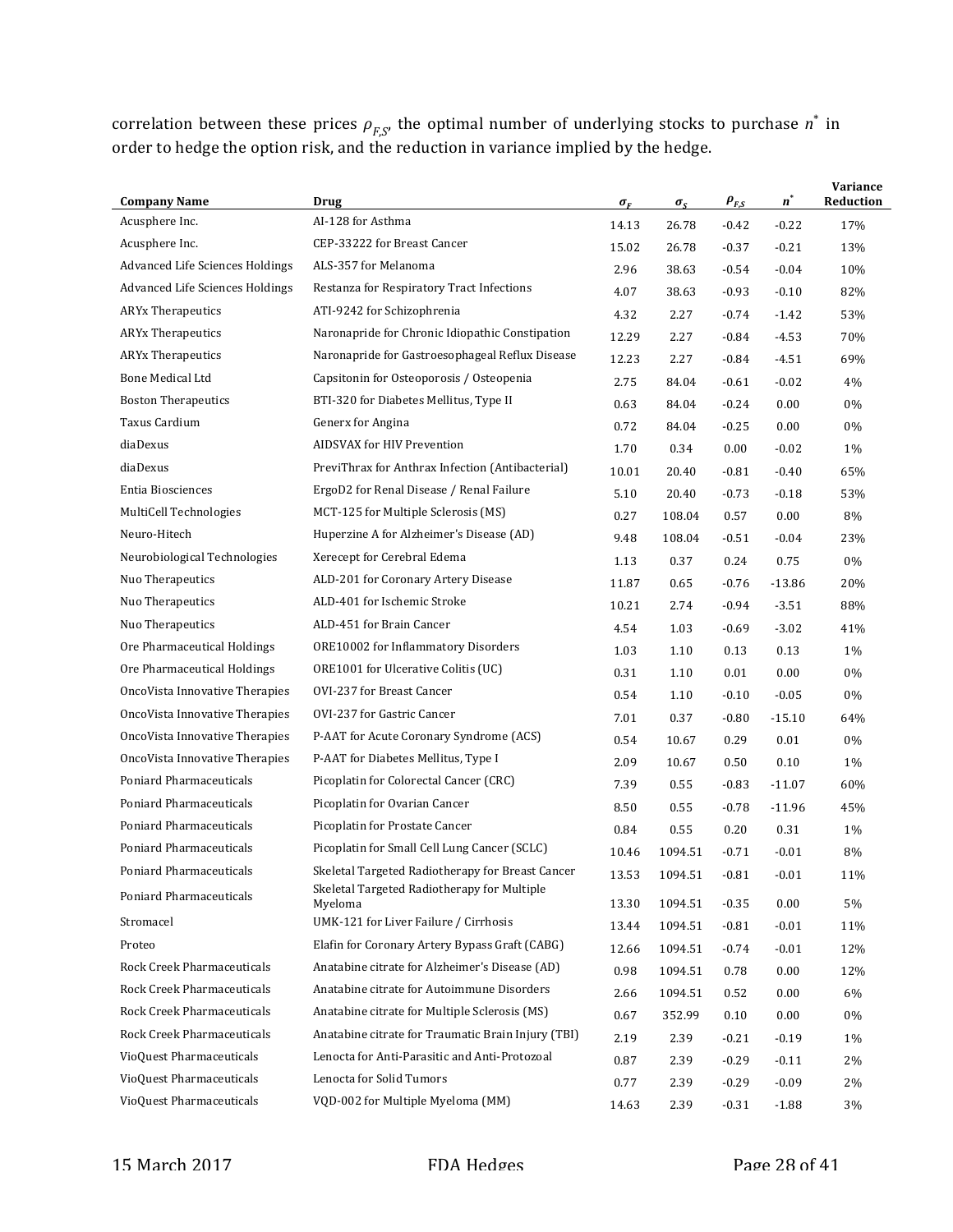However, in a number of the other cases, the variance reduction is low—on the magnitude of 5% or less. There are a few reasons for this. One reason is that, for some drug indications, there are only a few dates with any news, and moreover there is no change in the probability of success for many of these dates. Because of this, the price of the FDA option will remain constant (ignoring discounting) for many dates, and the variance of the FDA option will be small because the price only changes when there is an event. This may lead to imprecise inputs into the optimal hedge calculation, and therefore a low variance reduction. The second reason is that certain drugs or indications make up a relatively small proportion of the value of a company's overall drug portfolio. For example, a company may test a certain compound for efficacy in treatment areas that are different from the drug's primary target, and expect a very low likelihood of success. The company's overall value will therefore relatively unaffected by clinical news about this indication. As a result, for these particular types of drugs or indications in development, the underlying stock of the company may not offer an ideal hedge against an FDA option issued on that drug. But as noted, for other drugs/indications which make up a substantial portion of the company's portfolio, the reduction in variance can be substantial for the issuer.

### **6. Proof of Concept via CVR Contracts**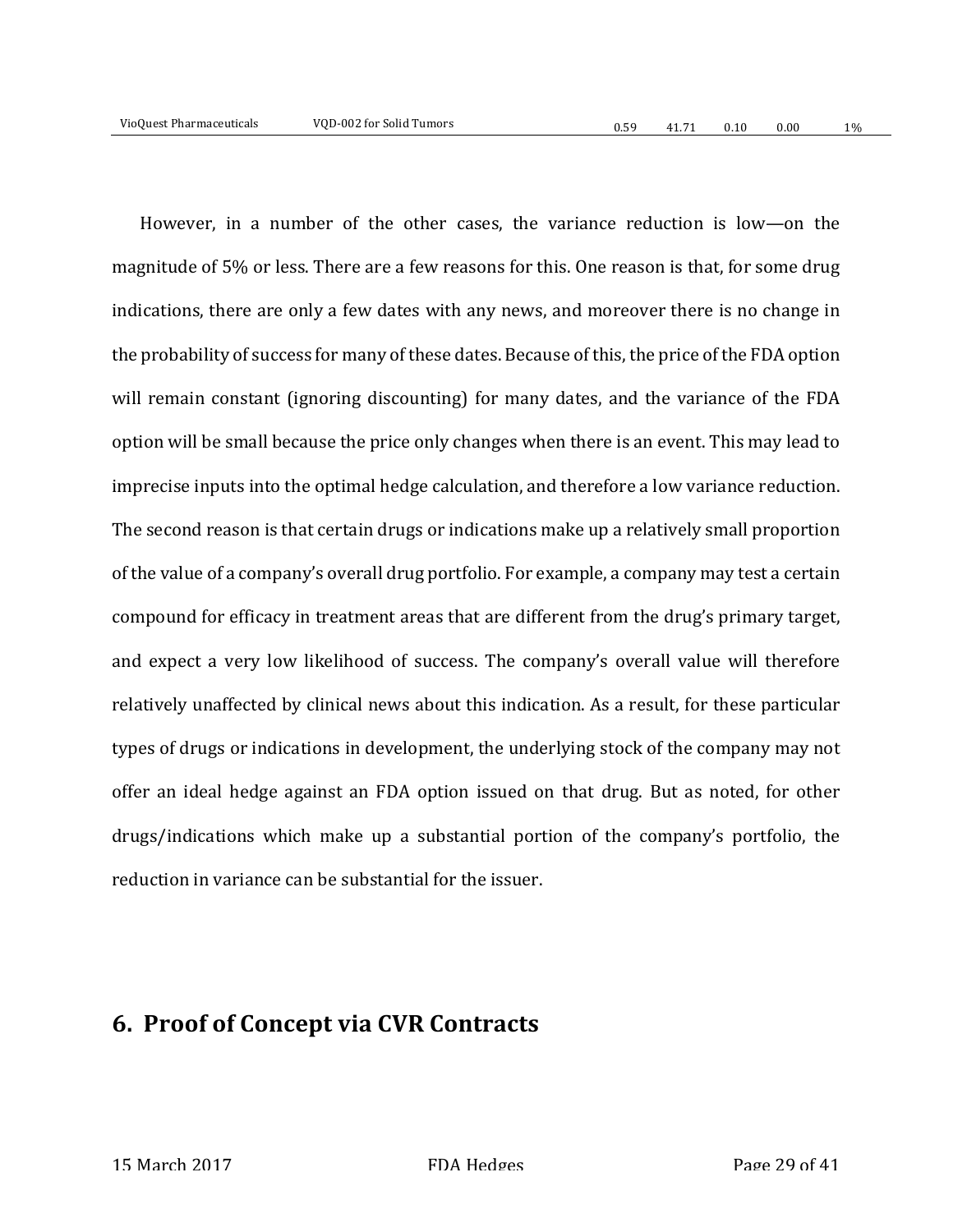There are several potential theoretical arguments against the liquidity of FDA hedges. For example, one may argue that trading FDA hedges is infeasible due to asymmetric information between sellers and buyers, preventing the market from functioning.

Because of these potential objections, in this section we discuss an interesting traded instrument that provides a "proof of concept" of the liquidity in markets trading FDA risks. It is similar in many respects to FDA hedges, and the instrument is liquid and follows predicted pricing and volume patterns. This instrument is a particular version of an exchange traded contingent valuation rights (CVR) issued in mergers and acquisitions (M&A) deals, which pays investors pre-specified amounts when certain milestones are met as part of a M&A deal structure. As these milestones many times include FDA approval decisions, these traded contracts contain implicit FDA options.

However, one proviso should be kept in mind. Almost all current biopharma CVR's are "impure" with respect to FDA approval decisions, as they often include non-FDA related milestones in addition to FDA approvals. For example, these milestones may include sales or marketing targets. Due to these additional non-FDA milestones, the daily price movements of the CVR's may be driven by other factors not related to FDA approval. However, this also suggests that the CVR itself is not an adequate hedge against FDA approval risk, and thus there is need for more pure FDA hedges.

#### **6.1 Contingent Valuation Rights with FDA Options**

The contingent valuation right (CVR) is a shareholder right, often given to the selling shareholders during a merger or an acquisition, which gives the holder a cash payment if certain milestones are achieved. Just as listed companies can be traded on the NYSE or NASDAQ, CVRs can also be traded on these exchanges. An example of a CVR that was traded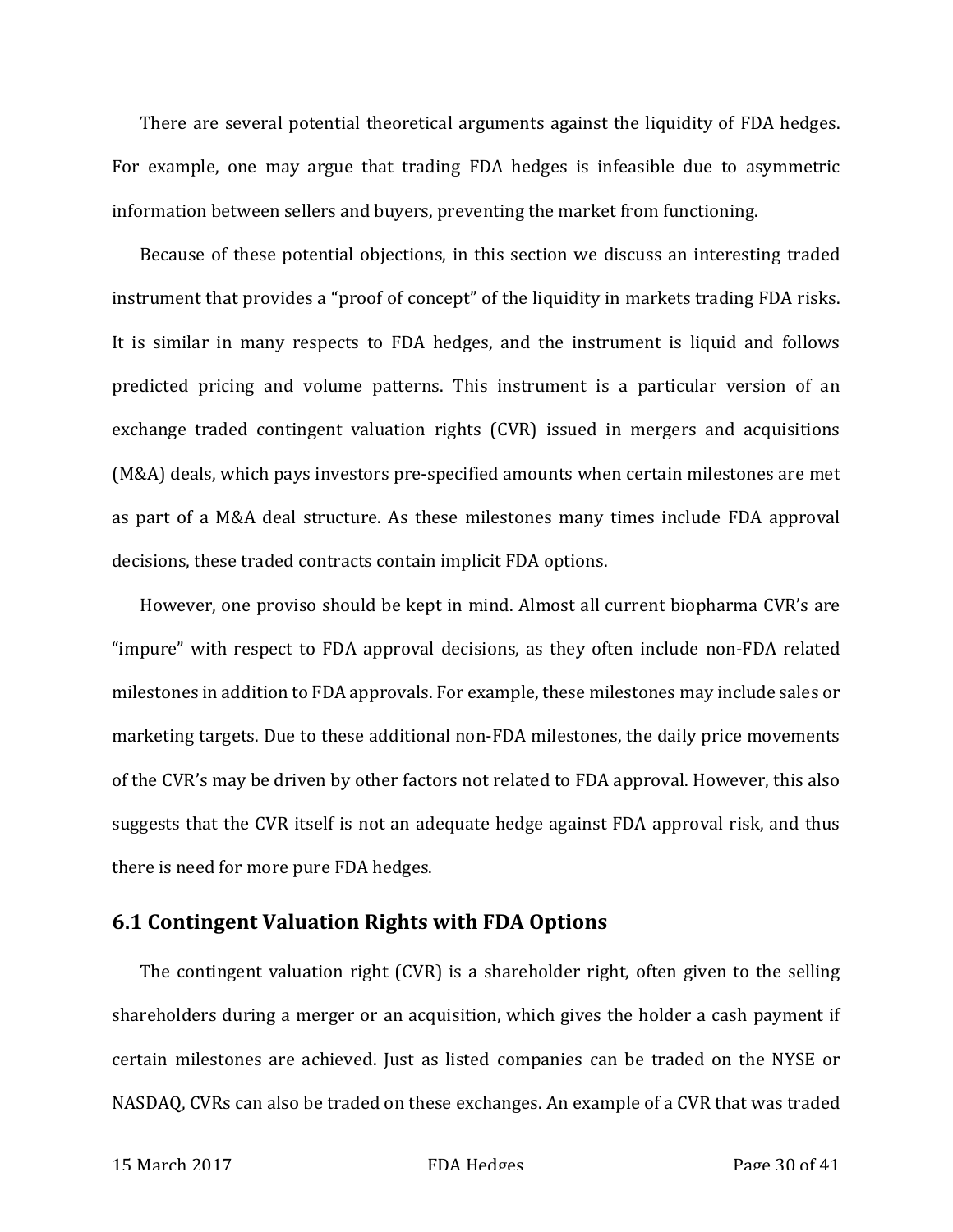on the NASDAQ is the CVR issued by Celgene on its acquisition of Abraxis. Celgene issued the Celgene CVR contract, with the holder of the contract entitled to milestone and sales payments. For the milestone payments, the holder of the CVR was entitled to a fixed sum of money (\$250 million divided by the number of CVRs outstanding) upon FDA approval of the drug Abraxane for use in the treatment of non-small cell lung cancer by a certain date. In addition, the holder of the CVR was entitled to another sum of money (\$400 million divided by the total number of outstanding CVR contracts) if the drug Abraxane achieved FDA approval for use in the treatment of pancreatic cancer. These milestone payments can be viewed as binary FDA options.

*Figure* 2 below shows the volume data of the Celgene CVR contract, while *Figure* 3 shows the price data. In both figures, the top graphs show the volume and price of the CVR contract, while the bottom graphs show the volume and price normalized as a percentage of the underlying Celgene stock volume/price. Notice the jump in price around October 2012, when the FDA approved Abraxane for non-small cell lung cancer, and similarly in November, after a trial that showed promise for pancreatic cancer.

Even though the price of this CVR, by and large, has followed the FDA's decisions, it is still an "impure" FDA hedge. For example, it is an unsecured obligation of Celgene, and is junior to all other claims. It is also callable by Celgene, so there is optionality embedded into it. The CVR also has sales target payments in addition to milestone payments, which may in turn carry with it additional risk correlated to the overall market but not FDA risk. These additional features generate price movements that are orthogonal to any change in the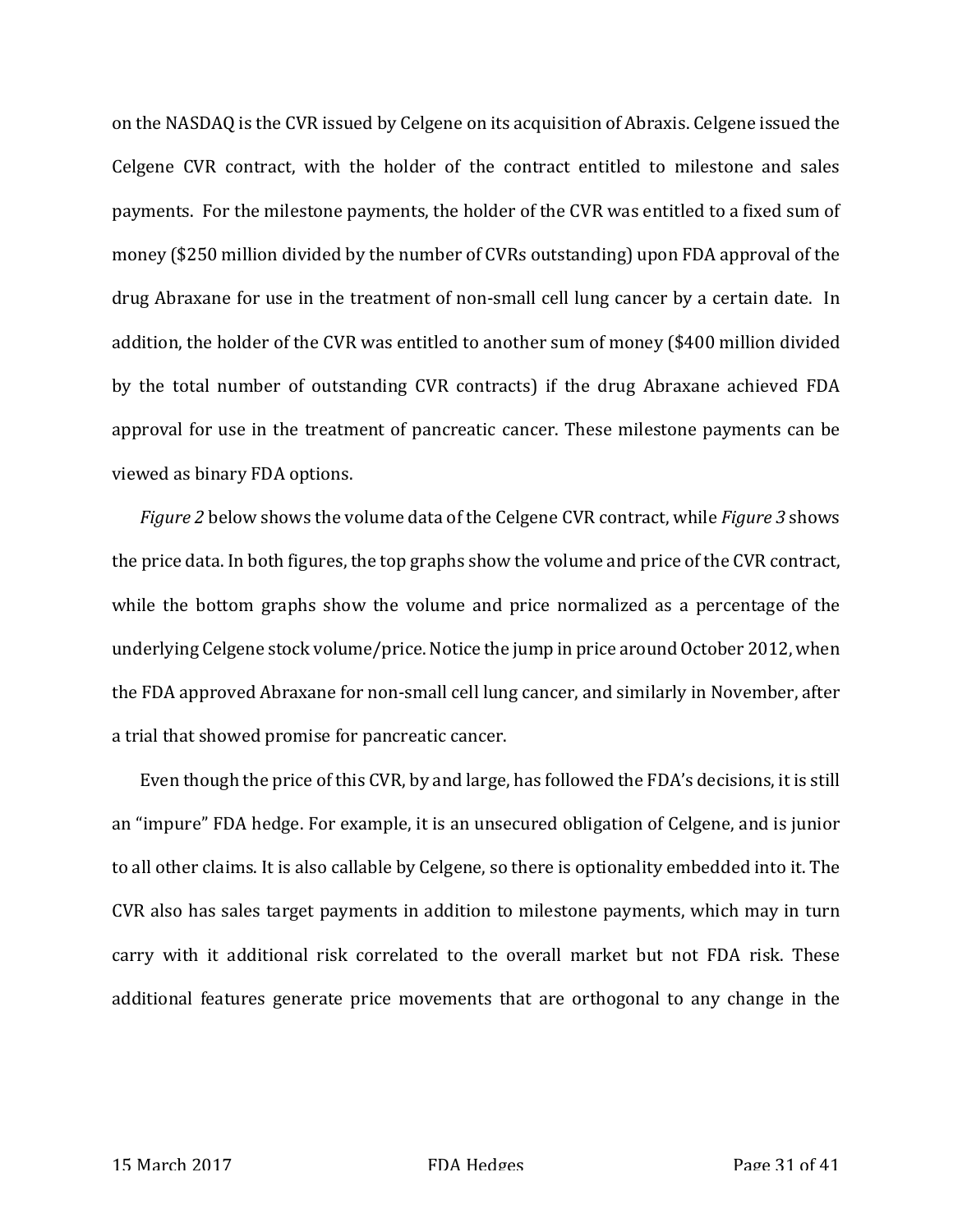probability of FDA approval, and thus counteract the ability of the contract to act as a hedge

against FDA risk.<sup>17</sup>

### **Figure 2: Celgene CVR Traded Volume**

This figure plots the daily trading volume of the Celgene CVR contract, CELGZ, in number of shares (top figure) and as a percentage of the number of shares traded in the underlying Celgene stock (bottom figure).





<sup>&</sup>lt;sup>17</sup> For this particular CVR, there were also mechanical price changes, such as a large price drop occurring in October 2013 due to the price going ex-dividend.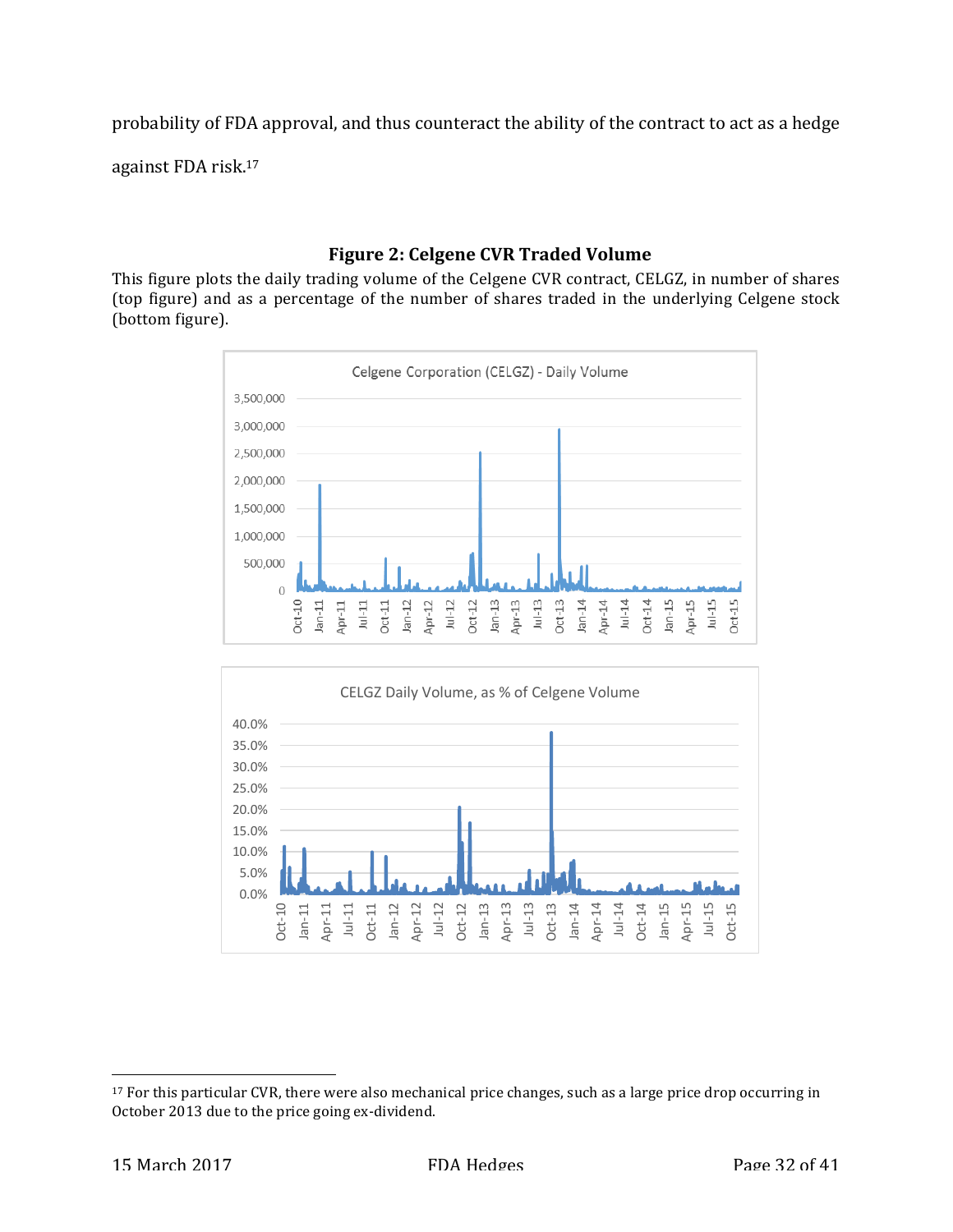### **Figure 3: Celgene CVR Stock Price**

This figure plots the stock price of the Celgene CVR contract, CELGZ, per share (top figure) and as a percentage of the stock price of the underlying Celgene stock (bottom figure).





An additional example is the CVR issued by AstraZeneca after its acquisition of Omthera Pharmaceuticals, Inc. in May 2013. This CVR ensured a payment for shareholders of \$1.18 per share, provided that specific FDA approvals for investigational cholesterol drug Epanova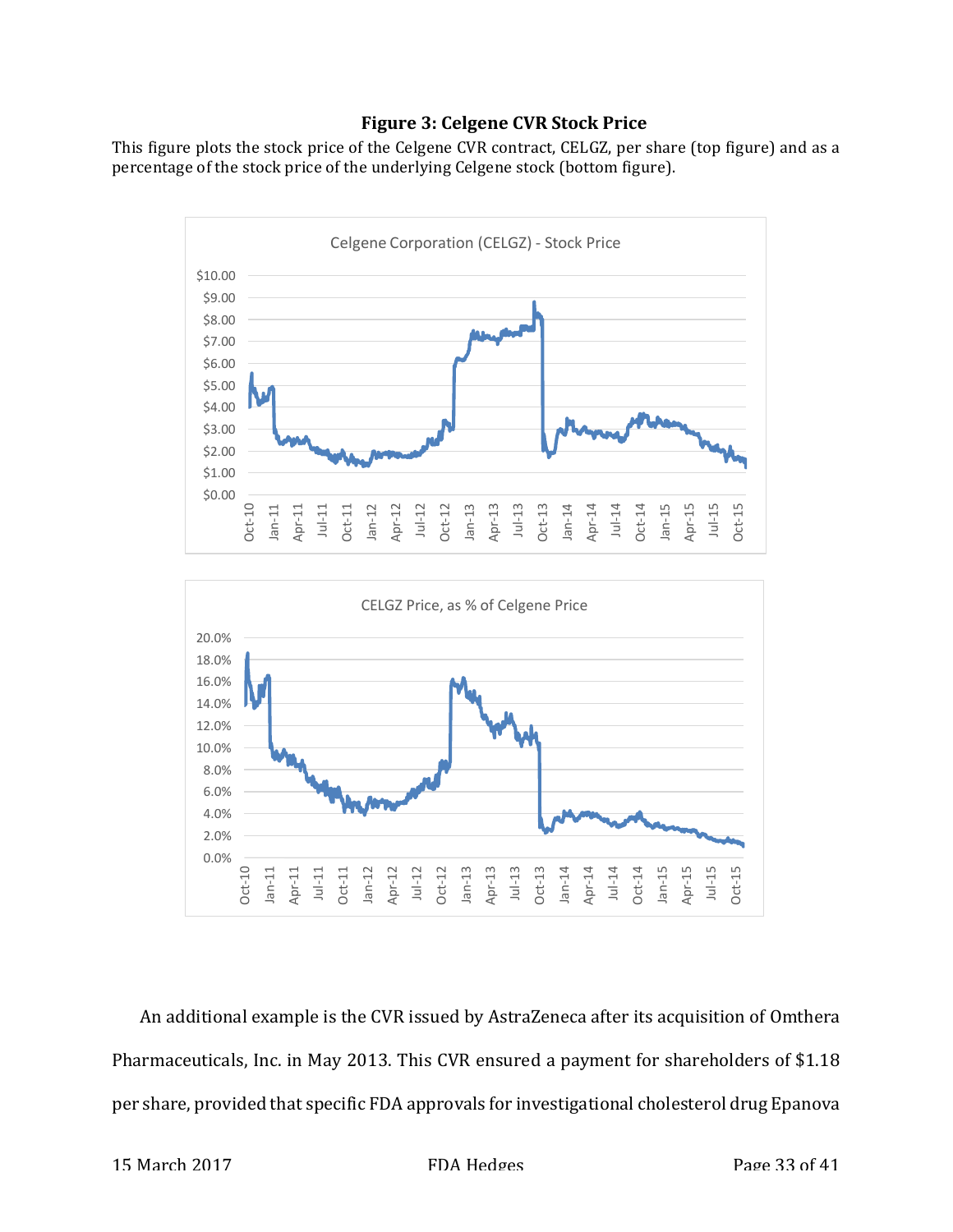were received by July 31, 2014 and an exclusivity determination was received by September 30, 2014. An additional payment of \$3.52 per share is to be paid if additional pre-specified FDA regulatory approvals are received by March 31, 2016.

### **6.2 Correlations and Betas for Contingent Valuation Rights**

In Section 5.3, we showed that the risk in synthetic FDA hedges was idiosyncratic. We now explore whether this is also the case for CVR contracts that are actually traded. Below in *Table* 9, we report the CAPM and Fama-French betas of three CVR contracts—Celgene (CELGZ), Sanofi (GCVRZ), and Wright Medical Group (WMGIZ). We calculate these betas using both daily and monthly data, in order to ensure that the results are not due simply to a small time-series sample size. In general, the betas of the contracts are insignificant, even with features such as sales targets that may include some systematic risk.

For the Celgene CVR contract (Panel A), the market betas (columns  $(1)$  and  $(3)$ ) are insignificant using both daily and monthly data. When incorporating the Fama-French factors, the market beta becomes negative and significant using daily data, but not when using monthly data. Thus there is weak evidence that the Celgene CVR carries some (negative) market risk. The betas of the Sanofi CVR contract (Panel B) are all insignificant using both daily and monthly data. Finally, the betas of the Wright Medical Group CVR contract (Panel C) are all insignificant when using daily data; when using monthly data, the HML beta becomes significant. However, there are only 37 months of data available for the WMGIZ contract, and thus the significant beta in column  $(4)$  may be an artifact of the small sample size. Overall, the regression results show that the betas of the CVR contracts are largely insignificant, which provides additional evidence that FDA hedges are also likely to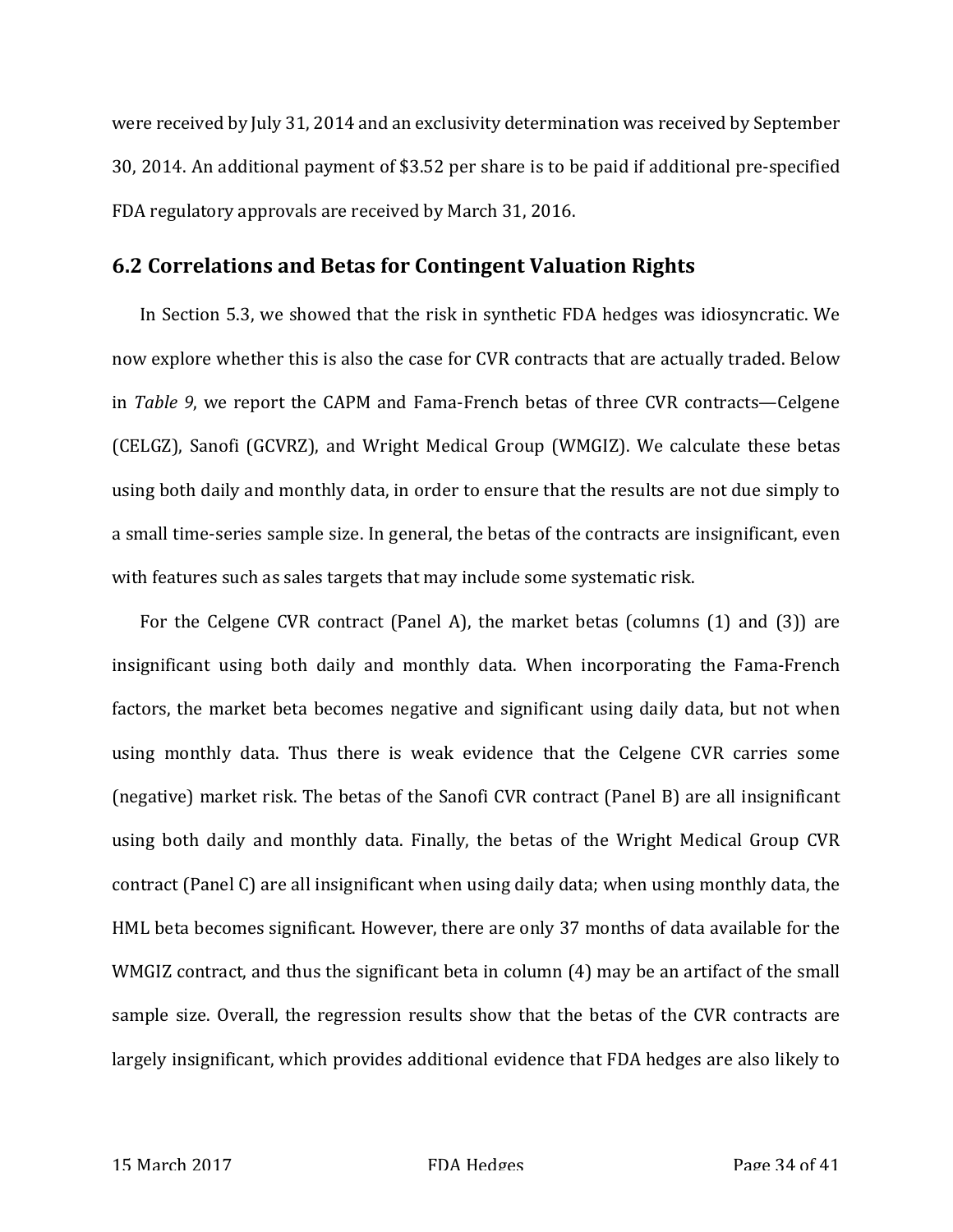be uncorrelated with the market if traded in the market, and thus may have diversification

appeal to investors.

#### **Table 9: CVR Factor Regressions**

This table provides CAPM and Fama-French 3-factor regressions of the excess return of CVR contracts on the market, size, and value factors. Regressions are run using either daily or monthly return data for the Celgene-Abraxane CVR contract (CELGZ) in Panel A, the Sanofi CVR contract (GCVRZ) in Panel B, and the Wright Medical Group CVR contract (WMGIZ) in Panel C. Standard errors are in parentheses. All regressions include a constant term (not reported). \* indicates significance at the 10% level, \*\* indicates significance at the 5% level, and \*\*\* indicates significance at the 1% level.

| <b>Panel A: CELGZ Contract</b><br>Dependent Variable: $R_{i,t}$ – $rf_t$ |          |           |         |          |  |  |  |
|--------------------------------------------------------------------------|----------|-----------|---------|----------|--|--|--|
|                                                                          | (1)      | (2)       | (3)     | (4)      |  |  |  |
| $(Mkt-rf)_{r}$                                                           | $-0.209$ | $-0.282*$ | 0.808   | 0.801    |  |  |  |
|                                                                          | (0.133)  | (0.145)   | (0.673) | (0.735)  |  |  |  |
| $SMB_t$                                                                  |          | 0.350     |         | $-0.092$ |  |  |  |
|                                                                          |          | (0.281)   |         | (1.224)  |  |  |  |
| $HML_t$                                                                  |          | 0.154     |         | 0.388    |  |  |  |
|                                                                          |          | (0.307)   |         | (1.367)  |  |  |  |
| Data                                                                     | Daily    | Daily     | Monthly | Monthly  |  |  |  |
| <b>Obs</b>                                                               | 1,379    | 1,379     | 66      | 66       |  |  |  |
| R <sup>2</sup>                                                           | 0.002    | 0.003     | 0.022   | 0.023    |  |  |  |

#### *Panel B: GCVRZ Contract* Dependent Variable: *Ri*,*<sup>t</sup>* – *rft*

|                | Dependent variable. $N_{i,t} = If_t$ |          |          |          |  |  |
|----------------|--------------------------------------|----------|----------|----------|--|--|
|                | (1)                                  | (2)      | (3)      | (4)      |  |  |
| $(Mkt-rf)_{t}$ | $-0.330$                             | $-0.270$ | $-0.283$ | $-0.568$ |  |  |
|                | (0.220)                              | (0.238)  | (0.820)  | (0.888)  |  |  |
| $SMB_t$        |                                      | $-0.345$ |          | 1.068    |  |  |
|                |                                      | (0.468)  |          | (1.534)  |  |  |
| $HML_t$        |                                      | 0.020    |          | 1.582    |  |  |
|                |                                      | (0.508)  |          | (1.677)  |  |  |
|                |                                      |          |          |          |  |  |
| Data           | Daily                                | Daily    | Monthly  | Monthly  |  |  |
| Obs            | 1,257                                | 1,257    | 61       | 61       |  |  |
| $R^2$          | 0.002                                | 0.002    | 0.002    | 0.026    |  |  |

### *Panel C: WMGIZ Contract*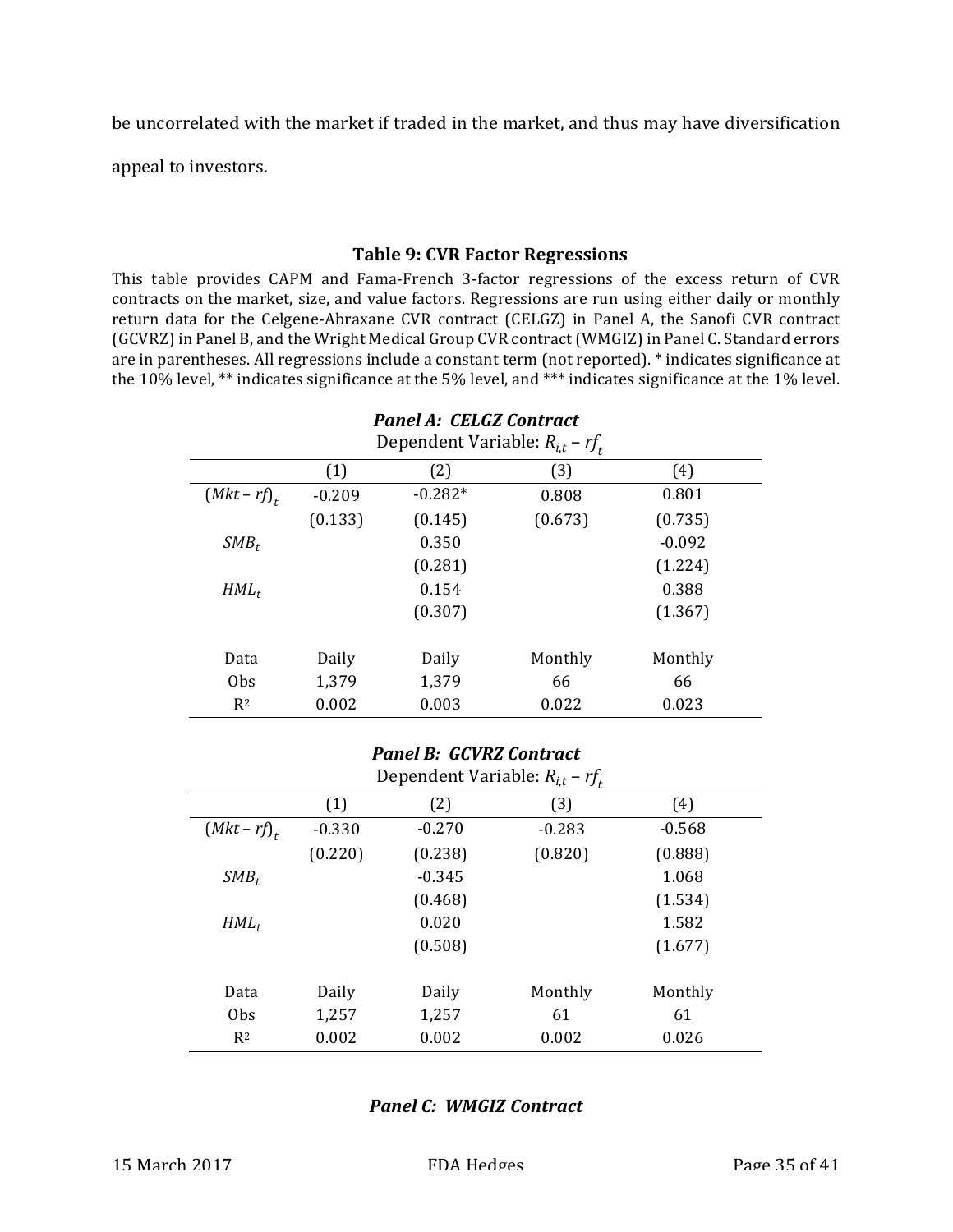|                | Dependent Variable: $R_{i,t}$ – $rf_t$ |          |         |           |  |  |
|----------------|----------------------------------------|----------|---------|-----------|--|--|
|                | (1)                                    | (2)      | (3)     | (4)       |  |  |
| $(Mkt-rf)_{r}$ | 0.757                                  | 0.771    | 0.332   | 0.386     |  |  |
|                | (0.786)                                | (0.798)  | (1.720) | (1.673)   |  |  |
| $SMB_t$        |                                        | $-0.205$ |         | 0.206     |  |  |
|                |                                        | (1.400)  |         | (2.305)   |  |  |
| $HML_t$        |                                        | $-0.186$ |         | $6.723**$ |  |  |
|                |                                        | (1.591)  |         | (2.800)   |  |  |
|                |                                        |          |         |           |  |  |
| Data           | Daily                                  | Daily    | Monthly | Monthly   |  |  |
| Obs            | 774                                    | 774      | 37      | 37        |  |  |
| $R^2$          | 0.001                                  | 0.001    | 0.001   | 0.150     |  |  |

While the betas of the CVR contracts generally are not significantly different from zero, it is possible that some other type of risk is common to all these contracts. For example, there may be a systematic factor other than the market or Fama-French factors that affect the prices and returns of these contracts. One possibility is regulatory risk, affecting multiple drugs simultaneously (Koijen, Philipson, & Uhlig, 2016). Another possibility is that CVR contracts may be based on companies working in similar therapeutic areas, in which case the success of a drug specific to one company may be correlated with the success of a similar drug under development by another company.

To explore these possibilities, we examine the correlations of the daily and monthly returns for the CVR contracts. This correlation matrix is shown in *Table 10* below. The table shows that the correlations between the different contracts are very low and insignificantly different from zero, suggesting that there is no other common factor is that driving the returns of the CVRs. This provides further evidence that the risk embedded in FDA hedges is likely idiosyncratic, related to the success of the underlying drugs.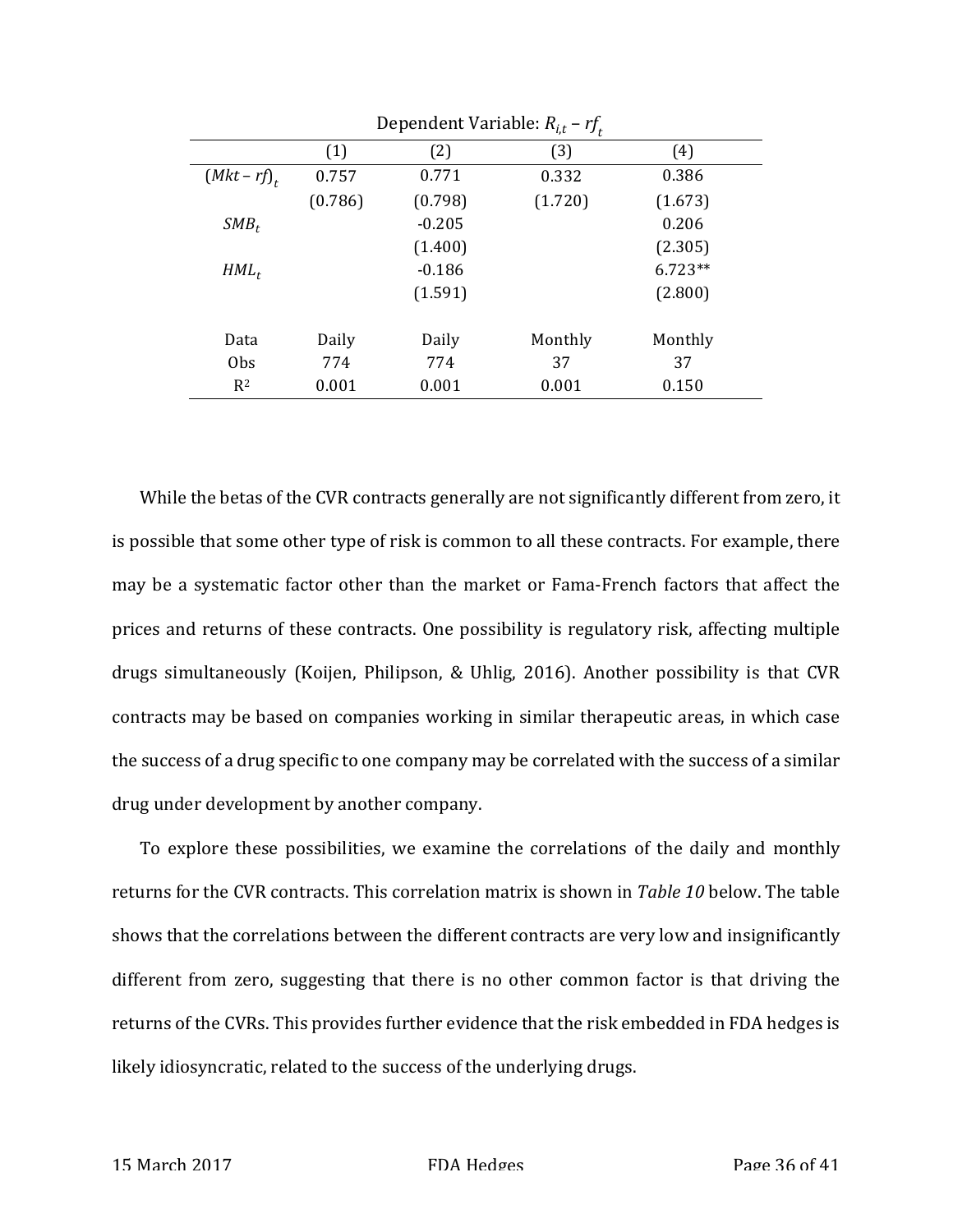#### **Table 10: Correlation matrix of CVR Returns**

This table provides correlations between daily (Panel A) and monthly (Panel B) stock returns for the Celgene-Abraxane CVR contract (CELGZ), the Wright Medical Group CVR contract (WMGIZ), and the Sanofi CVR contract (GCVRZ). \* indicates significance at the 10% level, \*\* indicates significance at the 5% level, and  $***$  indicates significance at the 1% level.

| <b>Panel A: Daily Returns</b>         |       |       |       |  |  |  |
|---------------------------------------|-------|-------|-------|--|--|--|
| GCVRZ<br>CELGZ<br><b>Observations</b> |       |       |       |  |  |  |
| <b>CELGZ</b>                          |       |       | 1,379 |  |  |  |
| <b>GCVRZ</b>                          | 0.015 |       | 1,257 |  |  |  |
| WMGIZ                                 | 0.009 | 0 001 | 774   |  |  |  |

|              | <b>Panel B: Monthly Returns</b> |       |                     |
|--------------|---------------------------------|-------|---------------------|
|              | CELGZ.                          | GCVRZ | <b>Observations</b> |
| <b>CELGZ</b> |                                 |       | 66                  |
| <b>GCVRZ</b> | $-0.134$                        |       | 61                  |
| WMGIZ        | $-0.009$                        | በ 1በ7 | 27                  |

The insignificant betas and low correlation between contracts also underscore an important point related to the appeal of FDA hedges to OTC issuers. In particular, the Sharpe ratios to OTC issuers of pools of FDA hedges are substantially lower when the payoffs of the contracts are correlated. These results provide evidence that the assumption of no correlation between the payoffs of contracts may be more applicable, and that the higher Sharpe ratios presented in Section 3.1 with uncorrelated contracts applies.

One alternate explanation for the low betas and covariances of these CVR contracts is that they have a low trading volume, and therefore they have zero covariance with anything, since the contracts are not traded. However, even if low trading volume is the cause of the low correlation, the correlation is still low which is valuable to issuers. That reasoning aside, *Table 11* below gives the yearly summary statistics for the trading volume of the three CVR contracts discussed above.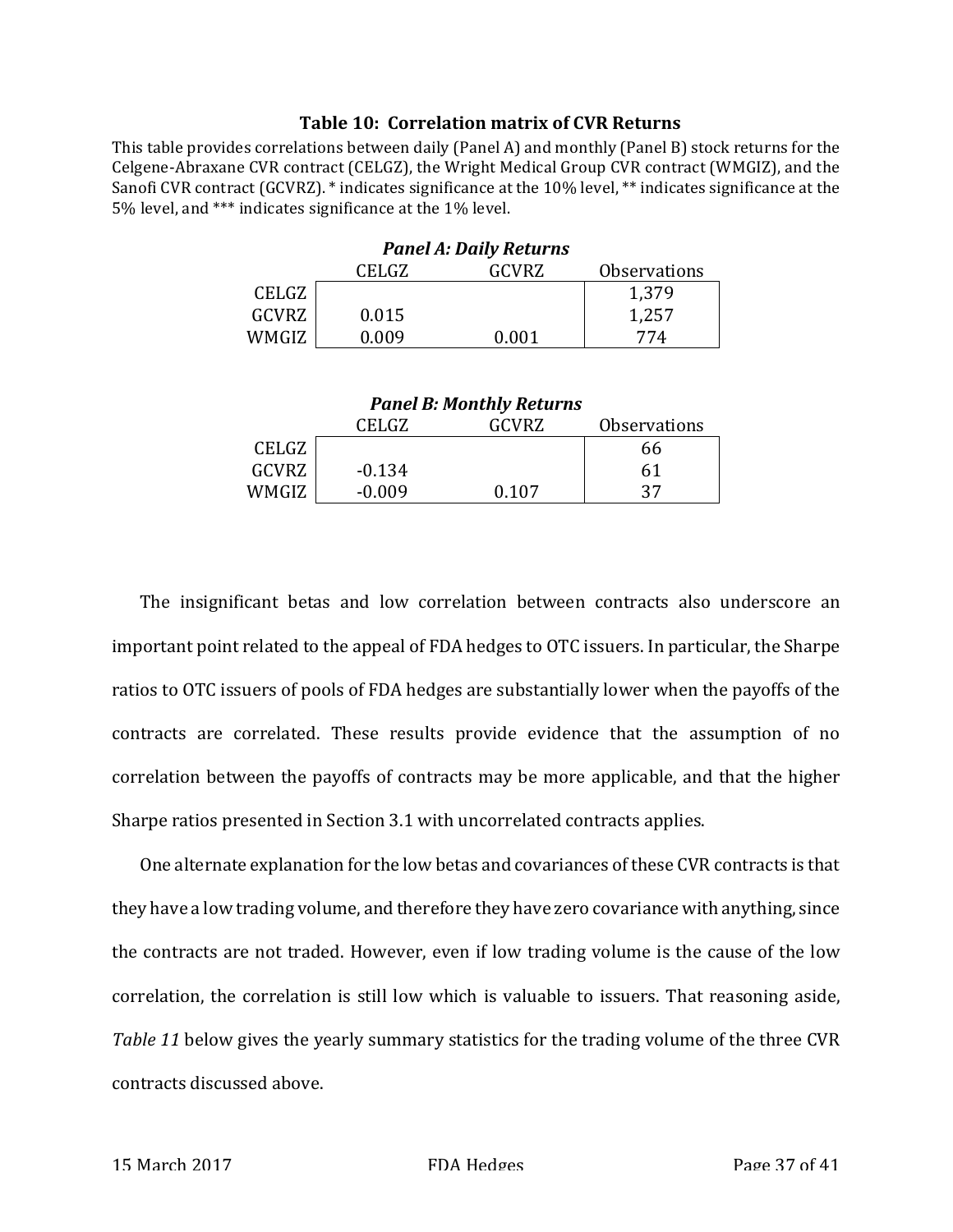#### **Table 11: CVR Daily Trading Volume Summary Statistics**

This table provides summary statistics for the daily trading volume for the Celgene-Abraxane CVR contract (CELGZ), the Wright Medical Group CVR contract (WMGIZ), and the Sanofi CVR contract (GCVRZ). All numbers represent the number of shares traded.

|      | <b>Mean</b> | Std. Dev. | p25    | <b>Median</b> | p75    |
|------|-------------|-----------|--------|---------------|--------|
| 2015 | 17,012.6    | 20,114.9  | 3,875  | 10,950        | 20,850 |
| 2014 | 21,906.0    | 44,141.3  | 5,800  | 11,600        | 23,600 |
| 2013 | 67,625.4    | 216,749.9 | 4,225  | 18,000        | 68,075 |
| 2012 | 52,040.8    | 182,213.2 | 3,050  | 14,900        | 38,750 |
| 2011 | 35,493.7    | 140,553.7 | 2,325  | 8,950         | 28,000 |
| 2010 | 70,990.2    | 85,968.6  | 22,650 | 49,500        | 94,500 |

### **Panel A: Celgene CVR (CELGZ)**

### **Panel B: Sanofi CVR (GCVRZ)**

|      | Mean        | Std. Dev.   | p25     | <b>Median</b> | p75       |
|------|-------------|-------------|---------|---------------|-----------|
| 2015 | 664,032.1   | 2,055,218.4 | 110,900 | 235,250       | 516,275   |
| 2014 | 850,199.2   | 1,699,940.0 | 147,225 | 348,950       | 777,450   |
| 2013 | 1,177,137.3 | 4,337,753.0 | 74,150  | 237,050       | 624,700   |
| 2012 | 609,218.0   | 1,003,581.5 | 109,400 | 207,600       | 588,150   |
| 2011 | 2,321,230.4 | 4,181,025.7 | 529,300 | 1,054,800     | 2,424,800 |

#### *Panel C: Wright Medical Group CVR (WMGIZ)*

|      | Mean               | Std. Dev. | p25    | <b>Median</b> | p75    |
|------|--------------------|-----------|--------|---------------|--------|
| 2015 | $18,037.3$         | 47,647.4  | 1.100  | 4,300         | 17,700 |
|      | $2014$   43,925.8  | 91,923.1  | 6.900  | 17,400        | 47,450 |
|      | $2013$   108,033.8 | 335,577.3 | 10,900 | 33,800        | 88,625 |

As can be seen from the table, the mean trading volume each year is significant for all of the contracts. While the volume for CELGZ and WMGIZ are somewhat similar, the trading volume each year for GCVRZ is large, and significantly higher than the other two. This table shows that there is significant trading volume for the CVR contracts, and thus the correlations and betas shown above are likely not due to illiquidity of the contracts.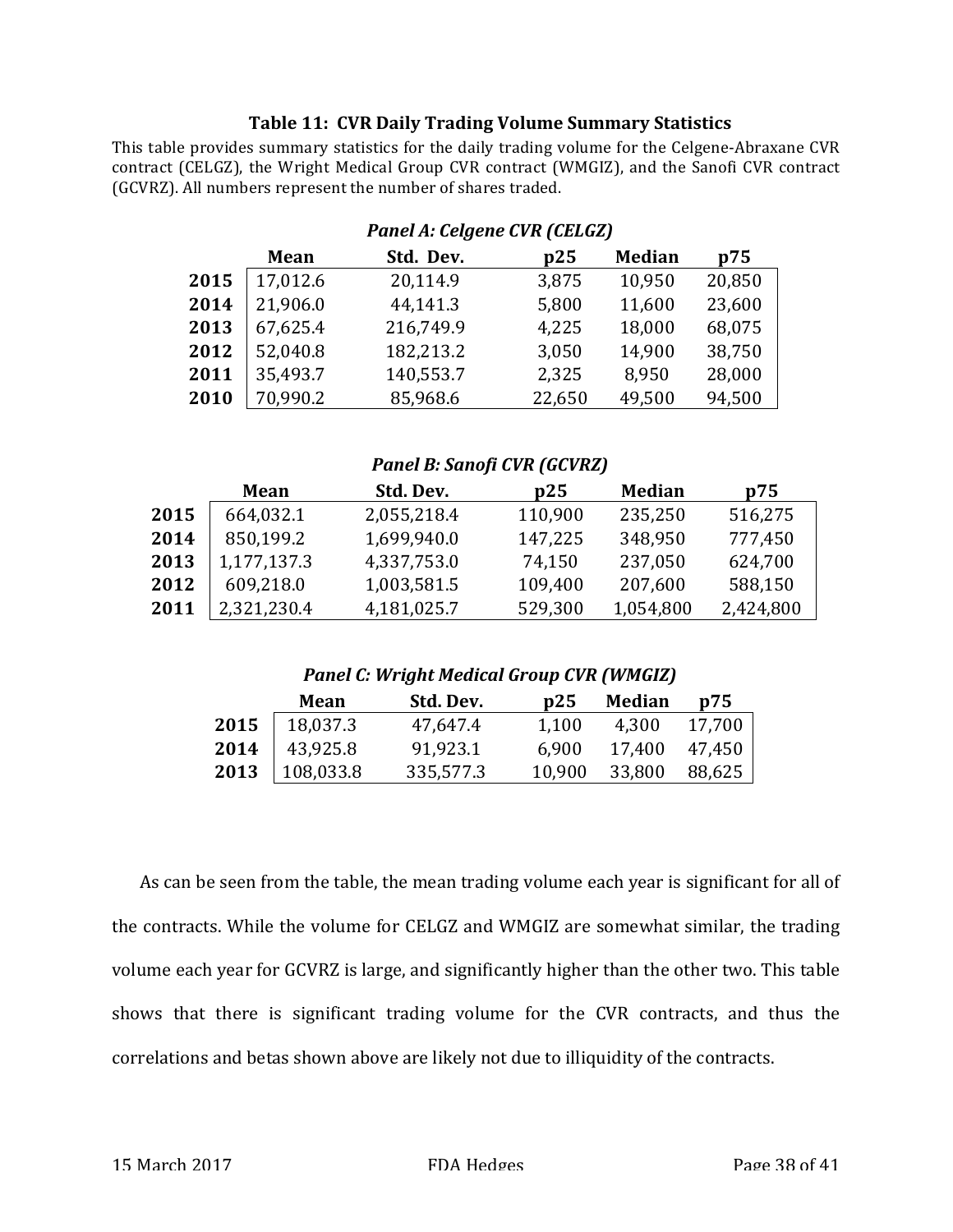# **7. Conclusion**

The high cost of capital for firms conducting medical R&D has been partly attributed to the risk of the regulatory approval process that investors must face in medical innovation (Koijen, Philipson, & Uhlig, 2016). We proposed new financial instruments, FDA hedges, to allow medical R&D investors to better share the pipeline risk associated with the FDA approval process with broader capital markets. Using FDA approval data, we discussed pricing of FDA hedges and mechanisms under which they can be traded and simulated their risk and return distributions. We then used a novel panel data set of FDA approval probabilities to empirically explore the nature of the risk inherent in these contracts and showed how issuers may effectively hedge this risk. We found evidence that the risk associated with offering FDA hedges faced by an issuer was largely uncorrelated with other asset classes. Finally, we offered proof of concept that this type of risk can be traded by examining related securities issued around M&A activity in the drug industry.

We believe the type of analysis conducted in this paper is a first step in demonstrating that FDA hedges would enable better risk sharing between those investing in medical innovation and capital markets more generally. By allowing such risk sharing, FDA hedges would ultimately help accelerate the development of new medical products and improve the health of countless future patients. Therefore, financial innovations like these may better spur medical innovation.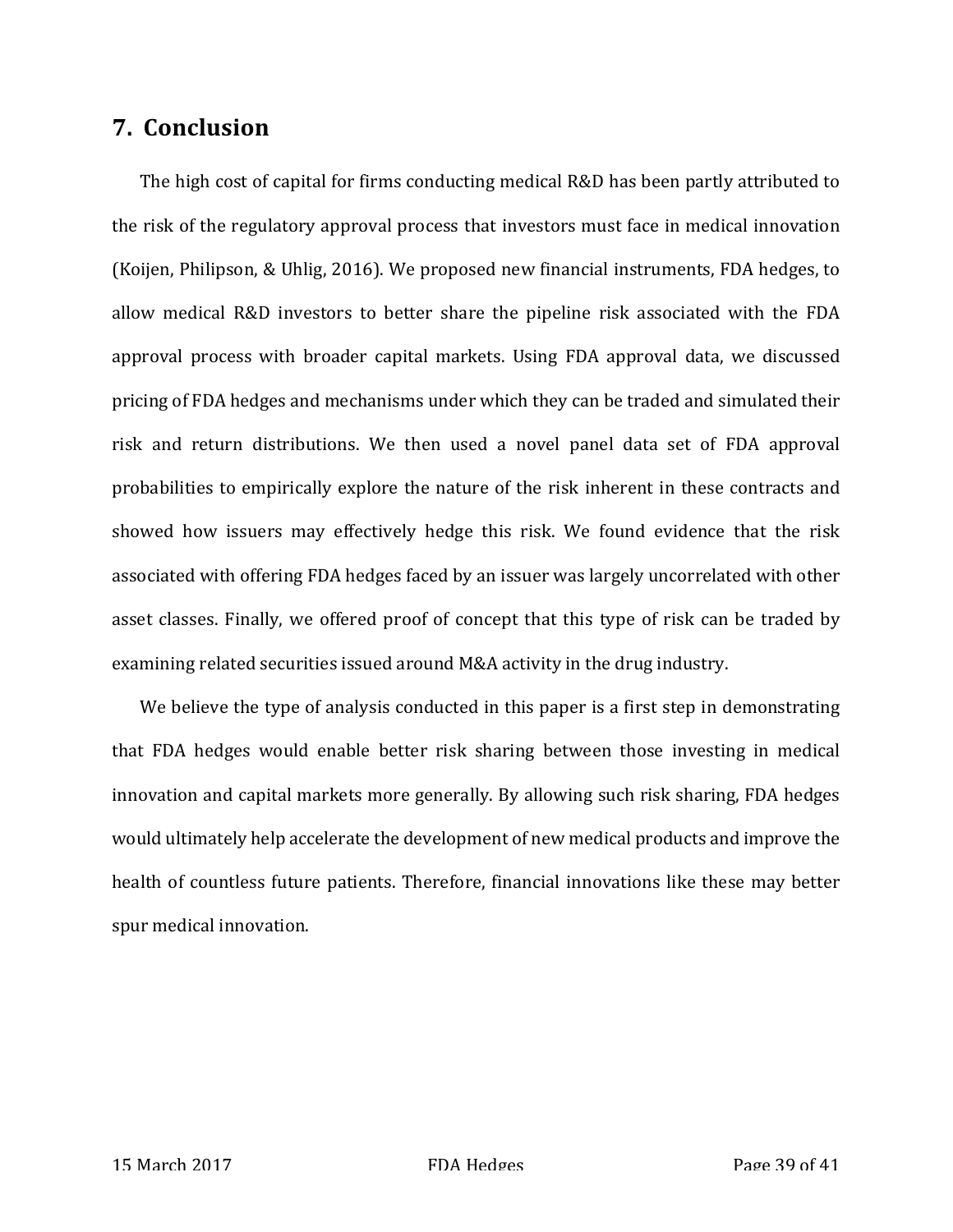# **References**

- Davis, Steven J. "Regulatory complexity and policy uncertainty: headwinds of our own making." Becker Friedman Institute for Research in Economics Working Paper (2015).
- DiMasi, Joseph A., and Grabowski, Henry G. "The cost of biopharmaceutical R&D: is biotech different?" Managerial and Decision Economics 28, no. 4-5 (2007): 469-479.
- DiMasi, J. A., Grabowski, H. G., and Hansen, R. W. "Innovation in the pharmaceutical industry: new estimates of R&D costs." *Medford, MA: Tufts Center for the Study of Drug Development* (2014).
- DiMasi, Joseph A., Hansen, Ronald W., Grabowski, Henry G., and Lasagna, Louis. "Cost of innovation in the pharmaceutical industry." *Journal of Health Economics* 10, no. 2 (1991): 107-142.
- DiMasi, Joseph A., Reichert, Janice M., Feldman, Lanna, and Malins, Ashley. "Clinical approval success rates for investigational cancer drugs." *Clinical Pharmacology & Therapeutics* 94, no. 3 (2013): 329-335.
- Fama, Eugene F., and French, Kenneth R. "Common risk factors in the returns on stocks and bonds." *Journal of Financial Economics* 33, no. 1 (1993): 3-56.
- Fernandez, Jose-Maria, Stein, Roger M., and Lo, Andrew W. "Commercializing biomedical research through securitization techniques." *Nature Biotechnology* 30, no. 10 (2012): 964-975.
- Koijen, R., Philipson, T., and Uhlig, H. (2016), "Financial Health Economics", *Econometrica* 84, no 11: 195-242
- Philipson, Tomas, "Hedging Pipeline Risk in Pharma: FDA Swaps and Annuities." *Milken Institute* (March 2015a).

Philipson, Tomas. "Saving Lives through Financial Innovation: FDA Swaps and Annuities" *Forbes,* (March 2015b). 

- Thakor, Richard T., Anaya, Nicholas, Zhang, Yuwei, Vilanilam, Christian, and Lo, Andrew W. "Financial Risk and Return in the Biotech and Pharmaceutical Industries from 1930 to 2015". Working Paper, Sloan School of Management, Massachusetts Institute of Technology, 2016.
- Thakor, Richard T., and Andrew W. Lo. "Competition and R&D financing decisions: Theory and evidence from the biopharmaceutical industry." No. w20903. National Bureau of Economic Research, 2015.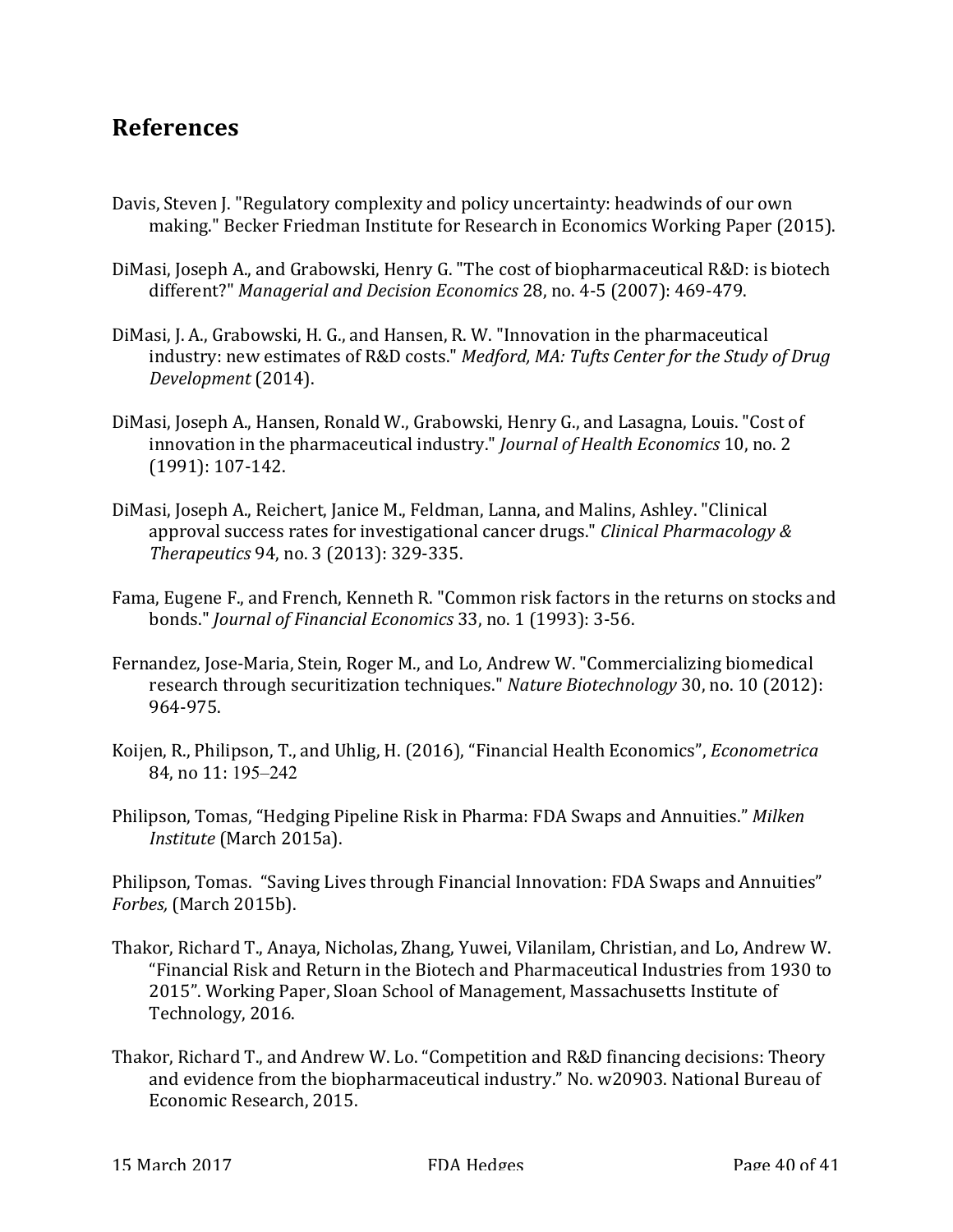- Thakor, Richard T., and Lo, Andrew W. "Optimal Financing for R&D-intensive Firms". Working Paper, 2017.
- Thomas, David W., Burns, Justin, Audette, John, Carroll, Adam, Dow-Hygelund, Corey, and Hay, Michael. "Clinical Development Success Rates". Biotechnology Innovation Organization (BIO), 2016.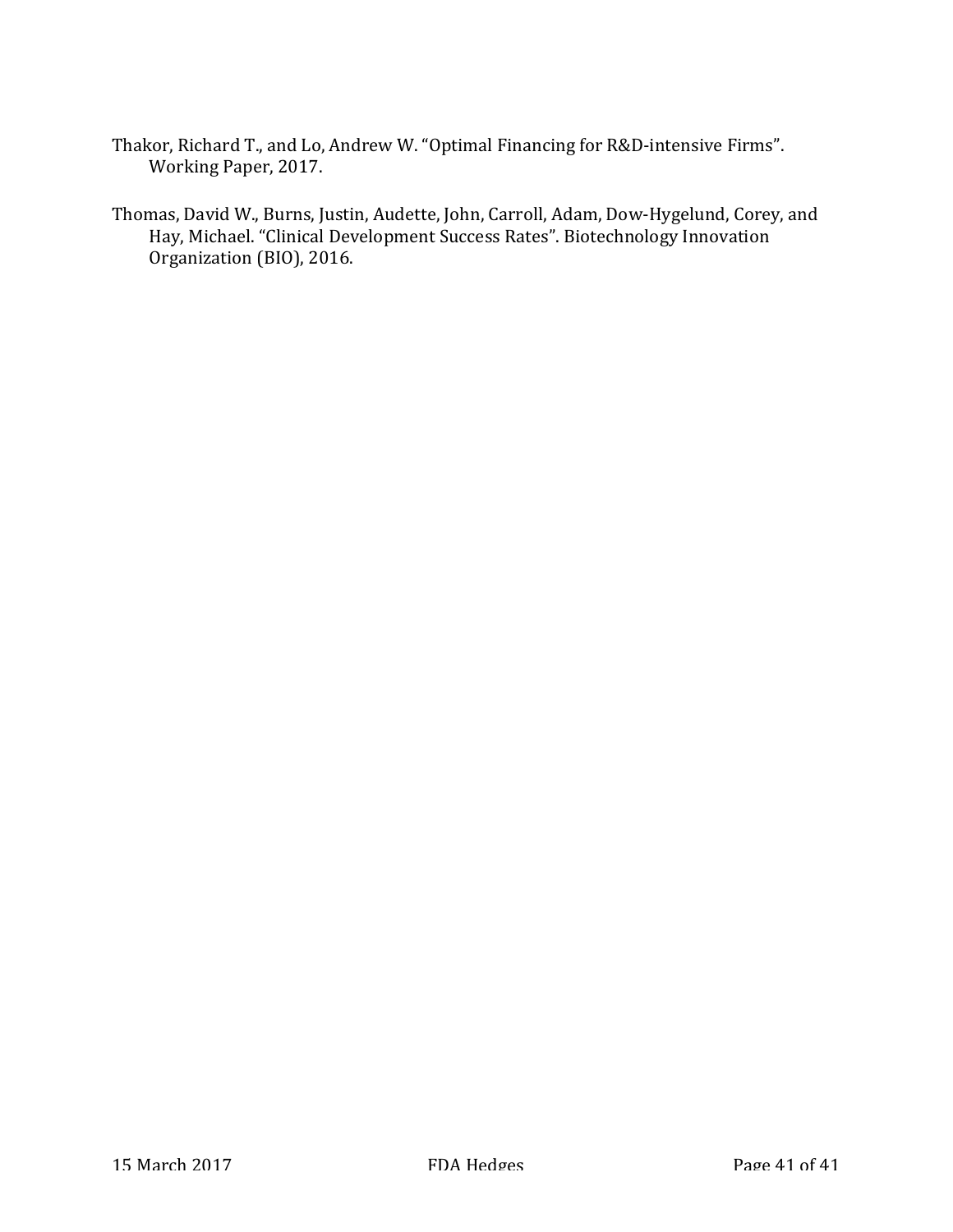## **Appendix A: Additional Results**

### **A.1 Multiple-Phase Options**

An FDA option may be structured to cover multiple phases of approval, so that it pays off if there is failure in any subsequent phase of the drug development process. As a simple example, consider the case where there are four discrete dates in the approval process:  $t = 1$ (phase 1),  $t = 2$  (phase 2),  $t = 3$  (phase 3), and  $t = 4$  (final FDA approval of a New Drug Application or Biologics License Application). In order to demonstrate the concept more simply, in the following we assume that each phase is the same length of time, thus removing the uncertainty related to the time when the approval decision is made. As before, we use actual probabilities to compute expected values which are then discounted at the risk-free rate due to the idiosyncratic nature of approval risk. If  $p_t$  is the probability that the FDA will approve the drug at time *t*, then the price of the FDA option at  $t = 3$  will be:

$$
P_3 = \exp(-rt) \left[ (1 - p_4)X \right]
$$

The option will be priced recursively at each stage. Therefore, the FDA option which has the payoff indicated by *Figure A-1* below, would be priced at the start  $t = 0$  by:

$$
P_0 = \exp(-4r) \left[ p_1 p_2 p_3 (1 - p_4) X \right] + \exp(-3r) \left[ p_1 p_2 (1 - p_3) X \right] + \exp(-2r) \left[ p_1 (1 - p_2) X \right]
$$

$$
+ \exp(-r) \left[ (1 - p_1) X \right]
$$

To give an example, suppose that a binary option is structured so that it pays off \$1,000 whenever the drug fails the approval process. Assume that the riskless interest rate is  $1\%$ per year, and that the probability of success for each phase of the development process is the same at  $60\%$ . Then purchasing this contract at  $t = 3$  will cost  $exp(-0.01)[(1 - 0.60) \times 1000] = $396.02$ . Purchasing this contract at  $t = 0$ , however, will cost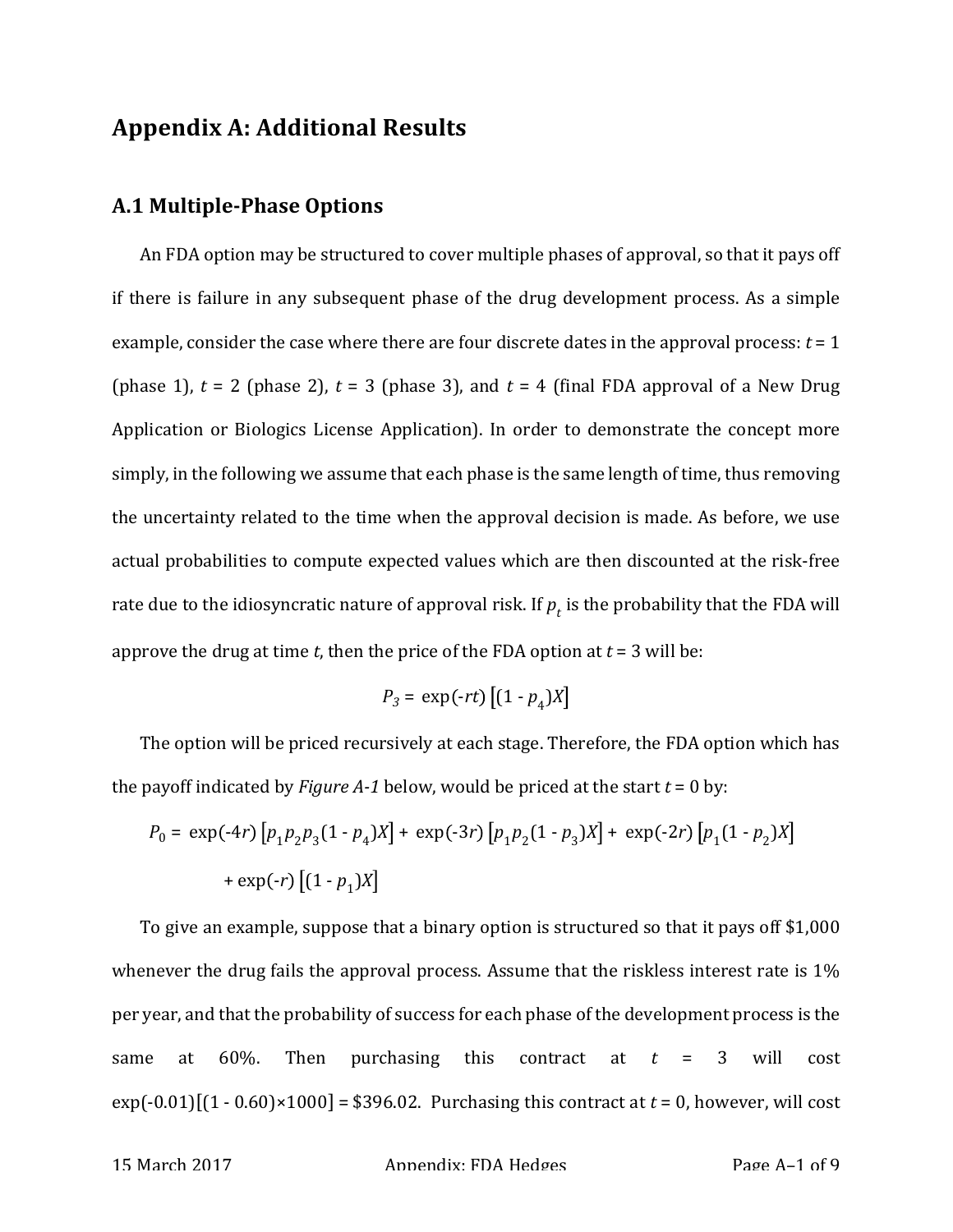\$854.10. The high price relative to payoff reflects the fact that the contract offers full insurance: it will pay off if the drug development fails during any phase. Alternatively, one could purchase a contract offering insurance against failure in a specific phase, which would thus be valued at a lower price. This latter contract may be valuable if the risks of failure for a particular type of drug are concentrated in a specific phase. For example, the probability of success for respiratory drugs is significantly lower in phase 2 than it is in any of the other phases of the drug development process (see Thomas et al.  $(2016)$ ). As a result, a binary option that pays off in the event of failure only in phase 2 may be particularly valuable to a company or an investor that is funding such a drug.

Figure A1: Payoff Diagram of a FDA Binary Option at the Start of Multiple Phases This figure shows the payoff structure of a multiple-phase FDA binary option, when viewed at the beginning of the R&D process. In each branch,  $p_t$  indicates the probability of success.



### **A.2 Correlated Payoff Calculations and Results**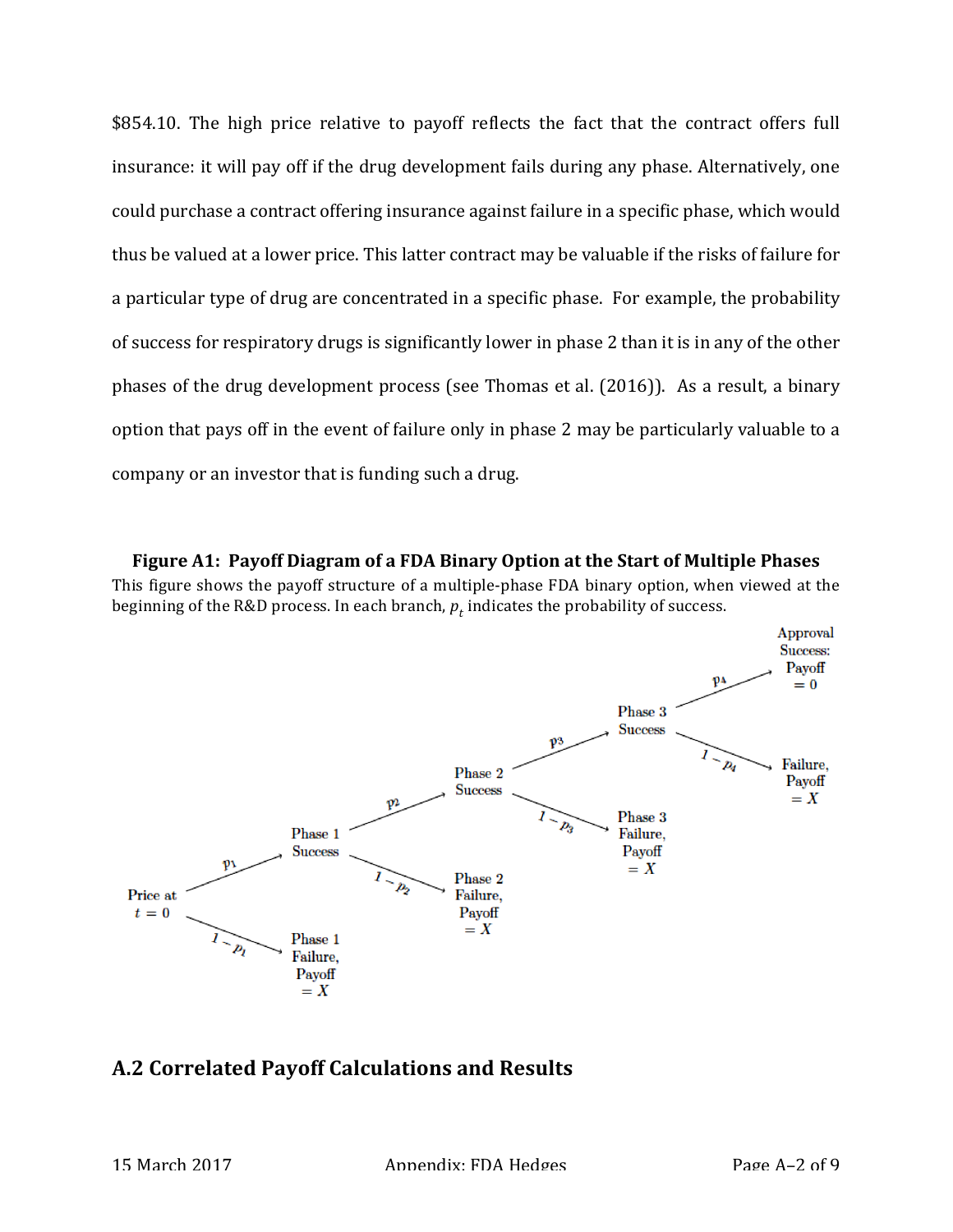In the analysis in Section 3 of the paper, the payoffs of the individual contracts in the pool are assumed to be independent. However, as discussed previously, it is possible that there is some correlation between the outcomes of the various contracts. In this section, we thus examine the results when relaxing the assumption of independent outcomes, and introduce a correlation of 0.3 between the payouts of the *N* contracts.

To explore this, we simulate the  $X_1,...,X_{50}$  contracts as Bernoulli random variables, and we allow for pairwise dependence between all contracts by associating each contract with a random variable  $Z_i$  that is normally distributed with mean 0 and variance 1.  $Z_i$  is associated with  $X_i$  as follows:

$$
X_i = \begin{cases} 1 & \text{if } Z_i < \alpha_i \\ 0 & \text{if } Z_i \ge \alpha_i \end{cases}
$$

Here, letting  $Z_1,...,Z_{50}$  be distributed according to a multivariate standard normal distribution with covariance matrix  $\Sigma$  allows the pairwise correlation among  $X_1,...,X_{50}$  to be captured by the pairwise correlation among the  $Z_i$ 's.

*Figure A2* presents the Sharpe ratios for various values of *N* as a function of the portfolio markup with this correlation assumption. In this case, the Sharpe ratios are lower than the case with independent contracts. Moreover, the improvement in the Sharpe ratio is not monotonic as the number of contracts increase. In particular, while there is a large improvement in the Sharpe ratio from  $N = 1$  to  $N = 10$ , the Sharpe ratios are very similar between  $N = 50$  and  $N = 100$ . The correlation between the contracts reduces the Sharpe ratio because the correlation increases the standard deviation of the portfolio. Since the standard deviation enters into the denominator of the Sharpe ratio, a larger correlation will cause the Sharpe ratio to decrease. In this case, introducing correlated assets *reduces* the diversification of the issuer's portfolio, thus reducing the Sharpe ratio. This analysis shows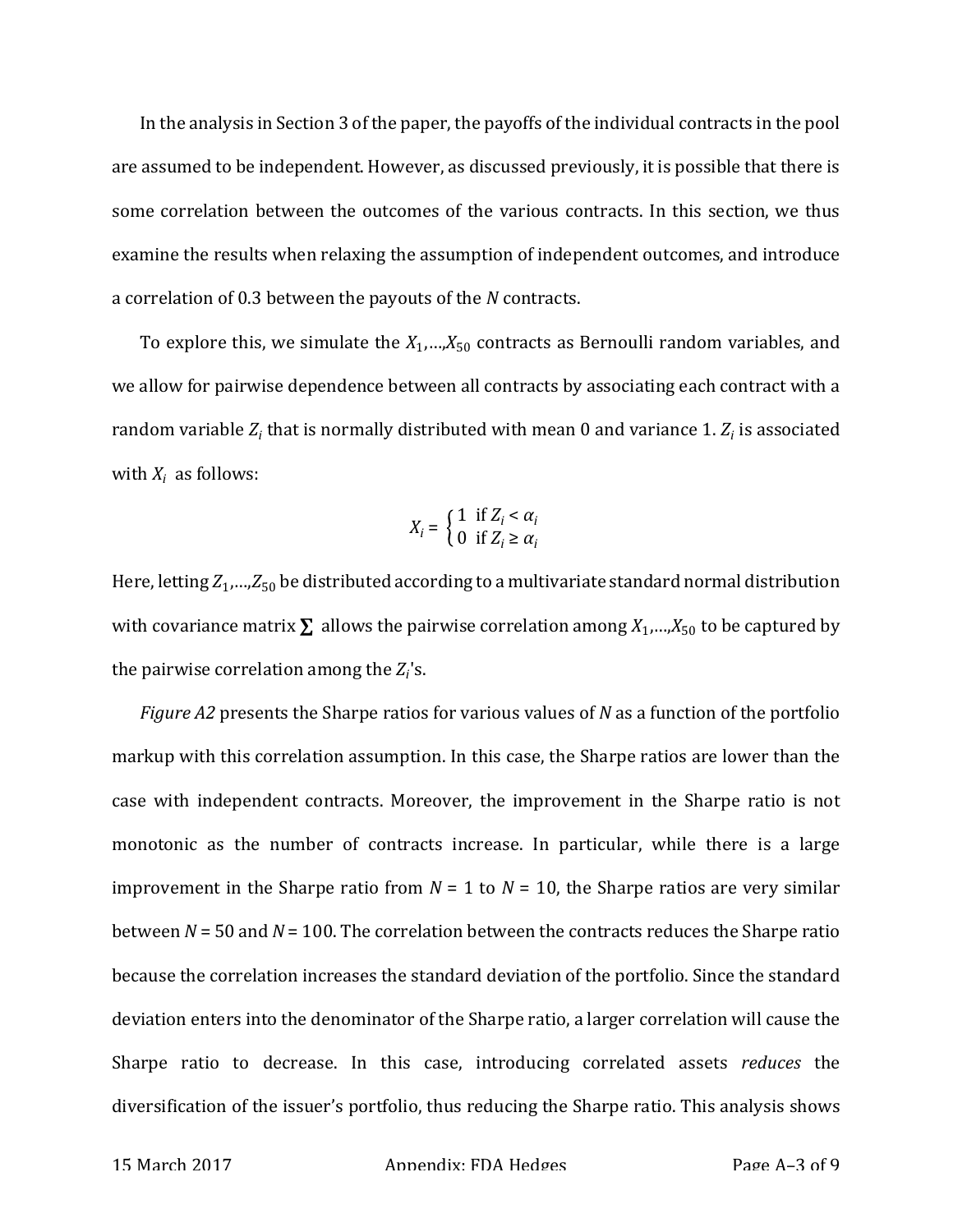that the benefit to the issuer of holding contracts critically depends on both the number of contracts, and on the correlation of the payouts between the contracts. However, as we previously discussed, a substantial correlation between contracts is not likely to hold in practice.

#### **Figure A2: Sharpe Ratios, Equicorrelated Contracts**

This figure plots the Sharpe ratios of dealer returns as a function of the portfolio markup  $%$  for various values of *N*, the number of contracts offered in the pool. These calculations assume a correlation of 30% between the payouts of the contracts.



### **A.3 Portfolio Payoff Simulation Results Across Varied Parameters**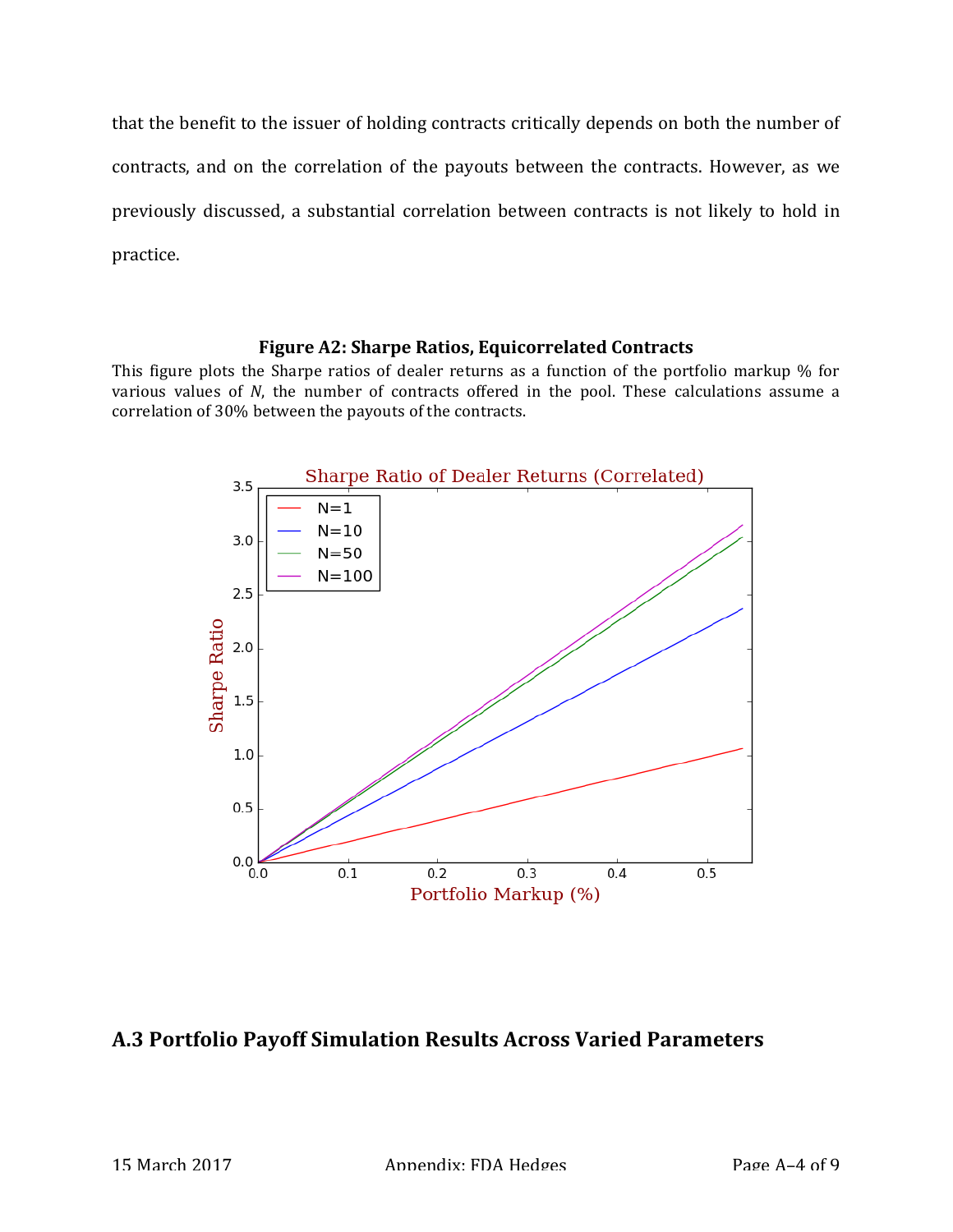*Table A1* below provides the portfolio payout mean, variance, and standard deviation when varying the parameters for the number of contracts  $N$ , the FDA decision arrive rate  $\lambda$ , probability of payout *p*, and correlation between contracts *ρ*. Table A2 provides the portfolio payout mean, variance, and standard deviation for various numbers of contracts *N* across the different disease groups.

### **Table A1: Portfolio Distribution Attributes**

This table provides the simulation results for the mean portfolio payout, variance of payout, and standard deviation of payout for various numbers of contracts *N*, arrival rate parameters  $\lambda$ , for various disease groups, and for probability, and varying correlation parameters.

| Number of<br><b>Contracts</b> | $\lambda$ | Mean | Variance | <b>Std Dev</b> |
|-------------------------------|-----------|------|----------|----------------|
|                               | 0.20      | 0.15 | 0.105    | 0.32           |
|                               | 0.25      | 0.18 | 0.117    | 0.34           |
|                               | 0.33      | 0.20 | 0.132    | 0.36           |
| $N = 1$                       | 0.50      | 0.24 | 0.152    | 0.39           |
|                               | 1.00      | 0.27 | 0.176    | 0.42           |
|                               | 1.50      | 0.28 | 0.185    | 0.43           |
|                               | 2.00      | 0.29 | 0.191    | 0.44           |
|                               | 0.20      | 0.16 | 0.011    | 0.10           |
|                               | 0.25      | 0.18 | 0.012    | 0.11           |
|                               | 0.33      | 0.20 | 0.013    | 0.12           |
| $N = 10$                      | 0.50      | 0.24 | 0.015    | 0.12           |
|                               | 1.00      | 0.27 | 0.018    | 0.13           |
|                               | 1.50      | 0.28 | 0.019    | 0.14           |
|                               | 2.00      | 0.29 | 0.019    | 0.14           |
|                               | 0.20      | 0.16 | 0.002    | 0.05           |
|                               | 0.25      | 0.18 | 0.002    | 0.05           |
|                               | 0.33      | 0.20 | 0.003    | 0.05           |
| $N = 50$                      | 0.50      | 0.24 | 0.003    | 0.06           |
|                               | 1.00      | 0.27 | 0.004    | 0.06           |
|                               | 1.50      | 0.28 | 0.004    | 0.06           |
|                               | 2.00      | 0.29 | 0.004    | 0.06           |
| $N = 100$                     | 0.20      | 0.16 | 0.001    | 0.03           |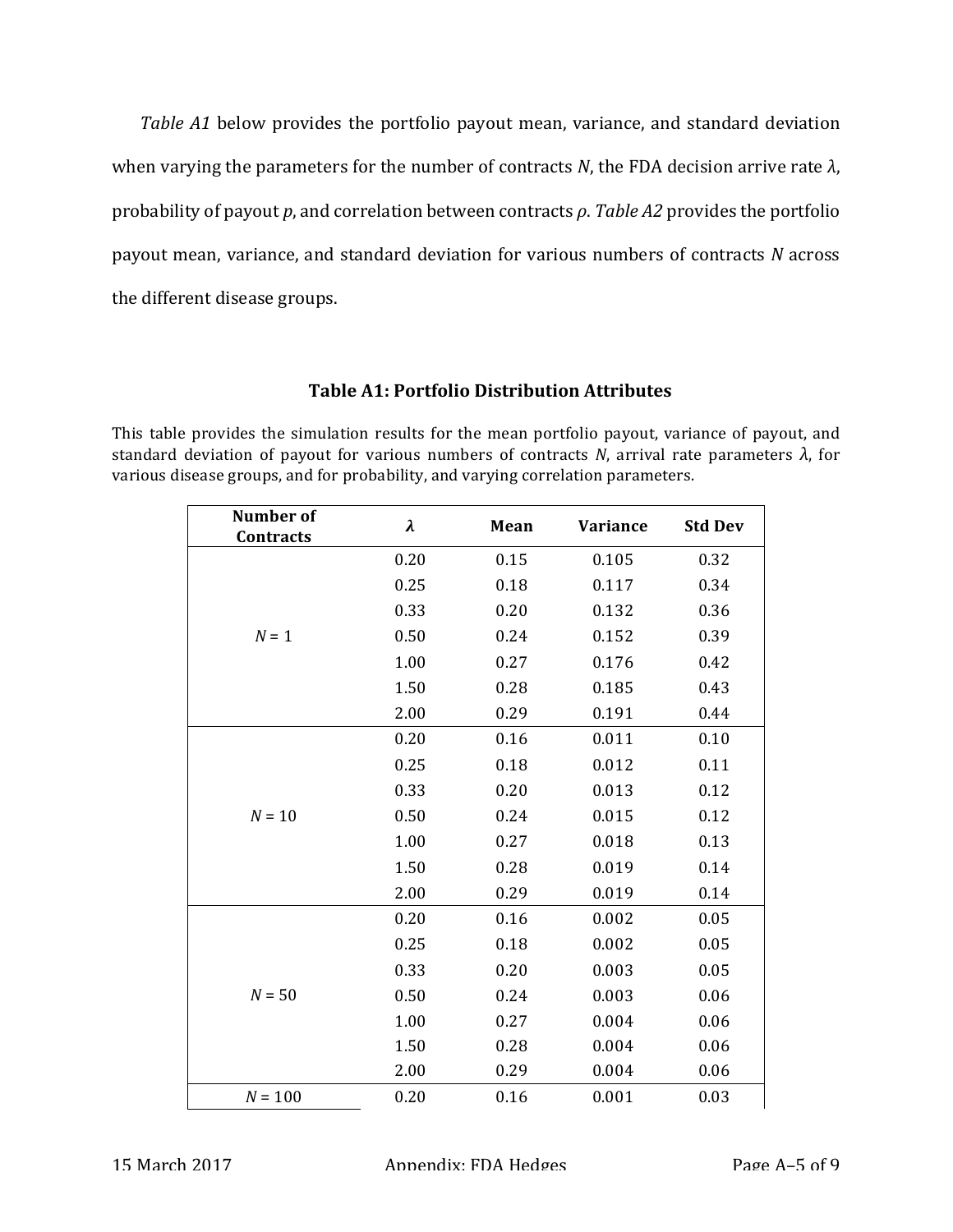| 0.25 | 0.18 | 0.001 | 0.03 |
|------|------|-------|------|
| 0.33 | 0.20 | 0.001 | 0.04 |
| 0.50 | 0.24 | 0.002 | 0.04 |
| 1.00 | 0.27 | 0.002 | 0.04 |
| 1.50 | 0.28 | 0.002 | 0.04 |
| 2.00 | 0.29 | 0.002 | 0.04 |

| <b>Number</b> of              |             |      |                 |                |
|-------------------------------|-------------|------|-----------------|----------------|
| <b>Contracts</b>              | Probability | Mean | <b>Variance</b> | <b>Std Dev</b> |
|                               | $p = 0.2$   | 0.14 | 0.097           | 0.31           |
|                               | $p = 0.3$   | 0.20 | 0.133           | 0.36           |
|                               | $p = 0.4$   | 0.27 | 0.158           | 0.40           |
| $N = 1$                       | $p = 0.5$   | 0.34 | 0.175           | 0.42           |
|                               | $p = 0.6$   | 0.41 | 0.182           | 0.43           |
|                               | $p = 0.7$   | 0.48 | 0.180           | 0.42           |
|                               | $p = 0.8$   | 0.54 | 0.169           | 0.41           |
|                               | $p = 0.2$   | 0.14 | 0.010           | 0.10           |
|                               | $p = 0.3$   | 0.21 | 0.013           | 0.12           |
|                               | $p = 0.4$   | 0.27 | 0.016           | 0.13           |
| $N = 10$                      | $p = 0.5$   | 0.34 | 0.018           | 0.13           |
|                               | $p = 0.6$   | 0.41 | 0.018           | 0.14           |
|                               | $p = 0.7$   | 0.48 | 0.018           | 0.13           |
|                               | $p = 0.8$   | 0.55 | 0.017           | 0.13           |
|                               | $p = 0.2$   | 0.14 | 0.002           | 0.04           |
|                               | $p = 0.3$   | 0.20 | 0.003           | 0.05           |
|                               | $p = 0.4$   | 0.27 | 0.003           | 0.06           |
| $N = 50$                      | $p = 0.5$   | 0.34 | 0.003           | 0.06           |
|                               | $p = 0.6$   | 0.41 | 0.004           | 0.06           |
|                               | $p = 0.7$   | 0.48 | 0.004           | 0.06           |
|                               | $p = 0.8$   | 0.55 | 0.003           | 0.06           |
|                               | $p = 0.2$   | 0.14 | 0.001           | 0.03           |
|                               | $p = 0.3$   | 0.20 | 0.001           | 0.04           |
|                               | $p = 0.4$   | 0.27 | 0.002           | 0.04           |
| $N = 100$                     | $p = 0.5$   | 0.34 | 0.002           | 0.04           |
|                               | $p = 0.6$   | 0.41 | 0.002           | 0.04           |
|                               | $p = 0.7$   | 0.48 | 0.002           | 0.04           |
|                               | $p = 0.8$   | 0.55 | 0.002           | 0.04           |
| Number of<br><b>Contracts</b> | Correlation | Mean | <b>Variance</b> | <b>Std Dev</b> |
| $N = 1$                       | 0.00        | 0.20 | 0.133           | 0.36           |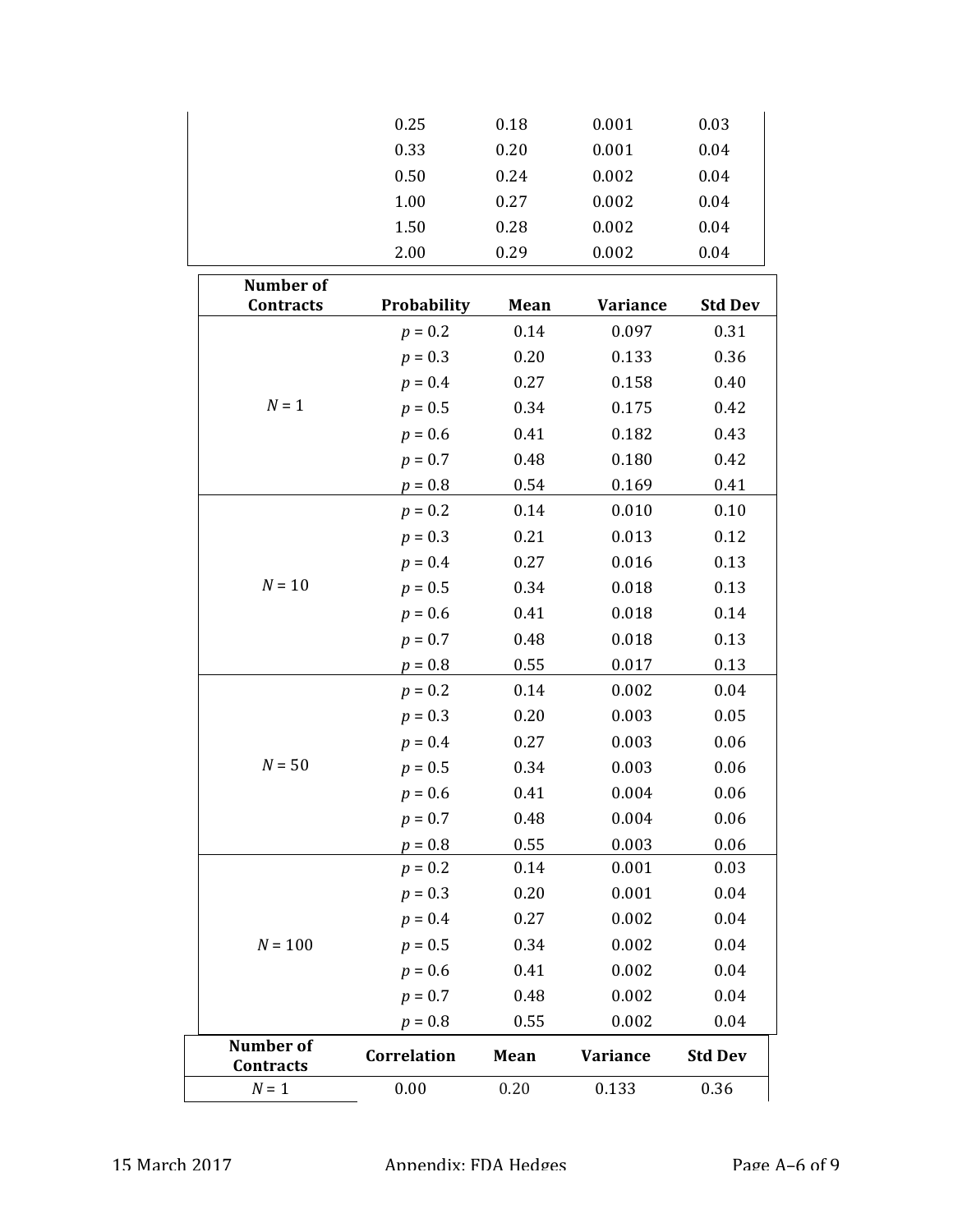|           | 0.05 | 0.20 | 0.133 | 0.36 |
|-----------|------|------|-------|------|
|           | 0.10 | 0.21 | 0.133 | 0.37 |
|           | 0.15 | 0.21 | 0.133 | 0.37 |
|           | 0.20 | 0.20 | 0.132 | 0.36 |
|           | 0.00 | 0.20 | 0.013 | 0.12 |
|           | 0.05 | 0.20 | 0.019 | 0.14 |
| $N = 10$  | 0.10 | 0.21 | 0.025 | 0.16 |
|           | 0.15 | 0.20 | 0.031 | 0.18 |
|           | 0.20 | 0.20 | 0.037 | 0.19 |
|           | 0.00 | 0.20 | 0.003 | 0.05 |
|           | 0.05 | 0.20 | 0.009 | 0.10 |
| $N = 50$  | 0.10 | 0.20 | 0.016 | 0.13 |
|           | 0.15 | 0.21 | 0.022 | 0.15 |
|           | 0.20 | 0.20 | 0.029 | 0.17 |
|           | 0.00 | 0.20 | 0.001 | 0.04 |
|           | 0.05 | 0.20 | 0.008 | 0.09 |
| $N = 100$ | 0.10 | 0.20 | 0.014 | 0.12 |
|           | 0.15 | 0.20 | 0.021 | 0.15 |
|           | 0.20 | 0.20 | 0.028 | 0.17 |

### **Table A2: Portfolio Distribution Attributes Across Disease Groups**

This table provides the simulation results for the mean portfolio payout, variance of payout, and standard deviation of payout for various numbers of contracts *N*, across different disease groups.

| <b>Number</b> |                      |      |                 |                |
|---------------|----------------------|------|-----------------|----------------|
| of Contracts  | <b>Disease Group</b> | Mean | <b>Variance</b> | <b>Std Dev</b> |
| $N=1$         | Hematology           | 0.51 | 0.176           | 0.42           |
|               | Infectious Diseases  | 0.50 | 0.178           | 0.42           |
|               | Opthamology          | 0.40 | 0.181           | 0.43           |
|               | Other Disease Groups | 0.48 | 0.180           | 0.42           |
|               | Metabolic            | 0.64 | 0.177           | 0.42           |
|               | Gastroenterology     | 0.42 | 0.182           | 0.43           |
|               | Allergy              | 0.48 | 0.179           | 0.42           |
|               | Endocrine            | 0.44 | 0.182           | 0.43           |
|               | Respiratory          | 0.49 | 0.179           | 0.42           |
|               | Urology              | 0.48 | 0.179           | 0.42           |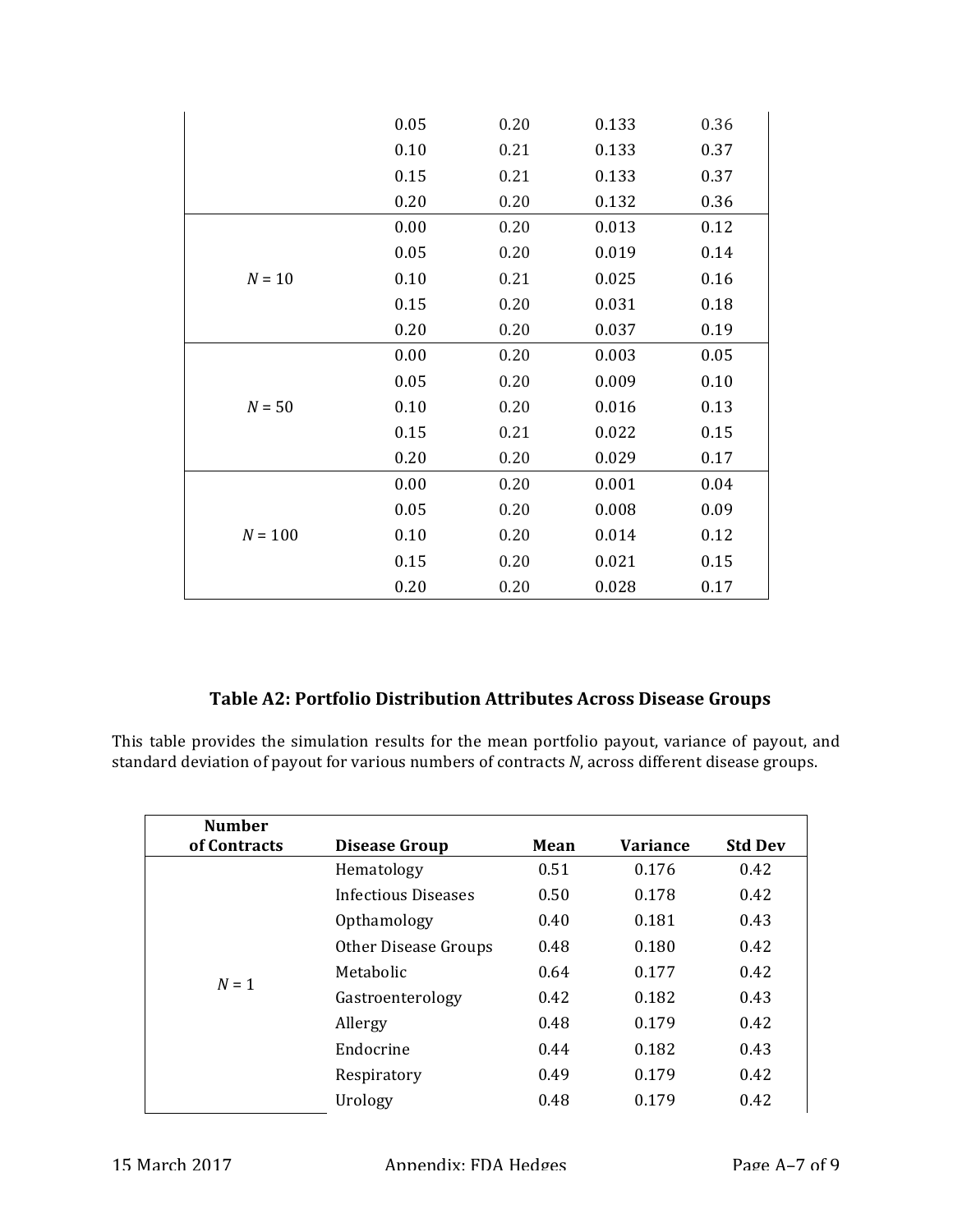|           | Autoimmune                  | 0.42 | 0.182 | 0.43 |
|-----------|-----------------------------|------|-------|------|
|           | Neurology                   | 0.39 | 0.181 | 0.43 |
|           | Cardiovascular              | 0.37 | 0.180 | 0.42 |
|           | Psychiatry                  | 0.38 | 0.180 | 0.43 |
|           | Oncology                    | 0.27 | 0.158 | 0.40 |
|           | Hematology                  | 0.51 | 0.018 | 0.13 |
|           | <b>Infectious Diseases</b>  | 0.50 | 0.018 | 0.13 |
|           | Opthamology                 | 0.39 | 0.018 | 0.14 |
|           | <b>Other Disease Groups</b> | 0.48 | 0.018 | 0.13 |
|           | Metabolic                   | 0.64 | 0.018 | 0.13 |
|           | Gastroenterology            | 0.42 | 0.018 | 0.14 |
|           | Allergy                     | 0.48 | 0.018 | 0.13 |
| $N = 10$  | Endocrine                   | 0.44 | 0.018 | 0.14 |
|           | Respiratory                 | 0.48 | 0.018 | 0.13 |
|           | Urology                     | 0.48 | 0.018 | 0.13 |
|           | Autoimmune                  | 0.42 | 0.018 | 0.14 |
|           | Neurology                   | 0.39 | 0.018 | 0.13 |
|           | Cardiovascular              | 0.37 | 0.018 | 0.13 |
|           | Psychiatry                  | 0.38 | 0.018 | 0.13 |
|           | Oncology                    | 0.27 | 0.016 | 0.13 |
|           | Hematology                  | 0.51 | 0.003 | 0.05 |
|           | <b>Infectious Diseases</b>  | 0.50 | 0.003 | 0.05 |
|           | Opthamology                 | 0.40 | 0.003 | 0.05 |
|           | <b>Other Disease Groups</b> | 0.48 | 0.003 | 0.05 |
|           | Metabolic                   | 0.64 | 0.004 | 0.06 |
|           | Gastroenterology            | 0.42 | 0.003 | 0.05 |
|           | Allergy                     | 0.48 | 0.003 | 0.05 |
| $N = 50$  | Endocrine                   | 0.44 | 0.003 | 0.05 |
|           | Respiratory                 | 0.48 | 0.003 | 0.05 |
|           | Urology                     | 0.48 | 0.003 | 0.05 |
|           | Autoimmune                  | 0.42 | 0.003 | 0.05 |
|           | Neurology                   | 0.39 | 0.003 | 0.05 |
|           | Cardiovascular              | 0.38 | 0.003 | 0.05 |
|           | Psychiatry                  | 0.38 | 0.003 | 0.05 |
|           | Oncology                    | 0.27 | 0.002 | 0.04 |
|           | Hematology                  | 0.51 | 0.002 | 0.04 |
| $N = 100$ | <b>Infectious Diseases</b>  | 0.50 | 0.002 | 0.04 |
|           | Opthamology                 | 0.40 | 0.002 | 0.04 |
|           | <b>Other Disease Groups</b> | 0.48 | 0.002 | 0.04 |